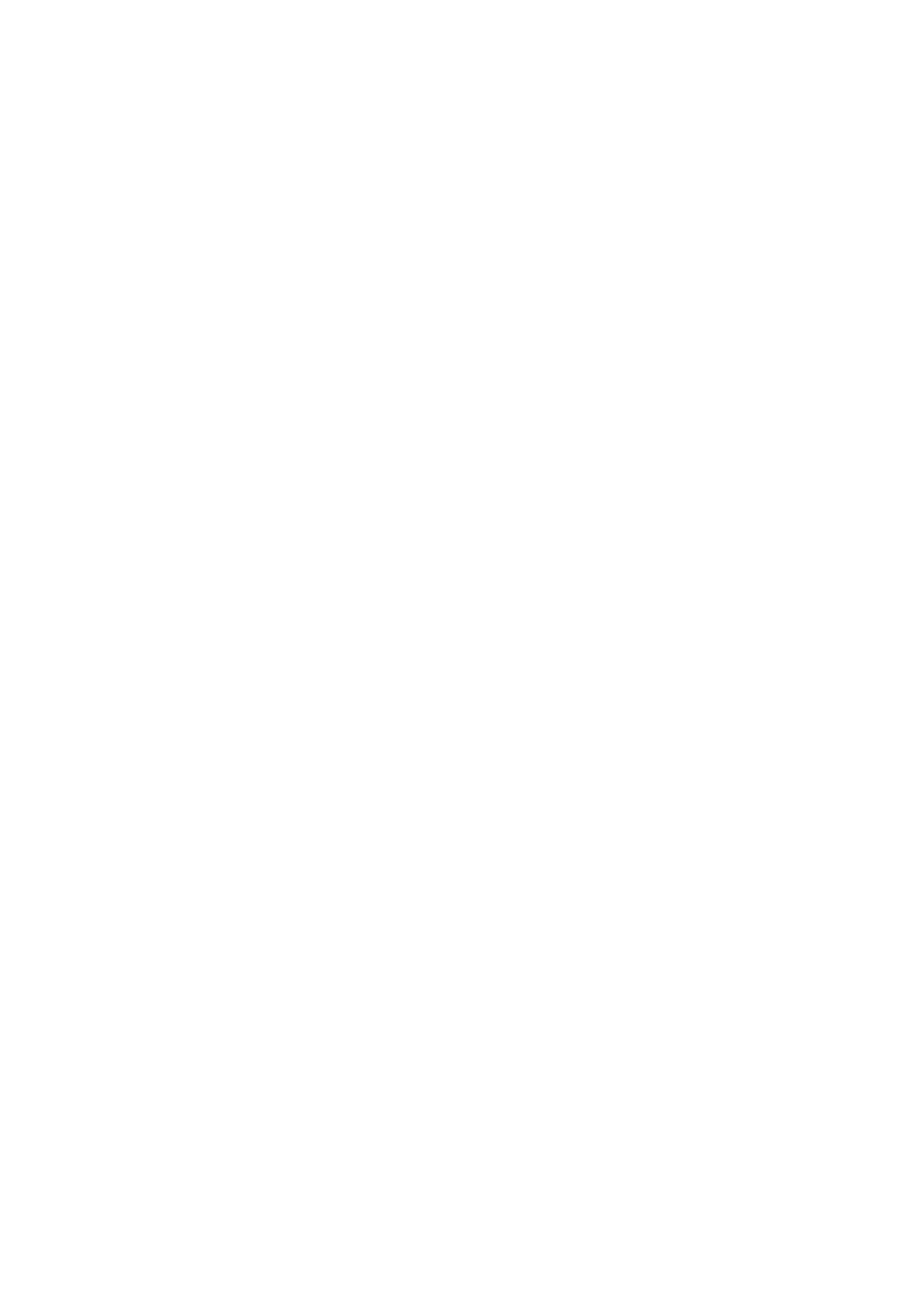

Tom Short

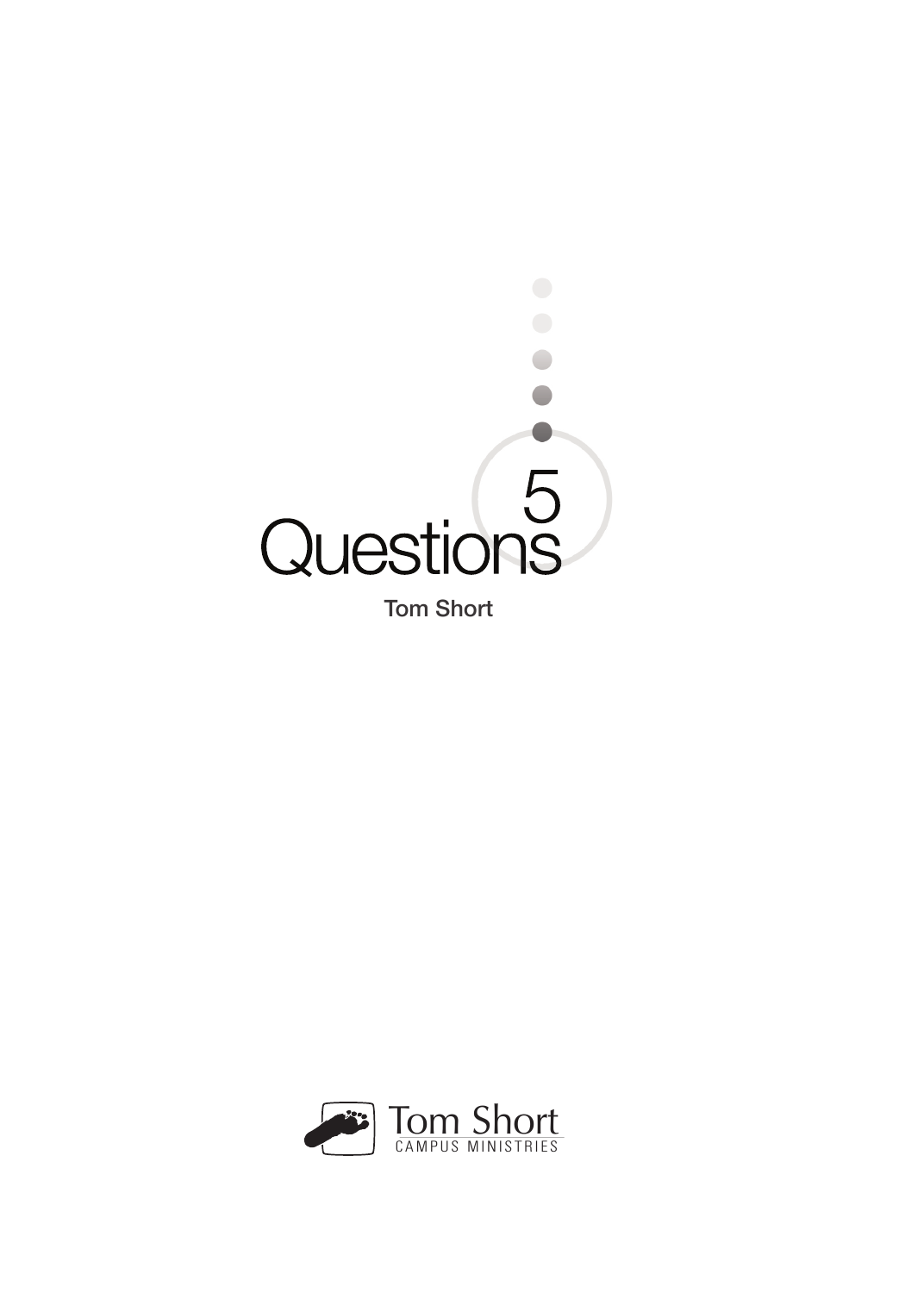#### 5 Questions, by Tom Short

Copyright © 2001 www.5questionsbook.net

Tom Short Campus Ministries PO Box 224 Worthington, OH 43085 www.tscmweb.org

Printed in the United States of America Published by Tom Short Campus Ministries Columbus, Ohio

ISBN# 9-780971-419803 Sixth Printing, 2015 Formerly *5 Crucial Questions about Christianity*

Edited by Jan Warren Cover photo by Lucian Binder Cover design and book layout by Tim Short | timothyjames.org

All rights reserved. No part of this publication may be reproduced, stored in a retrieval system or transmitted in any form or by means of electronic, mechanical, photocopying, recording or otherwise, without the written permission of the publisher.

Scripture quotations taken from the New American Standard Bible® Copyright © 1960, 1962, 1963, 1968, 1971, 1972, 1973, 1975, 1977, 1995 by The Lockman Foundation. Used by permission. (www.Lockman.org)

Scriptures marked (NIV) are taken from the Holy Bible, New International Version®, NIV ®. Copyright © 1973, 1978, 1984, 2011 by Biblica, Inc.™ Used by permission of Zondervan. All rights reserved worldwide. www.Zondervan.com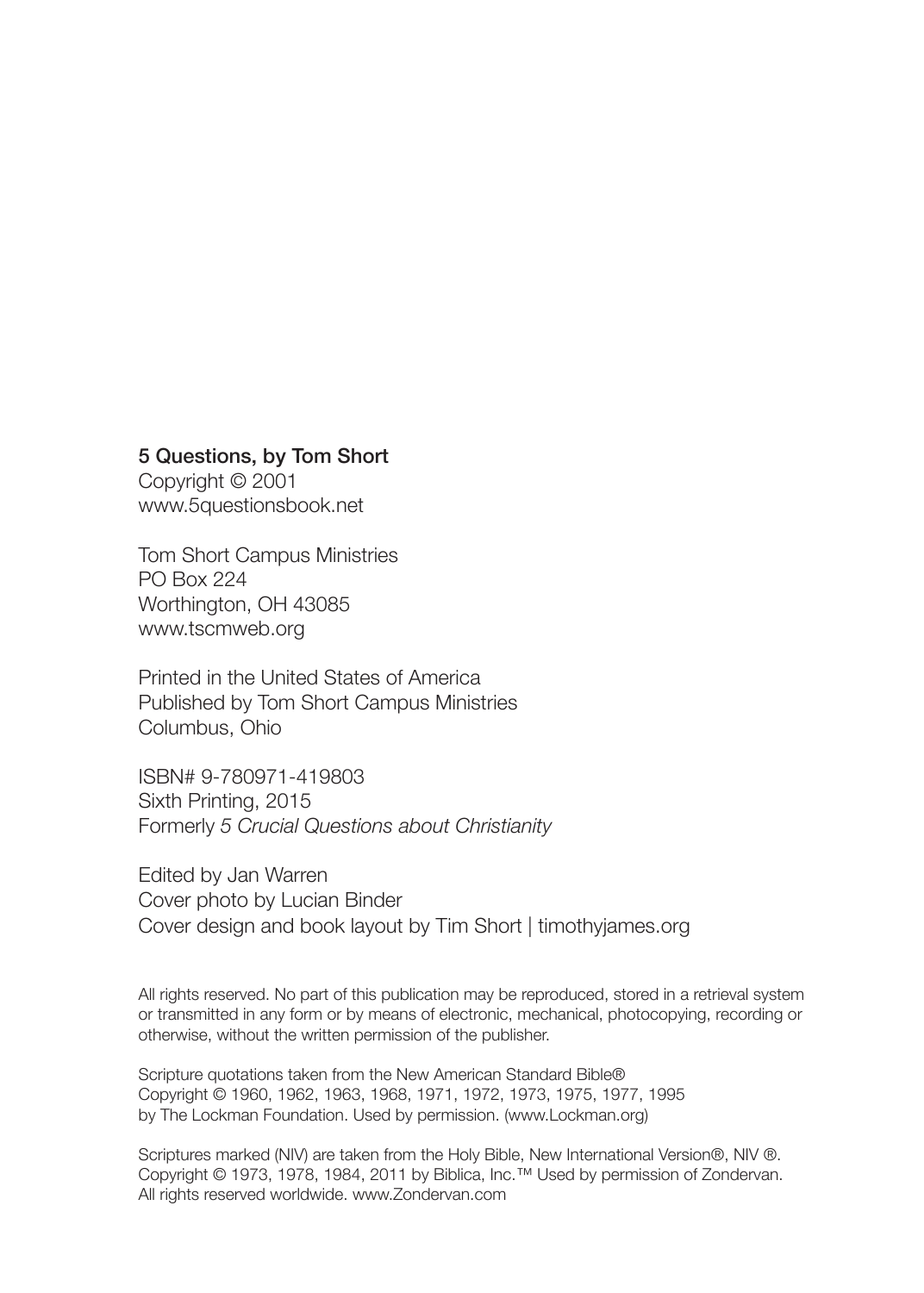# **Contents**

Introduction  $6$ 

## The 5 Questions

- 1. Is there really evidence that God exists? <sup>12</sup>
- 2. Isn't the Bible just another book? <sup>22</sup>
- 3. Don't I determine what's right for me? <sup>36</sup>
- 4. Wasn't Jesus just a great teacher? <sup>50</sup>
- 5. Isn't being a Christian boring and limiting? 63

### Conclusion

The most important question of all 70

#### Appendix

More than religion: How I discovered God personally 76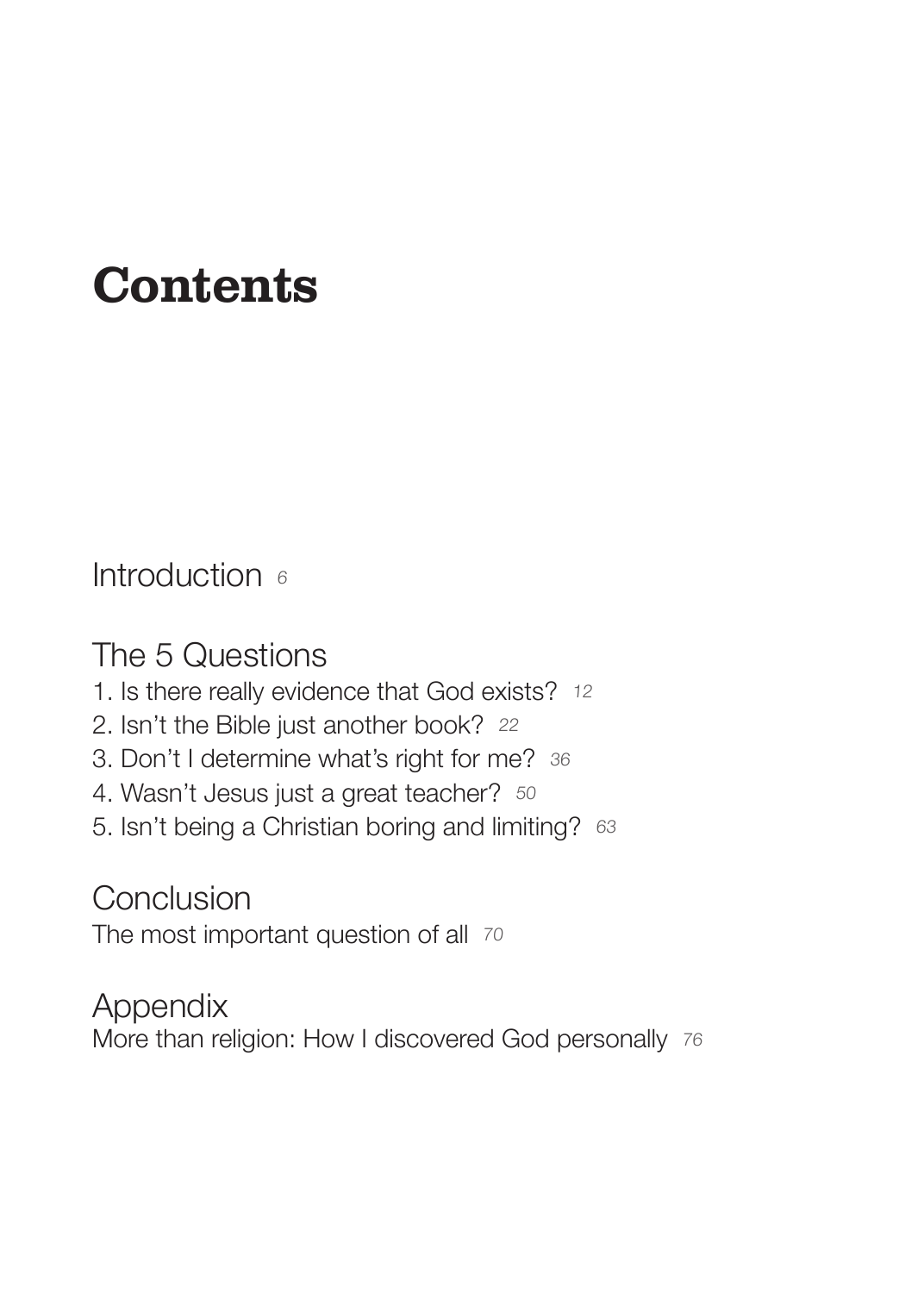# Introduction

A large crowd had gathered to hear me speak at Texas A&M University. One student in particular, an atheist, couldn't accept anything I had to say about Christianity. I've forgotten her name, but I'll never forget her story. Since I'm always curious how people arrive at their beliefs, I asked her how she had become an atheist.

"I was raised to believe in God," she began, "but when I got to middle school, I began to have questions about what I was being taught in church. When I asked my priest about them, he couldn't answer me. Instead, he just told me to have faith, that it was wrong and sinful of me to doubt and ask questions. I suppressed my questions for many years, but when I came to college, I discovered other people had the same questions. After talking with them, I found that they were all either atheists or agnostics. And so I became one, too."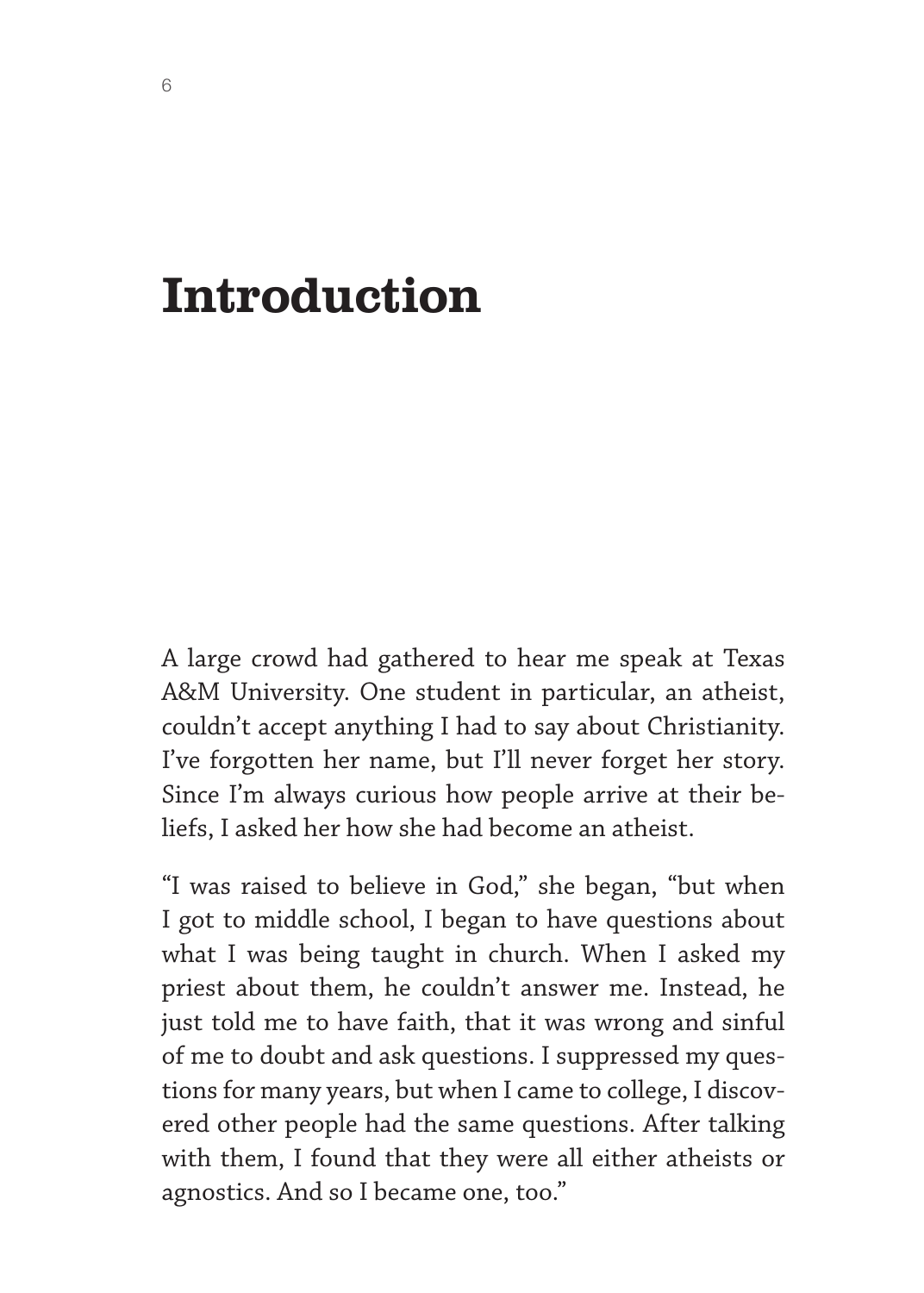#### Introduction 7

No one could fault her for concluding that Christianity didn't have the answers to her tough questions. However, the truth is that Christianity *does* have answers to her tough questions – it's just that many well-meaning people (including many theologians and church leaders) have never taken the time to find the answers!

Unfortunately, I'm afraid this young woman's experience might be all too common. There is a general perception that while Christians are apparently nice people who seem to have found something that gives them inner peace, security and happiness, their beliefs simply can't stand up to intellectual scrutiny.

Nothing could be further from the truth! If you stick with me through this short book, I will address five crucial questions that people ask about Christianity and provide you with *reasons* to believe in Christ – reasons that you may have never thought about.

### Incompatible?

"Wait a minute," you may say. "What's all this talk about reason? I thought Christianity was based on faith. Aren't reason and faith incompatible?"

Actually, they're not. It's true that a person needs faith to be a Christian. The Bible says that "without faith it is impossible to please Him, for everyone who comes to God must believe that He is, and that He is a rewarder of those who seek Him" (Hebrews 11:6). Faith is to believe – or trust – in someone or something you have never seen.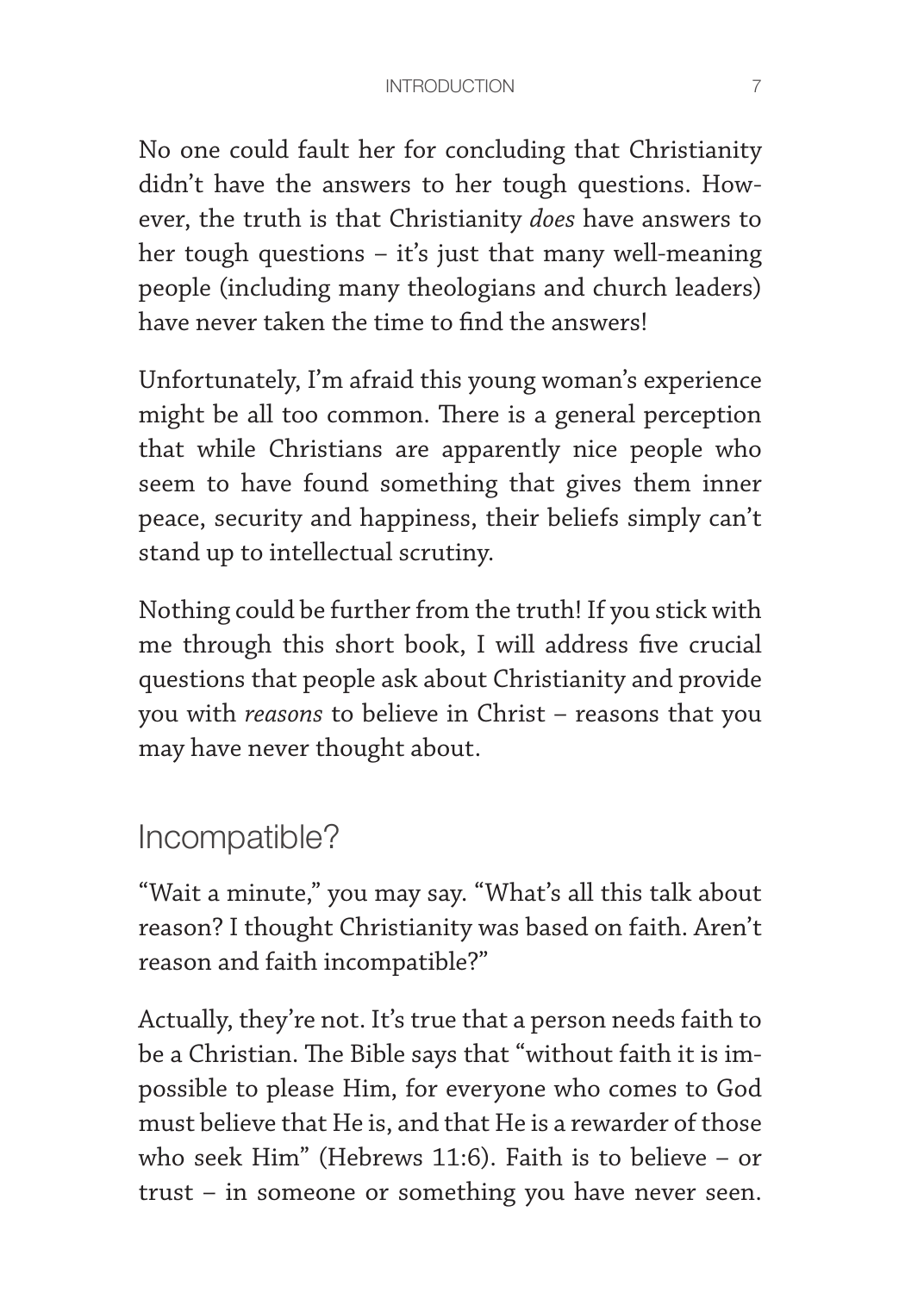But that doesn't mean that faith is contrary to reason, logic and evidence.

In fact, true faith is often very reasonable and based on sound evidence. Christianity is a thinking person's religion. It does not call us to be naïve or gullible, but instead it appeals to our minds as well as our hearts. After all, God gave each of us a brain and He intends for us to use it!

Perhaps an illustration will help show the correlation between faith (trust) and evidence. Picture yourself living on the tenth floor of an apartment building when the fire alarm sounds. You hurry to the stairwell only to find it full of smoke. You rush back to your room, put a wet towel under the crack in the door and try to figure out how to escape.

As your room begins to fill with smoke, you open the window, stand on the ledge and remember what your Sunday School teacher taught you as a little kid: "If you believe strongly enough, you can do anything." So, as you stand on the window ledge and look down ten stories, you try to convince yourself that if you flap your arms hard enough and believe that you can fly, then you can.

"I believe I can fly, I believe I can fly," you tell yourself. But we all know that no matter how hard you flap your arms and no matter how strongly you believe, if you jump from that ledge you are jumping to your death. All the *faith* in the world won't enable you to fly. I contend that this isn't the kind of faith that God wants you to have. This kind of "faith" really is stupid – and might be hazardous to your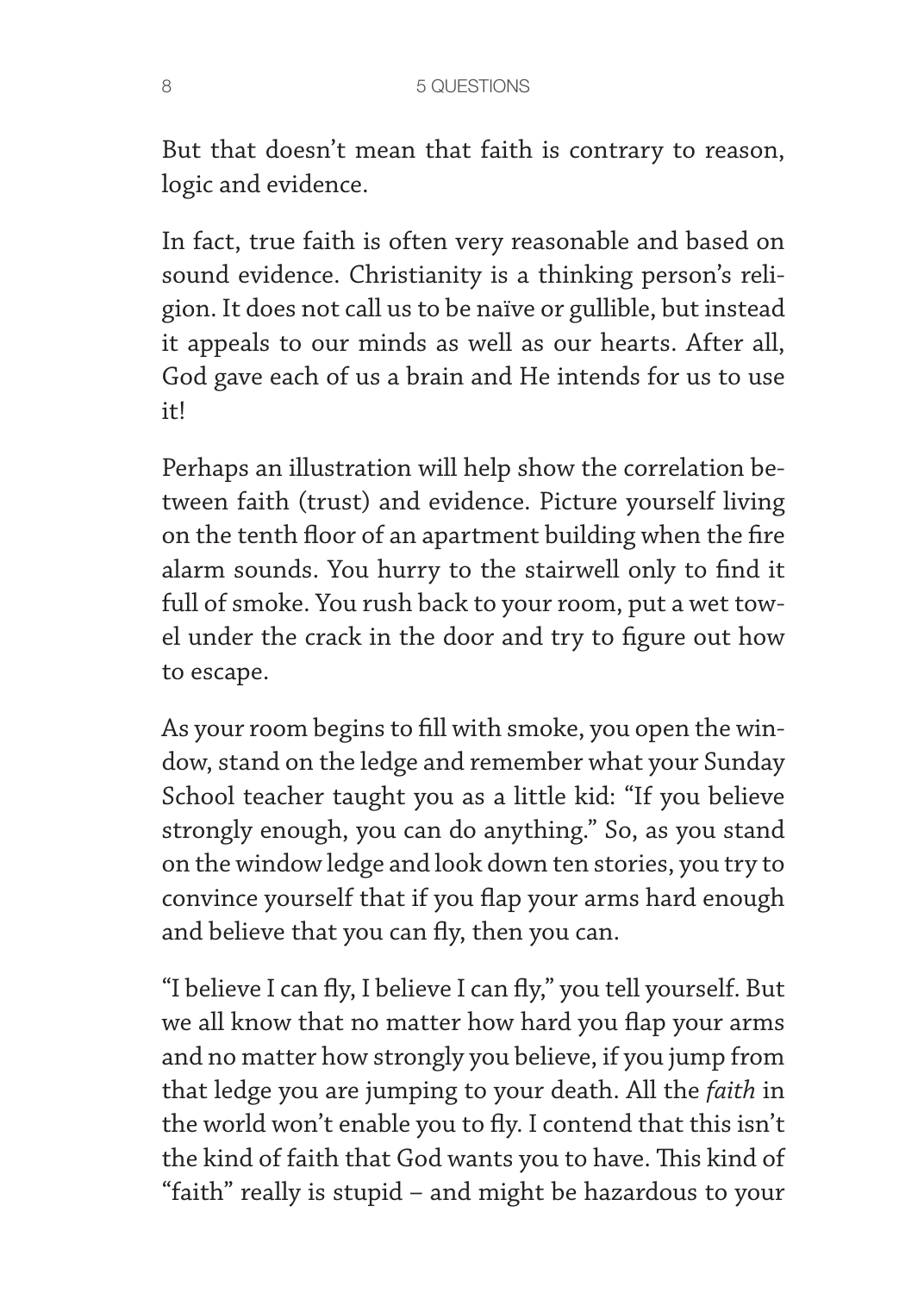#### health as well!

Now let's consider a slightly different scenario. Your apartment building is on fire and you discover there is no way to safety except through the window. Only this time you go to the ledge and – lo and behold! – down on the ground below you the fire department has set up a huge net. A burly fireman yells up to you through his bullhorn, "Jump and we'll catch you!"

You are now faced with a decision that will test your faith – not your faith in God, but your faith in the firefighters. You have to decide whether or not you trust these people. Will they be able to catch you? Will their equipment work? You're putting your life in their hands, and you wouldn't do that without faith (trust) in them. You've never jumped from a ten-story building before, but if you decide that these firefighters are trustworthy, you'll take a "leap of faith" – literally!

## Everyday faith

By viewing faith in this context, you'll see that much of what we do every day depends on faith, or trust, in others. Every time you drink a can of pop, you exercise faith in the bottling company. Every time you drive your car down the road, you exercise faith in the company that made your car and in the other drivers you share the road with – generally drivers you've never even met before.

You exercise faith in your professor and the textbooks you use in class. You exercise faith in your bank when you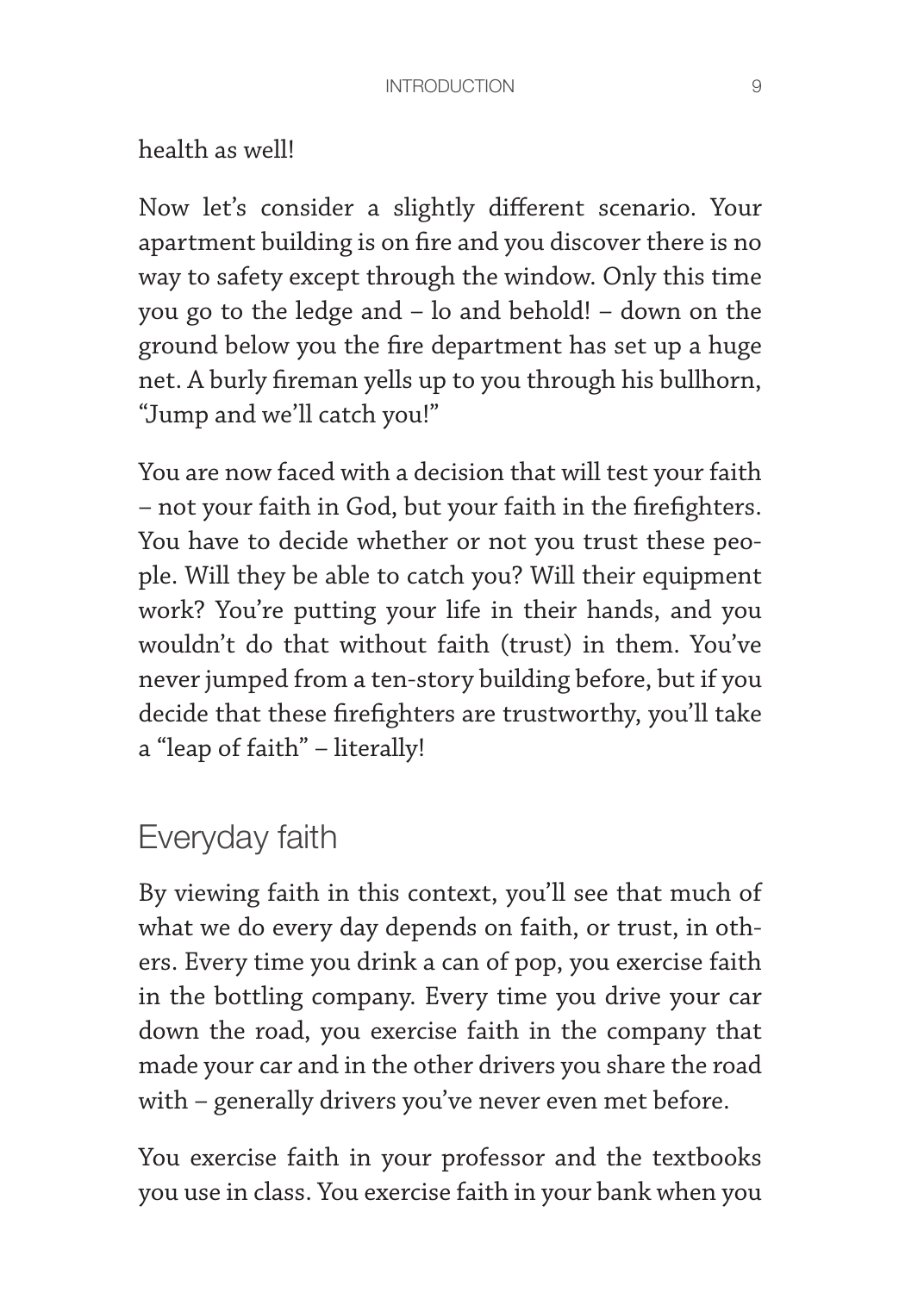deposit your hard-earned money. You have faith (trust) in your relationships with others, and you feel offended if others don't have faith in you.

Almost every human interaction involves faith. Is it really that unusual that God would expect us to have faith (trust) in Him as well?

Yes, you must have faith, but there is nothing more reasonable than to have faith in God. That is the thesis of this little book. Since faith is essential, I would like to ask you to talk to God in faith for just a moment. Just take a minute right now and ask God to help you get the answers you need in your life as you read this book. You might want to say something like this:

*Dear God, I want to know the truth about you. I ask you to reveal your truth and yourself to me. As I read, help me to understand what you have to say to me. Help me to have faith and trust in you and come to know your love and forgiveness in a personal way. Thank you for hearing my prayer. Amen.*

Now let's start looking at those questions!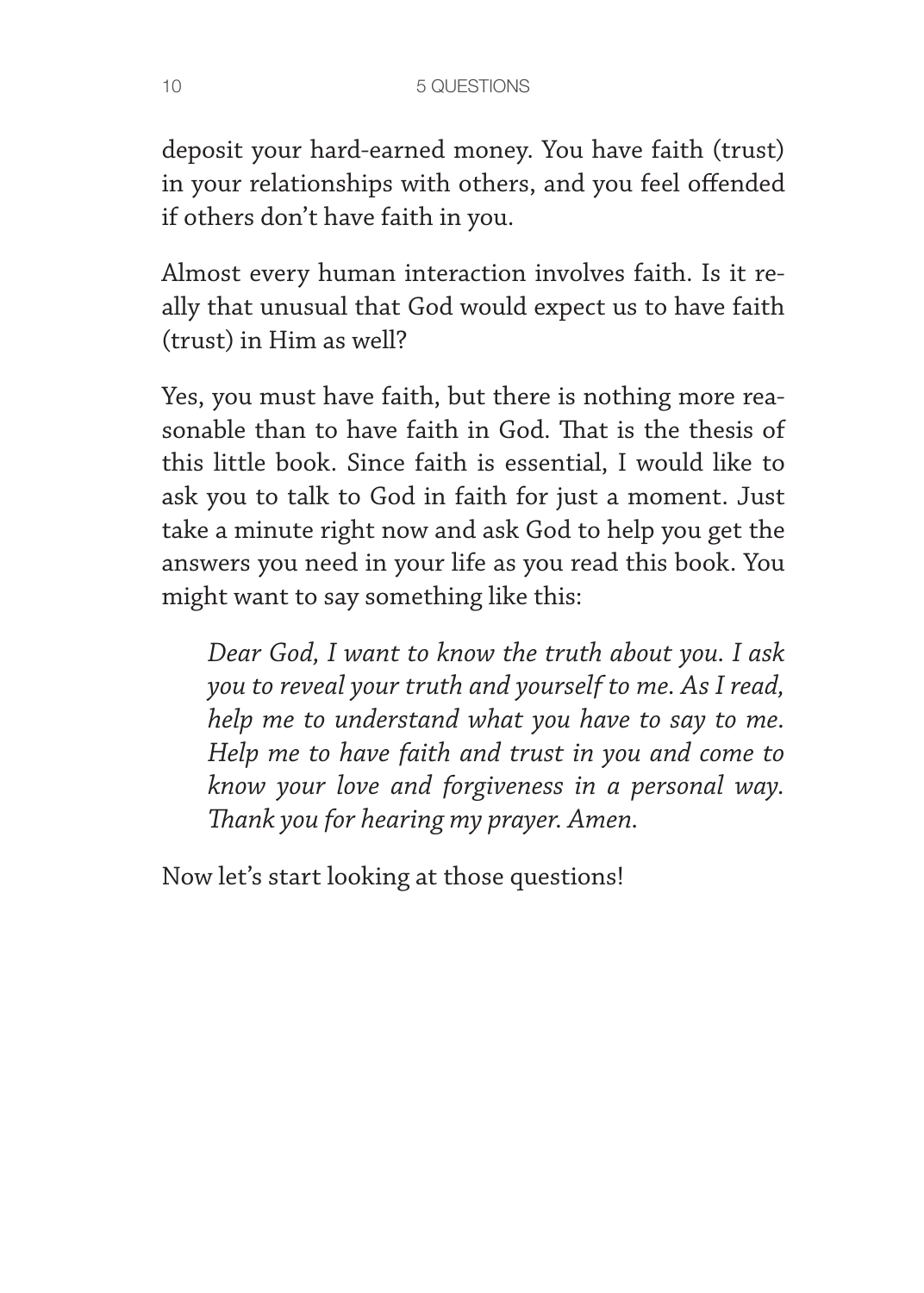

*Look for these icons to provide in-depth video content. Visit 5questionsbook.net to watch.*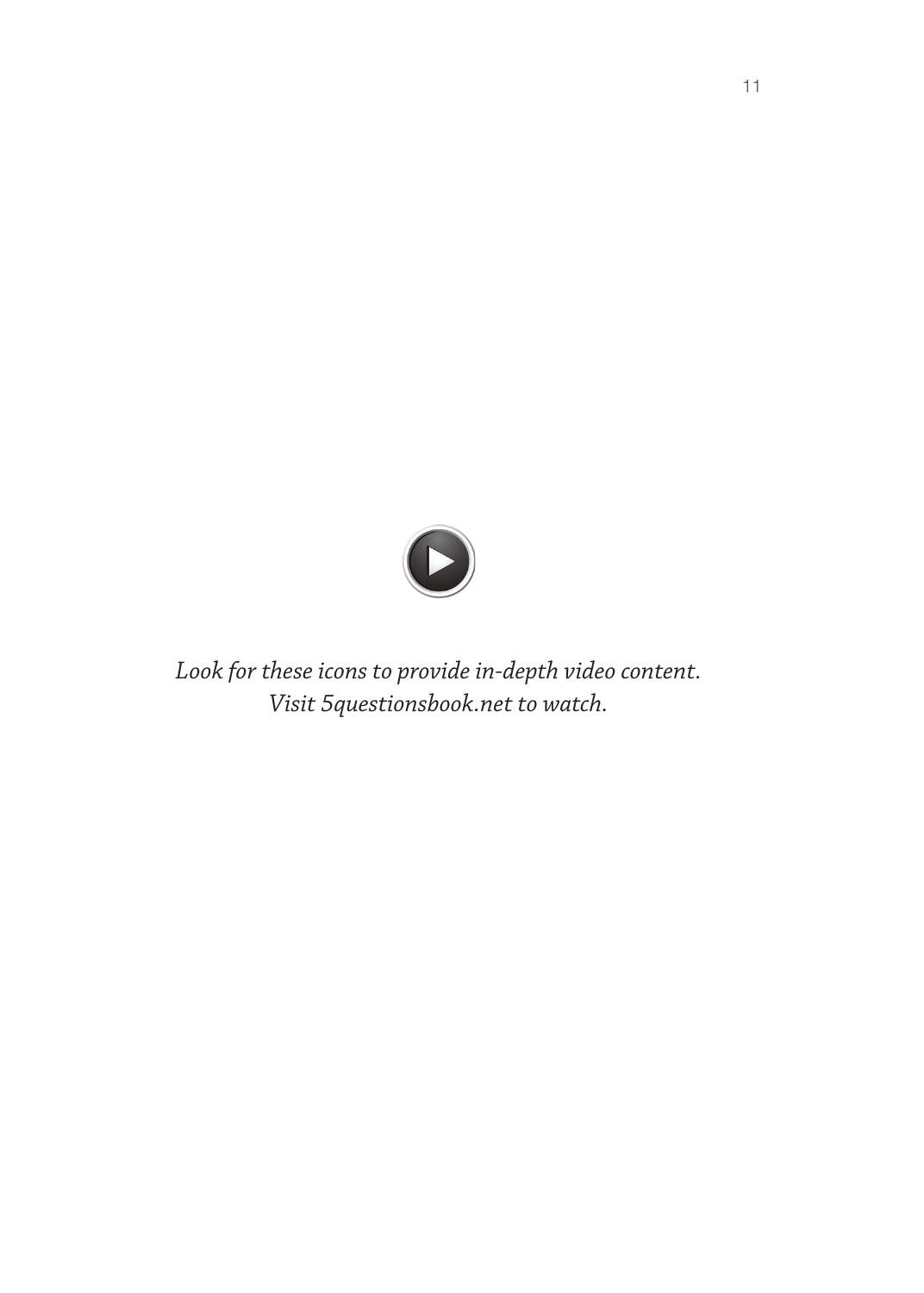## QUESTION 1 Is there really evidence that God exists?

The professor greeted his class with an unusual request. "If you're a Christian, I want you to stand up," he announced.

A handful of students rose to their feet, sheepishly looking around at one another and wondering why they had been singled out.

"How many of you have ever *seen* God?" the professor asked. He was met with absolute silence.

"Have any of you ever *heard* God speak to you?" he continued. More silence.

Becoming somewhat bolder, he threw out a final question, "Have any of you ever *smelled* God, *tasted* God or *touched* God?" Again, the Christian students stood in silence.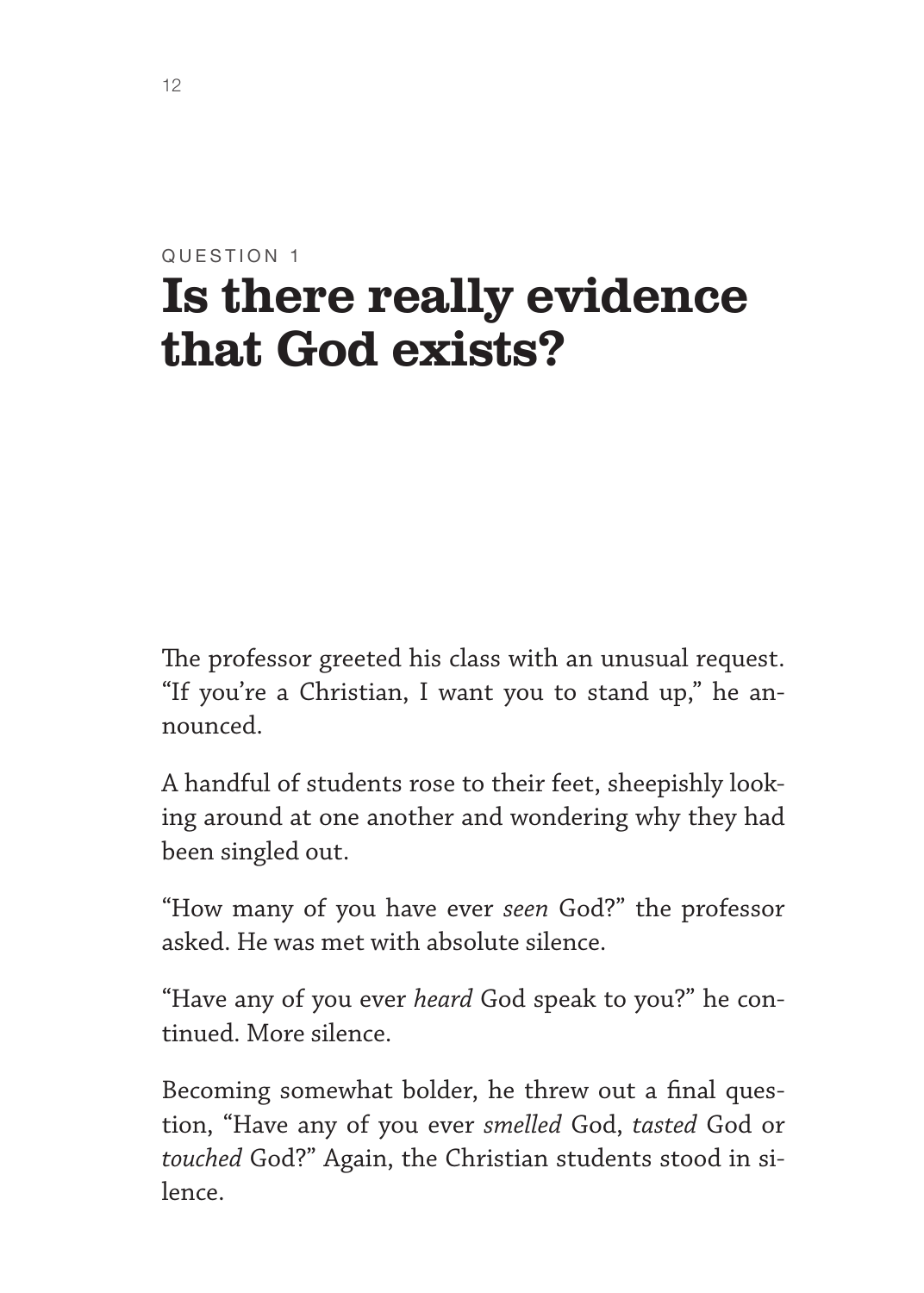"I didn't think so," he announced rather smugly. "Now I want you to remember something. This is a science class. We don't believe in anything here unless we have seen, heard, smelled, tasted or touched it. So as far as I'm concerned, God doesn't even exist. Now sit down, and don't let me hear about your God for the rest of the semester."

Intimidated, the students quietly took their seats. That is, all but one. Noticing the lone student still on his feet, the professor frowned slightly. "What do you want?" he asked.

"Before I sit down, I was wondering if I could ask you a question," the student replied. "Sir, have you ever seen, heard, smelled, tasted or touched your own brain?"

"Of course not," the professor responded. "Why do you ask?"

"Because based on your previous ground rules, I must conclude that you don't have one!" the student replied, wisely taking his seat. (Don't ask me what grade he received that semester!)

#### A no-brainer

The truth is that we *all* believe in many things that we haven't personally seen, heard, smelled, tasted or touched. At this very moment, you are surrounded by radio waves that you would never know existed if you relied solely on your five natural senses. Have you ever seen an atom? How about gravity? For that matter, have you ever seen the wind?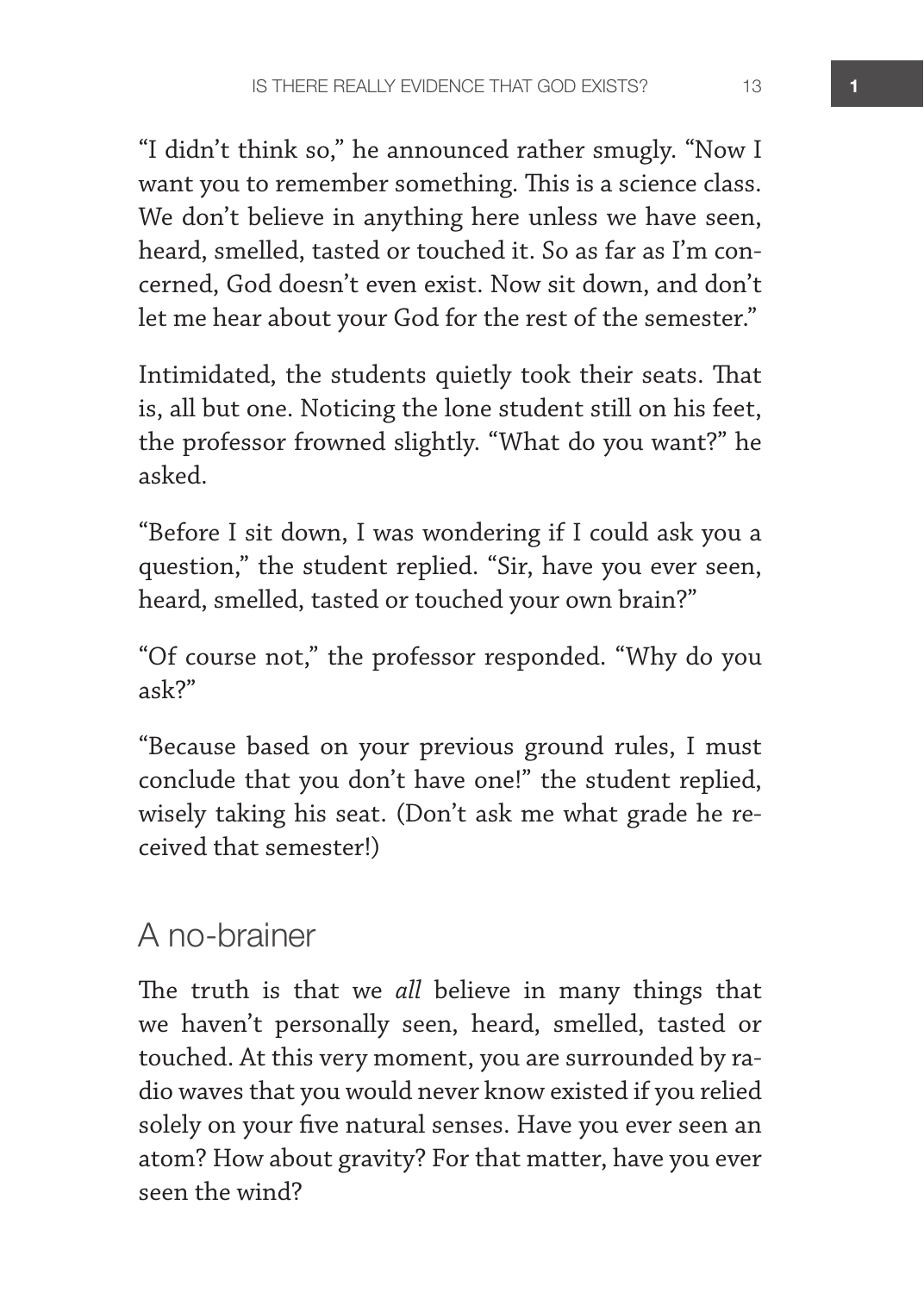Every day people are convicted of crimes based on overwhelming evidence that they are guilty – crimes that no one *saw* them commit! We believe in historical events because other people have reported what happened, not because we saw them for ourselves. Indeed, most of what we believe about history, geography, science – even current events – we believe based on someone else's testimony rather than our own personal observation.

Likewise, just as there is evidence for radio waves, gravity, wind – and, yes, even that professor's brain – one must ask if there is evidence for the existence of God. I believe there is.

### Where did it all come from?

Have you ever met a watchmaker? Most of us haven't. And yet, do you know that watchmakers exist? Of course you do! How do you know? You look at your wrist, see your watch and you conclude that this marvelous little instrument couldn't have come into being on its own. It had to have been made by someone. That someone is called a watchmaker.

You can repeat this same exercise by looking at a building and knowing that there are architects, engineers and carpenters. Look at a car and you can conclude that there are automakers. Look at a book and you'll conclude that there are authors. It matters not whether you have ever met such people; their product is proof of their existence.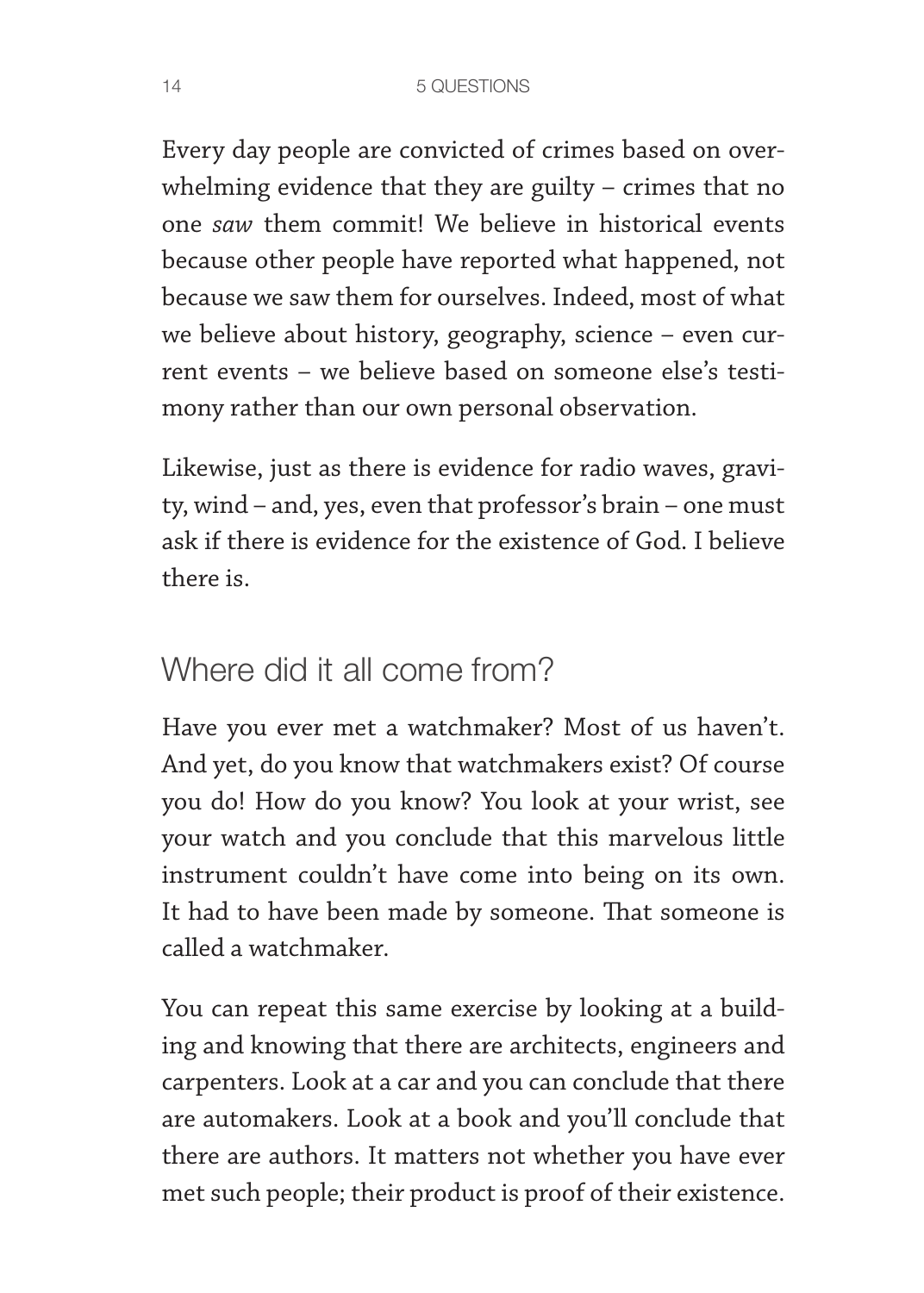And just as a watch is evidence of a watchmaker, a building is evidence of an architect, and a book is evidence of an author, in the same way, the creation is evidence of a creator.

This is one of the most basic laws of science – the law of cause and effect. But looking at the creation tells us more than merely that a creator exists. It also tells us something about that creator.

Consider, for instance, that the first cause of limitless space must be infinite. The first cause of unlimited energy must be omnipotent (all powerful). The first cause of infinite complexity must by omniscient (all knowing). And the first cause of endless time must be eternal.

Suddenly, we begin to recognize what this creator must be like – infinite, all powerful, all knowing and eternal.

But the creation demonstrates even more than this, showing further that the first cause of life must be living (not just an energy force or "higher power"). The first cause of love must be loving (not an impersonal being). And the first cause of justice must be just (the source of our sense of right and wrong).

Suddenly, we discover that the creation around us tells us some very specific things about the Creator and refines our concept of God considerably. We not only see that God exists, but that He is a living, personal, and moral being.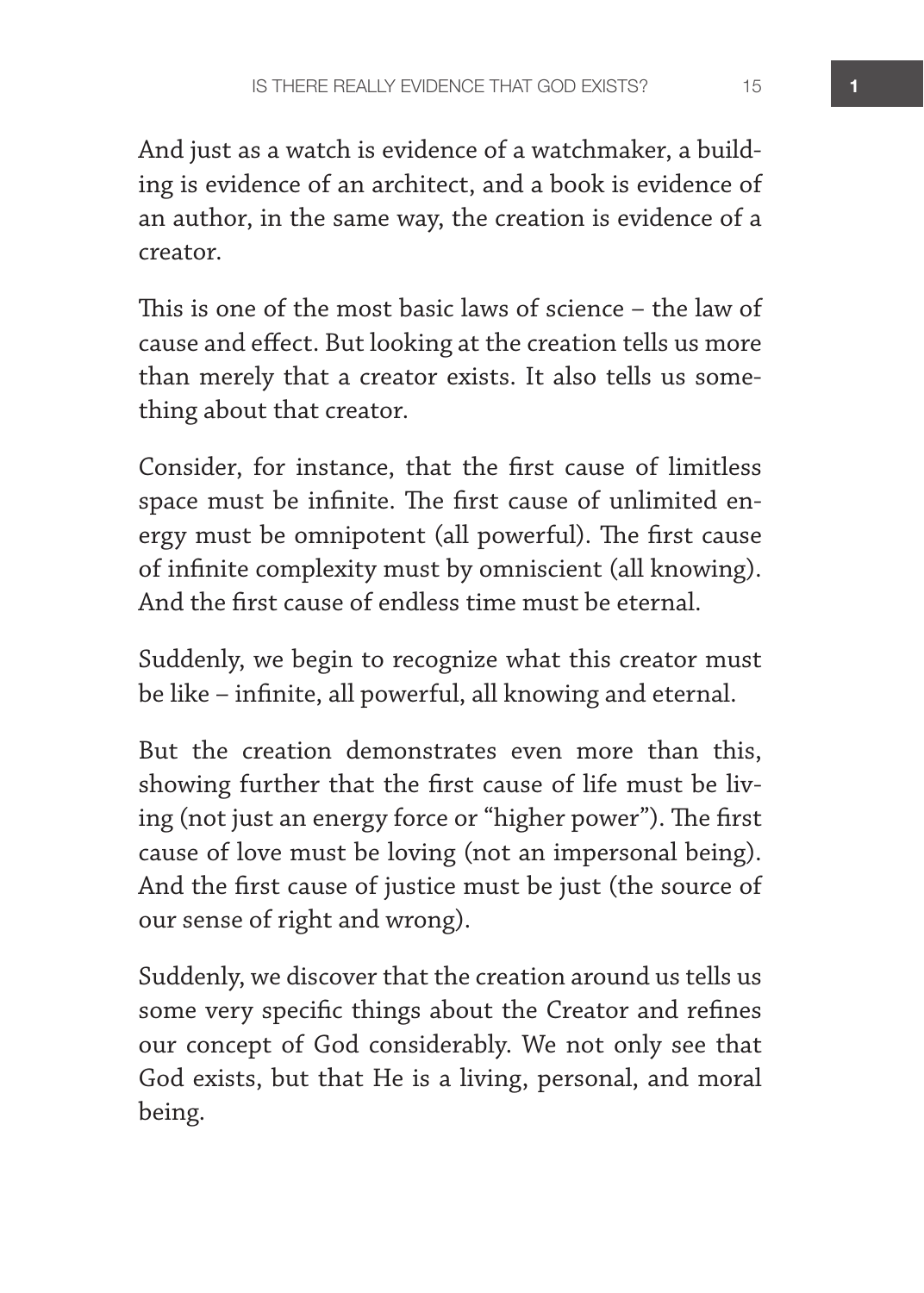## Who made the Maker?

Unfortunately, the skeptic is not persuaded. He usually tries to skirt the issue by asking, "If everything needs a maker, then who made God?"

The answer is simple: "No one made God!" God is eternal and self-existing. When we say that every effect has a cause, we are referring to the physical universe. But God is spirit – His realm is outside of the physical. Just as God is not subject to the law of gravity or the space-time continuum, He is also not subject to the physical law of cause and effect.

Others might respond by saying that everything got here by means of evolution and chance. While I don't want to get into the finer

 Tom Short: Who Created God?

details of the evolution/creation debate at this time, suffice it to say that even most people who do believe in evolution still believe that God had to guide the process.

After all, consider the chances of life forming on its own. Scientists have come up with some fascinating illustrations.

## Cosmic proportions

Francis Crick, who co-discovered DNA, calculated the possibility of 200 amino acids forming on their own at 10 followed by 260 zeros! That number is more than the estimated number of atoms in our entire solar system!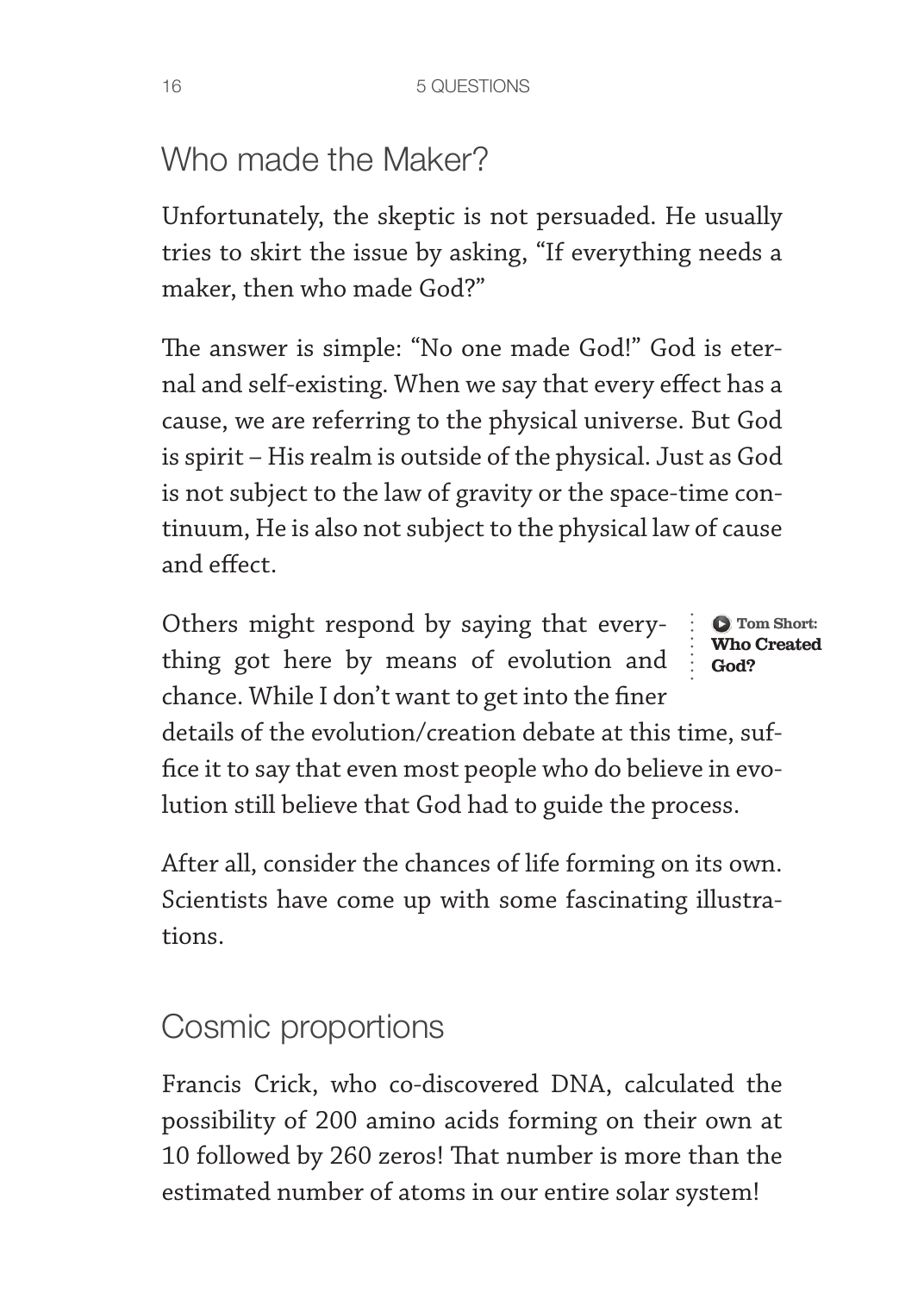The great astrophysicist Sir Fredrick Hoyle calculates the odds of biological life evolving on its own as comparable to 1,000,000,000,000,000,000,000,000,000,000,000,000 ,000,000,000,000,000 *blind* people all solving a Rubik's Cube at the exact same moment! Hoyle goes on to claim that life forming on its own would be less likely than a tornado going through a junk yard and forming a 747 airplane!

Roger Penrose, who helped develop Black Hole theories, estimated the odds of a "big bang" forming an orderly universe to be one in  $100,000,000,000$  to the  $123<sup>rd</sup>$  power. This is similar to the odds of hitting a one-inch target on the other side of the universe or to the odds of a polevaulter's pole standing on its tip for centuries following a vault!

Indeed, those who are pure naturalists – who believe that evolution explains our origins without any involvement by God – have a couple of other tough questions to answer.

For example, how did inorganic material become alive? Do we have any actual evidence that this has ever happened?

As we observe nature, we understand that matter tends to become disorganized over time (entropy). If the world was created without intervention, how did matter become so well organized all by itself? Does chaos + time = order?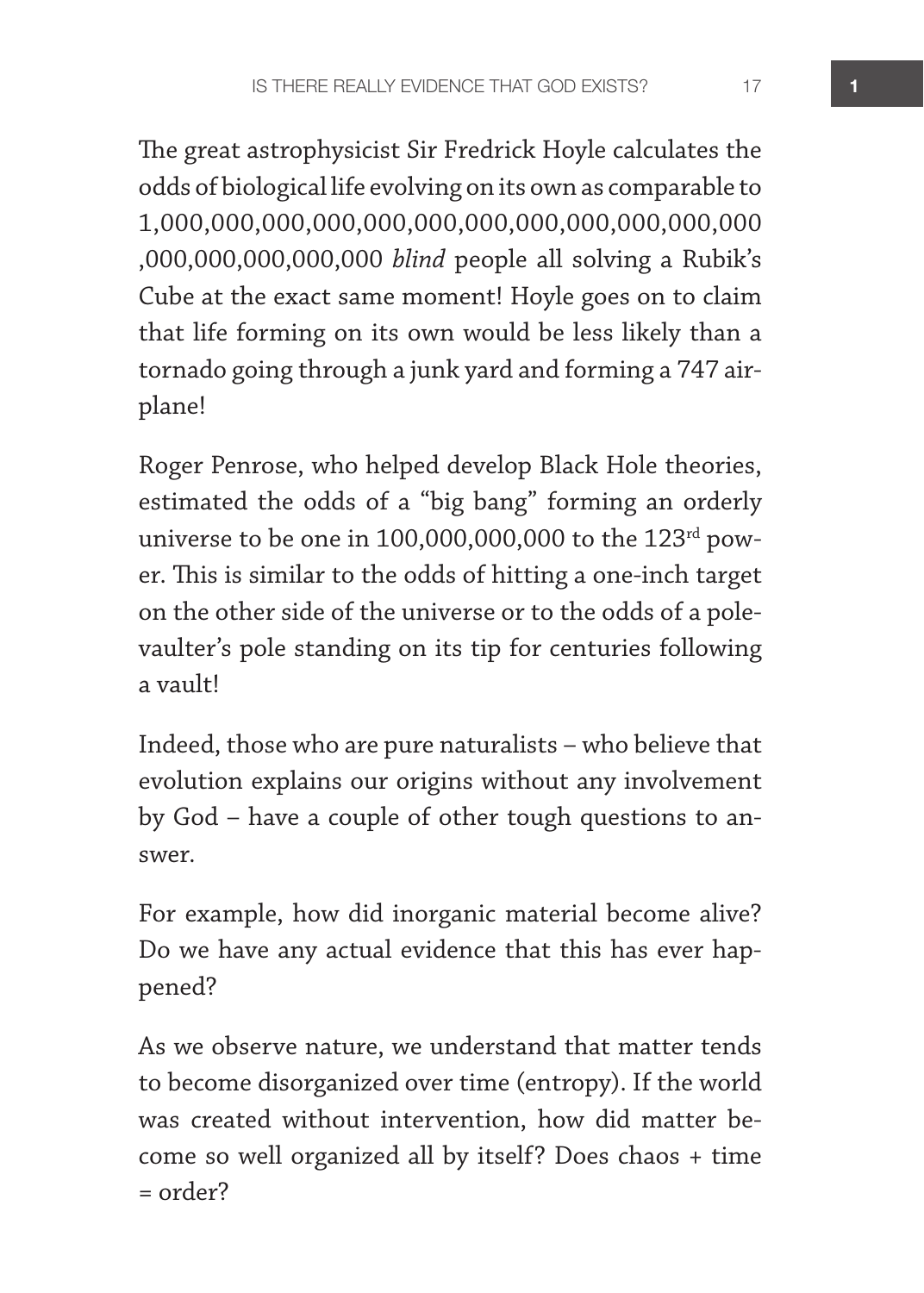There are plenty of other questions as well, but these two focus on the reality that life in our universe is extremely complex and well formed – far too complex to have happened without an intelligent being behind it all. That intelligent being is known as "God."

#### Cultural evidence

Have you noticed that every culture that has ever been discovered believed in some kind of superior spiritual being? While different peoples might disagree on exactly who that being is or what that being is like, there has never been a single culture in the history of the world that didn't acknowledge some sort of supreme being. It is certainly reasonable to ask, would all of humankind universally believe in something that simply wasn't there?

Perhaps an example of how people simply don't believe the unbelievable would be in order. When I was growing up, we Americans feared the very real possibility of nuclear war.

**O**. Tom Short: What about those of other religions?

We even had drills at school on what to do in case of a nuclear attack. We feared that attack, if it came, would come from the Soviets or perhaps from Cuba. To my knowledge, no one ever had a practice drill on what to do if Haiti launched a nuclear strike on the United States. Why? Because Haiti didn't have nukes! You can't launch what you don't have.

The mass of people will contemplate the *possible*, not the *impossible*. Likewise, the fact that the vast majority of people throughout history have contemplated God and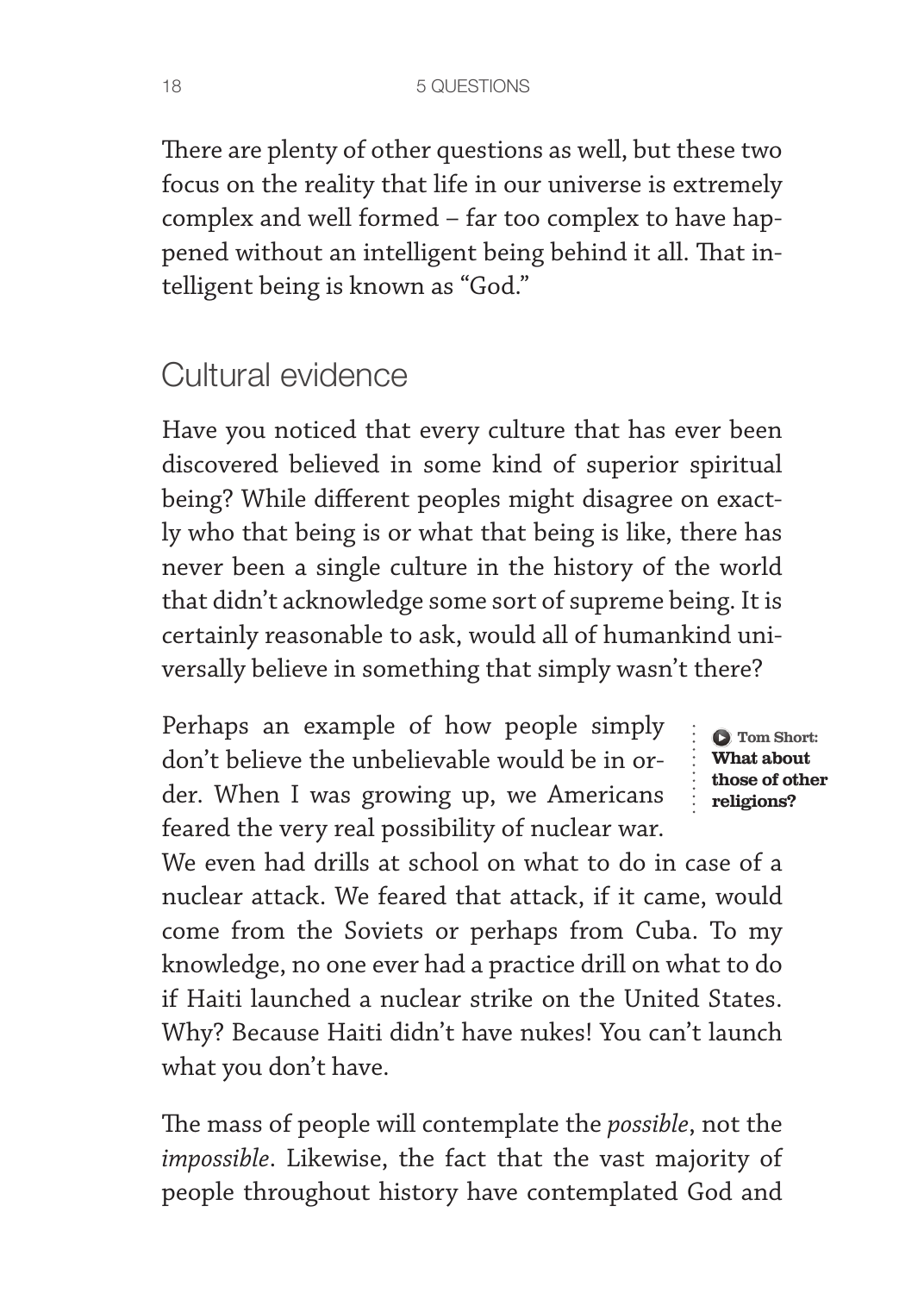the afterlife is, to me, evidence that God and the afterlife are real.

The existence of miracles is another evidence of God's existence. I'm not talking about the "miracle of a sunrise" or "the miracle of birth." I'm talking about a real miracle where something happened that violated natural laws and that had no scientific explanation – where God Himself intervened in human history.

Perhaps you have never witnessed a miracle, but there are multitudes who would swear that they have. Of course, miracles – by their very definition – would be rare and contrary to natural law. But God loves people and desires to be involved in their lives for their good. As you open up your life to Him and open your eyes to look carefully, you just might see miracles in your life as well. (I have more to say on this subject in chapter 3.)

### Speaking of atheists…

As we have seen, when debating the existence of God, the evidence is on the side of those who believe, not on the side of those who deny the reality of God. In fact, I'll go so far as to claim that to be an atheist is to hold an irrational and intellectually indefensible position. Let me explain.

There are three positions a person can take concerning the existence of God:

*Theism*, which claims that God exists;

*Agnosticism*, which claims that you cannot know whether or not God exists; and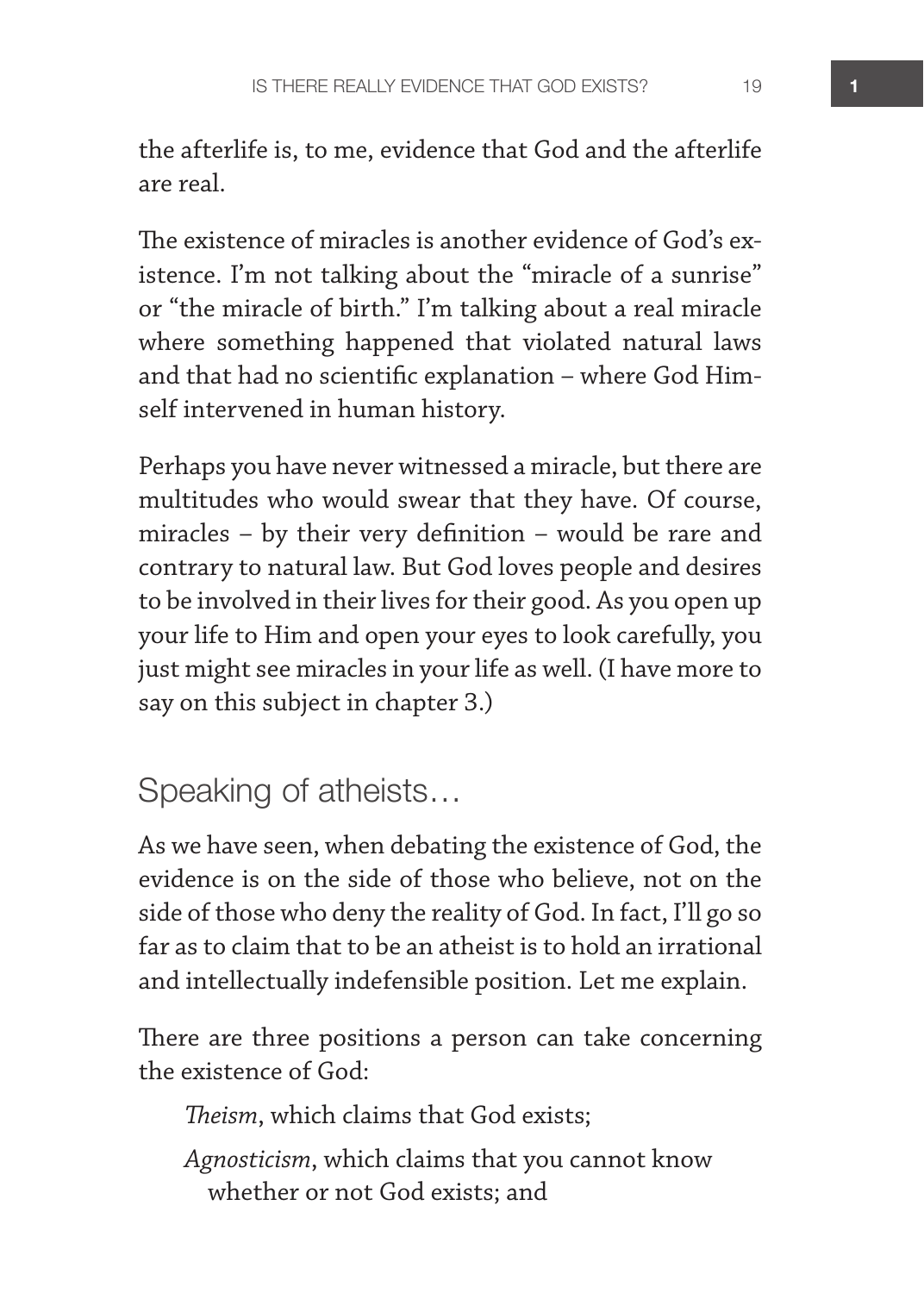*Atheism*, which claims that God does not exist.

Let me demonstrate how position 3 (atheism) is not really rational. Suppose I tell a group of people that I have hidden a rare silver dollar somewhere in the city and send them out to look for it.

When everyone returns several hours later, some people happily claim to have found the silver dollar. These folks represent theists (position 1).

Other people claim to be confused, stating that they looked but could not find the silver dollar. They do, however, acknowledge that the city is quite large and that the silver dollar might be hidden someplace where they haven't looked. Therefore, they couldn't say whether the silver dollar is – or is not – hidden in the city. This group represents agnostics (position 2).

A third group claims that they have looked for the silver dollar – but since they cannot find it, it simply doesn't exist. These people represent atheists (position 3).

Even though other people claim to have found the silver dollar, the "atheists" in effect write them off as either being deceived or confused. When other people plead with them to keep looking, the "atheists" tell them that the effort is a waste of time. When asked if they have searched every nook and cranny in the city, the "atheists" say they don't need to – they have looked enough to know that the silver dollar simply doesn't exist!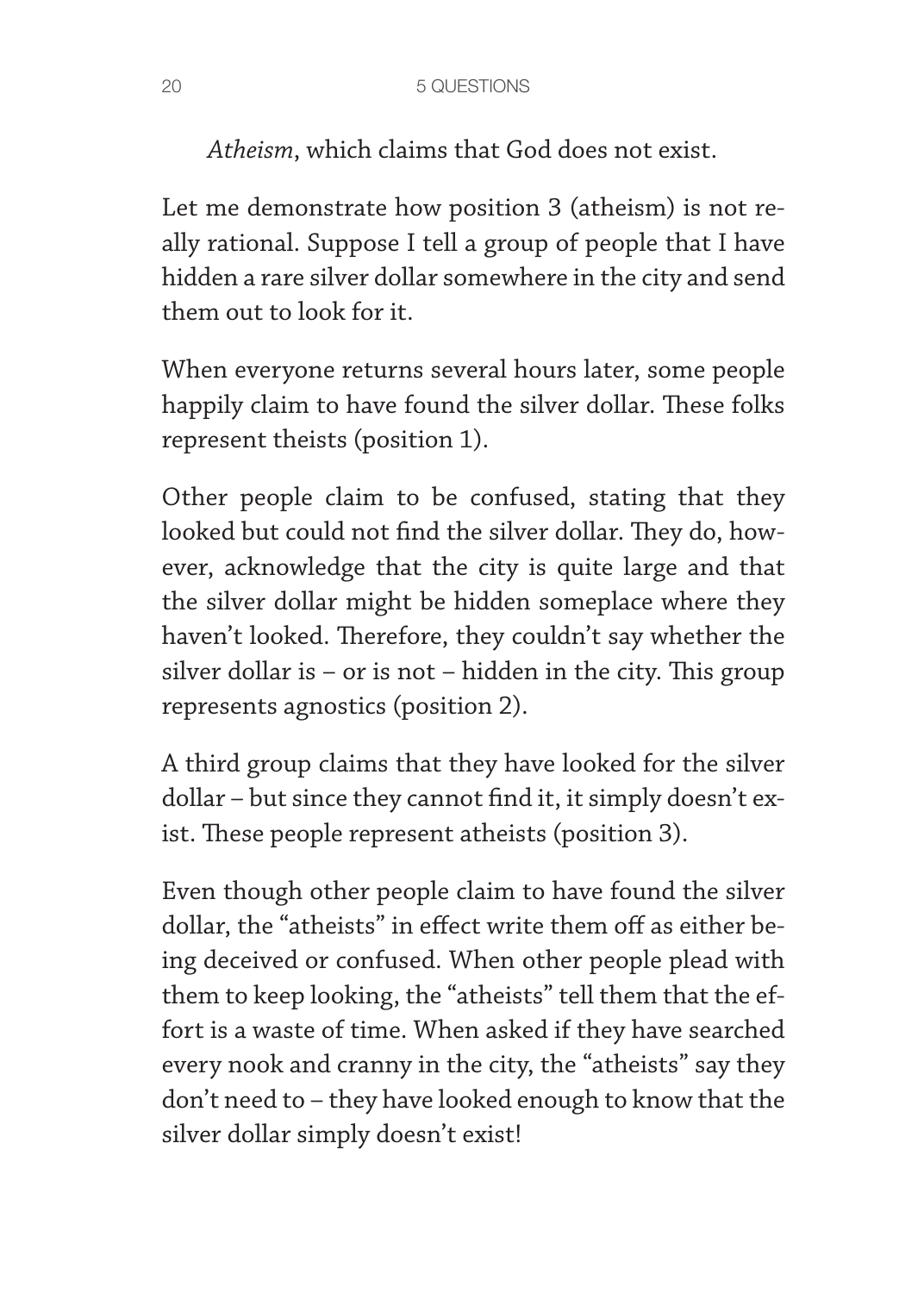## Fuzzy logic

You can see how, in this story, the conclusions of the first two groups are intellectually defensible, but the conclusion of group three is not. I guess this is why the great atheist Isaac Asimov once admitted, "For years I tried to be an atheist for intellectual reasons. Finally, I realized that is impossible. I, therefore, became an atheist purely for emotional reasons."

And what were those "emotional reasons" for denying what he couldn't deny intellectually? Asimov didn't say. Perhaps he felt that God had mistreated him, let him down or didn't love him. Perhaps he knew that believing in God would mean admitting that he had certain moral responsibilities that he didn't want to face. Who knows? The important thing is to make sure that *you* don't let an "emotional reason" keep you from acknowledging that God exists.

And, if God does exist, can you think of anything more important than discovering who He is and what a great life He has for you? I can't! So let's get right on to chapter 2, where we'll discover how to find the answer to this allimportant question.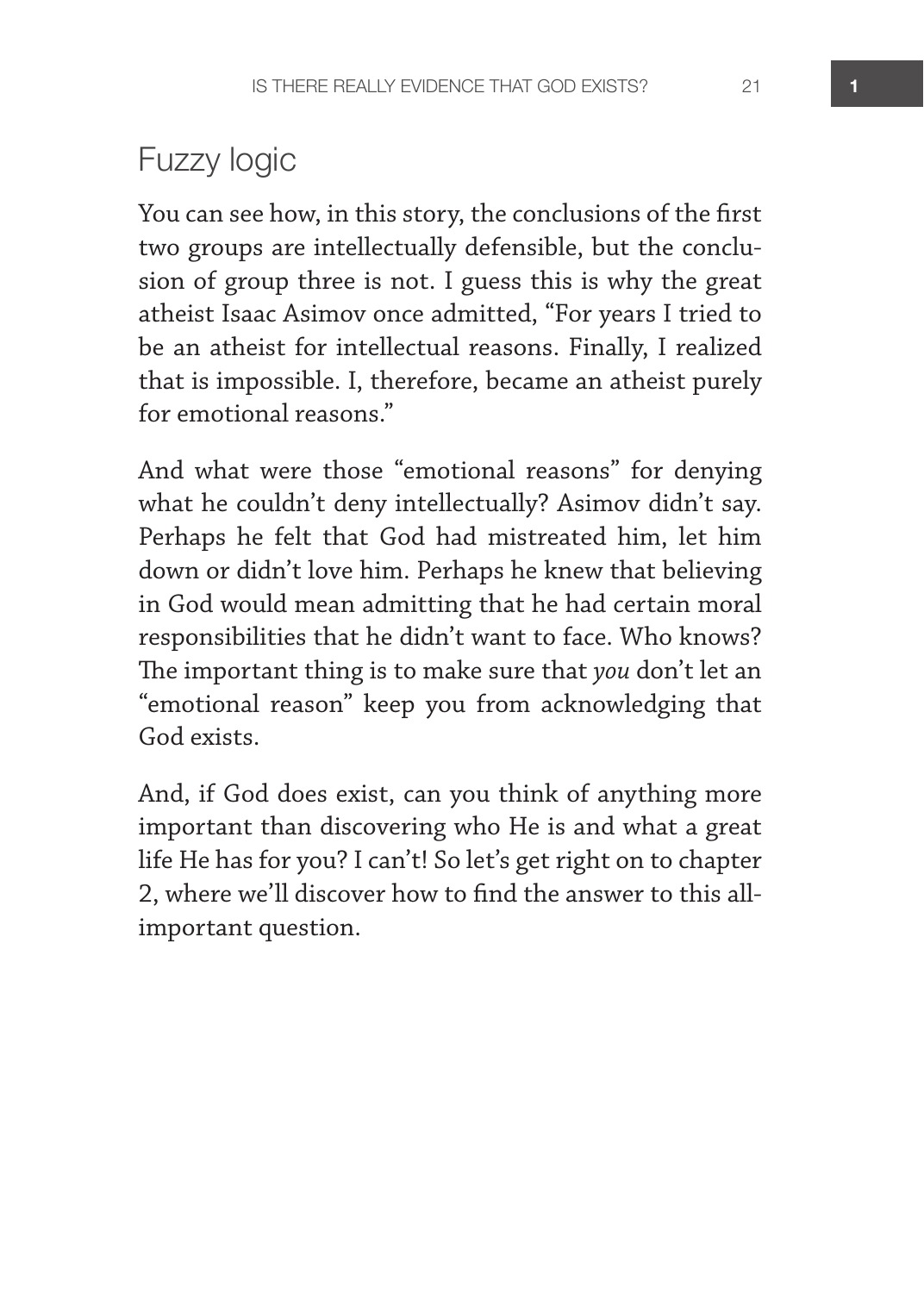## QUESTION 2 Isn't the Bible just another book?

Actually, nothing could be further from the truth. By any standard of measurement chosen, the Bible would distinguish itself as the most unique book of all time. Consider the following:

The Bible was the first book ever printed on a printing press. In 1454, Johannes Gutenberg turned a winepress into a printing press and printed the Bible. Thus, one of the world's most significant inventions was developed to promote the reading and availability of the Bible.

Since that day in 1454, it has remained the most published book of all time. In 1930, the one billionth Bible was printed, a number now duplicated every five years. Contrast this with the amazing success of the Harry Potter books, which in the summer of 2,000 broke all publishing records with first-week sales of 3.8 million cop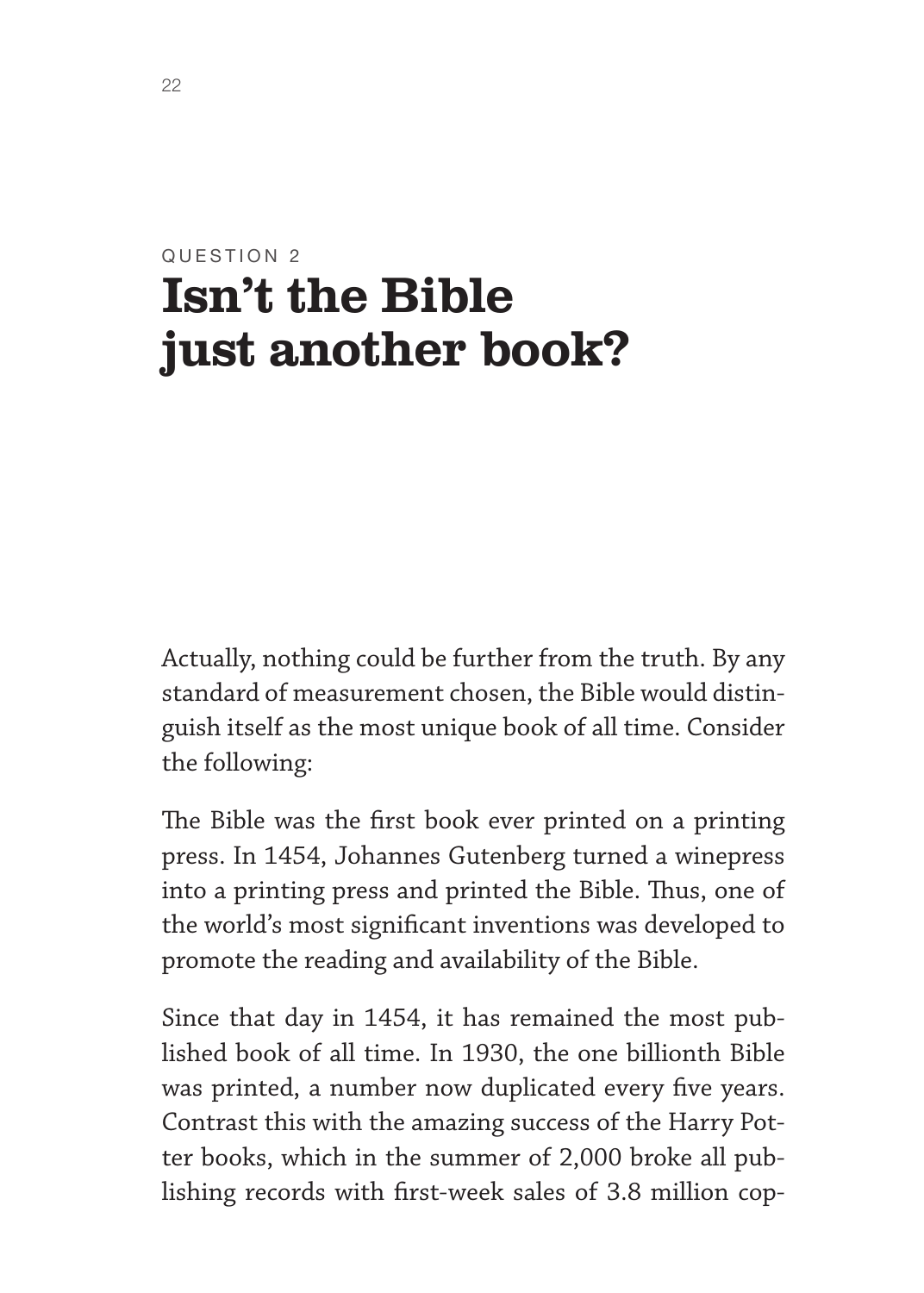ies. And yet, there are over 3.8 million copies of the Bible printed and distributed *each week* – week after week, month after month, year after year, decade after decade. There's never been another book like it!

The Bible has been translated into over 2,400 languages and dialects – and the number grows each month. The

second most translated book of all time is *The Diary of Ann Frank*, which can be read in 67 different languages. Once again, the Bible stands head and shoulders above every other book ever written.

**O** Tom Short: How can you believe a book that has been translated so many times?

## A source of inspiration

The Bible has inspired many of the world's greatest scientific achievements. Despite the alleged conflict between science and religion, the Bible itself has served as the inspiration to great scientists such as Blaise Pascal, Charles Babbage, Galileo, Michael Faraday, Robert Boyle, Lord Kelvin, Johannes Kepler, Joseph Lister, Samuel Morse, Matthew Maury, Isaac Newton, Carl Von Linnaeus – the list is almost endless.

The Bible has inspired many great social movements. Efforts to establish higher education, increase literacy, abolish slavery, gain civil rights and care for the poor and oppressed all find their foundation in the Bible.

The Bible has inspired great political advancements. Whether it was fighting the Inquisition, casting off tyranny in the founding of our nation or overthrow**2**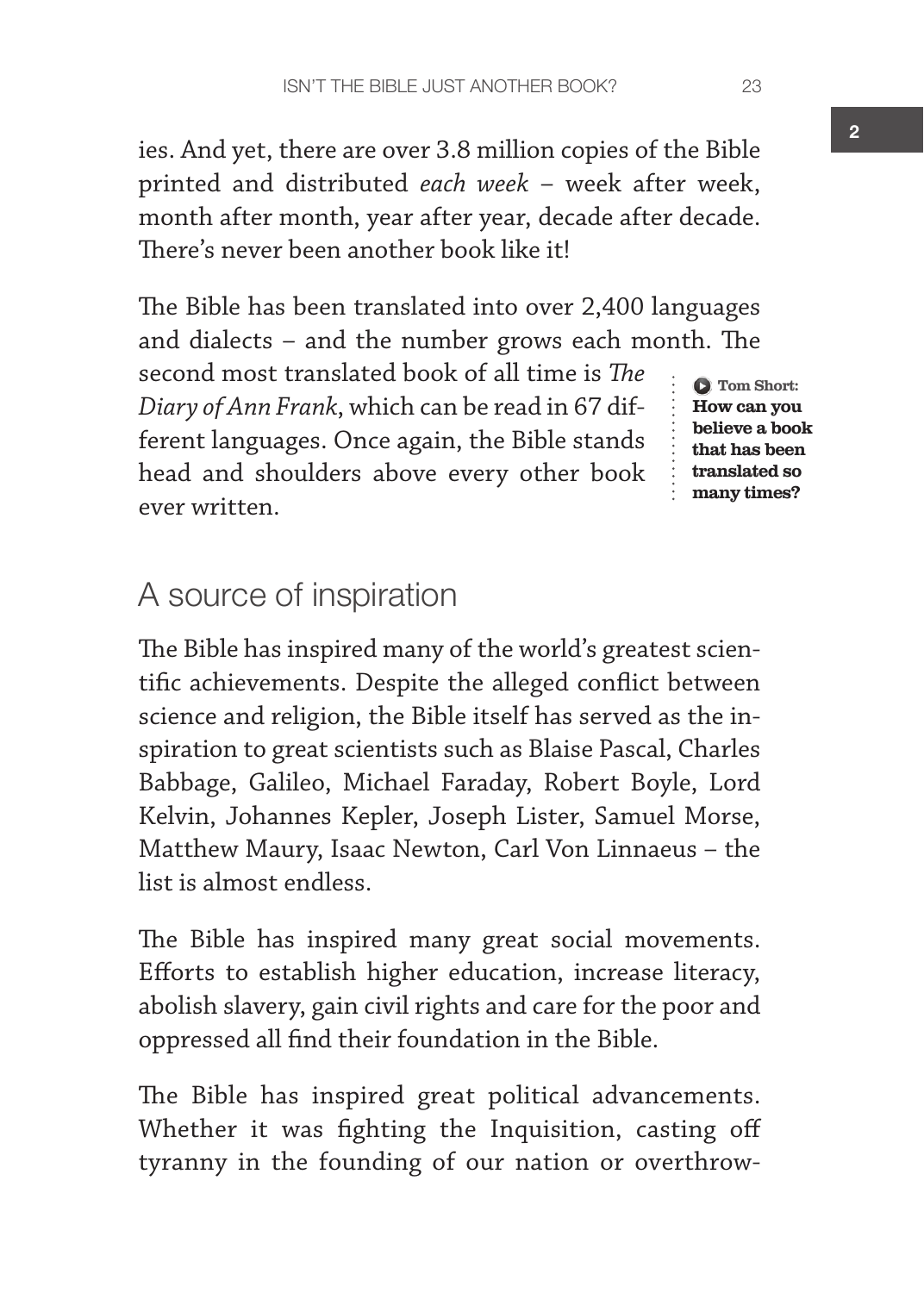ing communism in Eastern Europe, the Bible has often played a major role in the expansion of freedom.

The Bible has been the foundation of our moral, ethical and legal code. The Ten Commandments, the Golden Rule, the Sermon on the Mount, the Love Chapter (1 Corinthians 13 – "Love is patient, love is kind…") all give us a simple, yet profound basis for moral behavior that has never been equaled.

The Bible is the most persecuted book of all time. In fact, not only have governments persecuted people for believing the Bible, but there were even times when a church would have you burned at the stake if you were found with a Bible in your possession!

More time, money and effort has gone into discrediting the Bible than any other book ever written and yet today, more people believe it than at any other time in history.

More people have found spiritual comfort, guidance and peace in the Bible than in any other book. It has been a source of strength, life and restoration to multitudes. It has, undoubtedly, had a greater effect on more people than any other book ever written.

Of course, the fame and influence of the Bible doesn't make it true. But it does give it a credibility that other books simply can't match. Just about any way you cut it, you have to conclude that the Bible is more than "just another book." In fact, it is the most amazing and influential book ever written.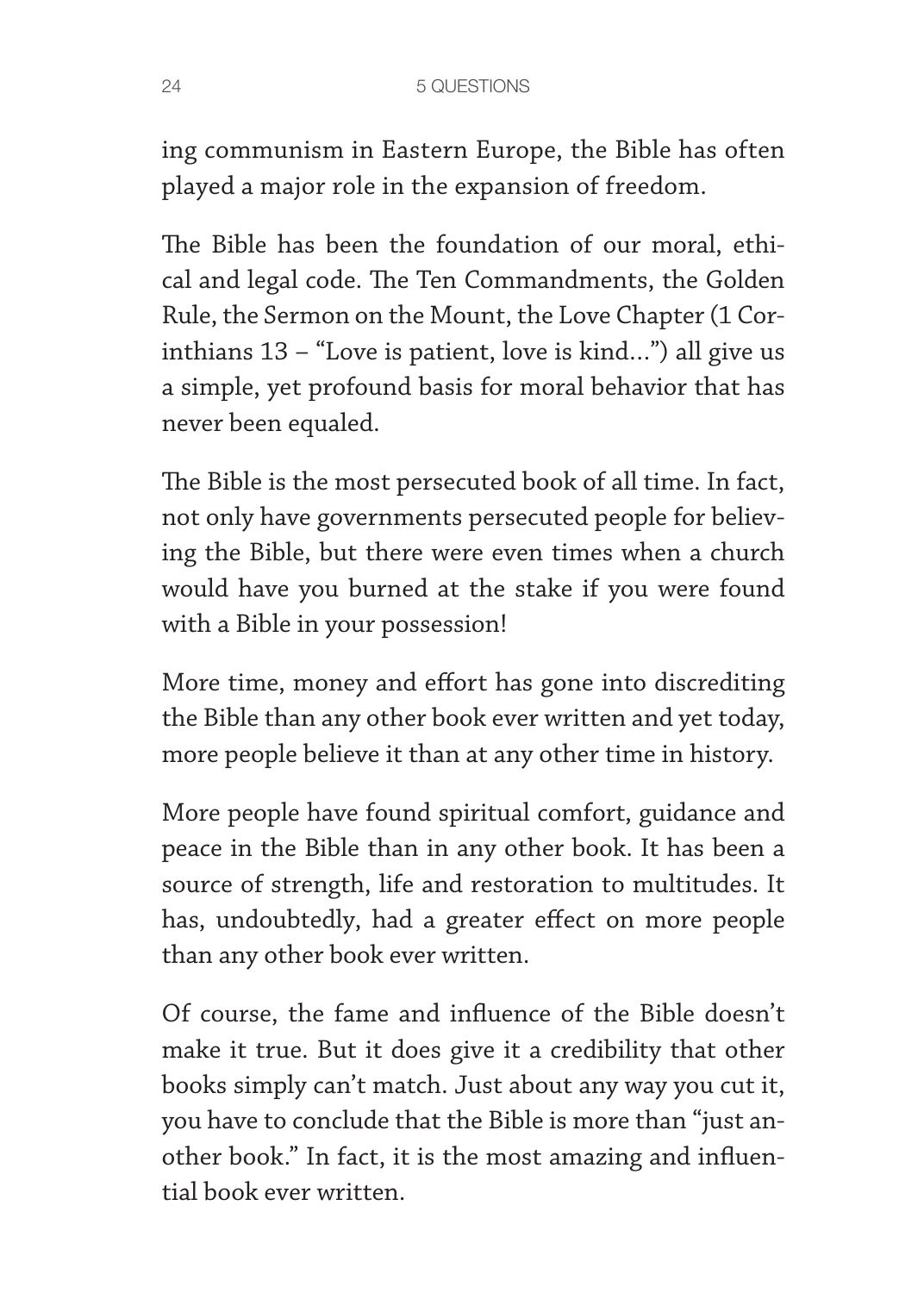#### Who wrote the Bible?

The Bible actually is a collection of 66 books (39 in the Old Testament, 27 in the New Testament). It was written by about 40 different writers who lived and wrote over a span of 1,500 years. They came from all walks of life – one was a king, another was a shepherd, yet another was a physician. Others were fishermen, historians, prophets and theologians. There was even an IRS agent (Matthew, the tax collector)!

Parts of the Bible were written while the authors were in the worst of circumstances (in prison, in great suffering, facing death) and other parts were written at the heights of happiness (after victory in battle, at a wedding feast, at the birth of a child).

They wrote in three separate languages; the Old Testament was written primarily in Hebrew with a short portion in Aramaic while the New Testament was written in Greek.

Most of the writers never met another writer of the Bible. And yet, the Bible reads as a single unfolding story about God's relationship with people. You would almost think that there was only one author. Indeed, if you

 Tom Short: How can fallible men write an infallible book?

thought so, you would be right, for behind these 40 human authors stands the real author of the Bible – God.

At least, this is what the writers of the Bible claim. Over 2,000 times they prefaced their statements with comments like, "Thus says the Lord." They referred to them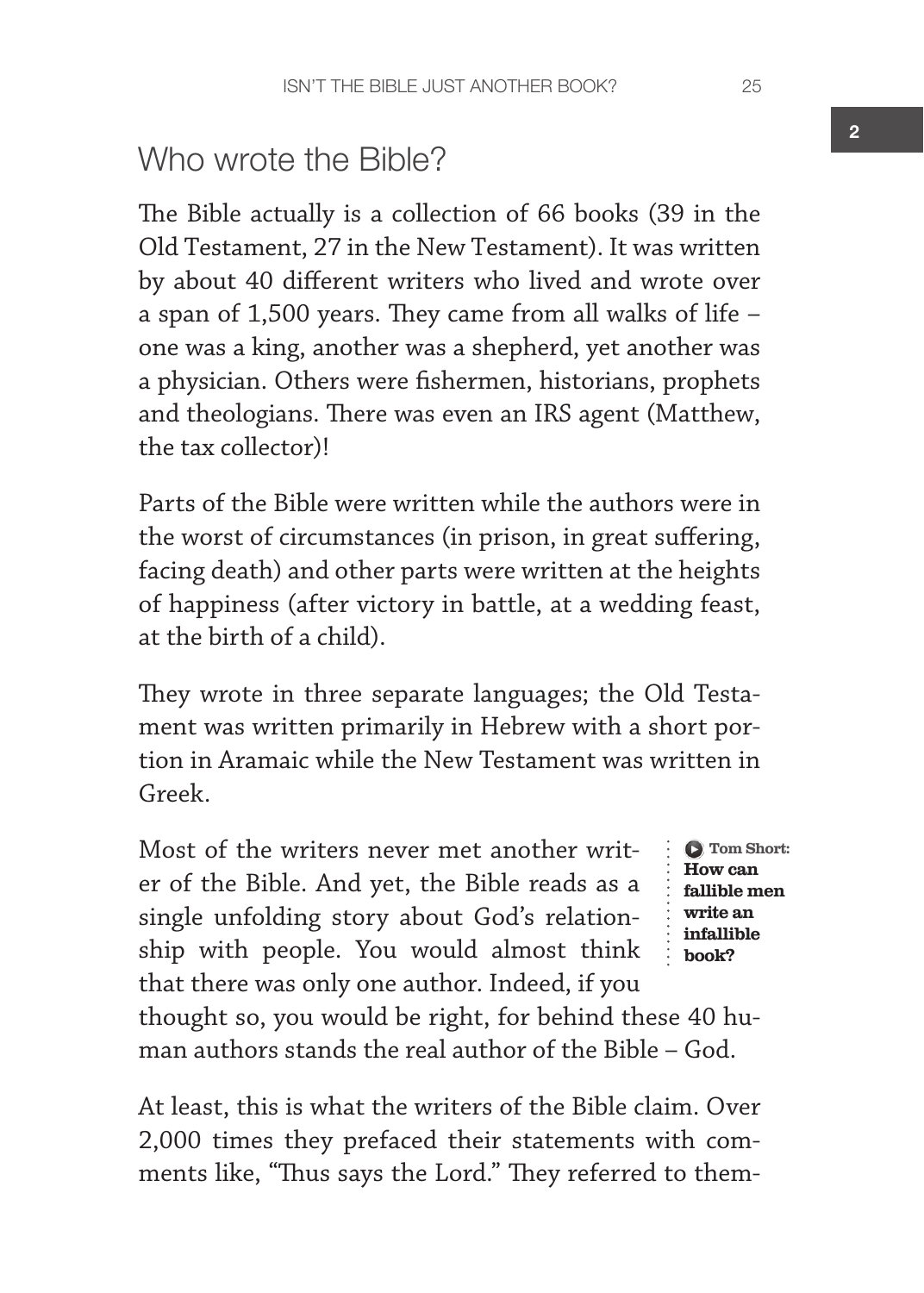selves as prophets, or spokesmen, for God. They operated as if they had the awesome responsibility of communicating God's message to the world.

But did they? Were they well-meaning but deluded? Perhaps they were mere imposters – liars rather than prophets? Or were they, as they claimed, people God chose to use to reach out to humanity – even to you and me?

Personally, I've met only a very few people who believe these writers were intentional liars. Their writings have inspired the highest standards of integrity and honesty in others – extremely unlikely for a pack of liars! In addition, they seemed to have understood the gravity of what they were claiming for themselves. They lived in a culture where there was no greater obligation than to honor God. To falsely claim to be a prophet was a crime punishable by death. They accepted their calling with deep humility and sober responsibility.

Could they have been well-meaning, but deluded? Obviously anyone can think he is right and still be wrong. However, the accounts given to us by the Bible writers were couched in history. The writers claimed to be eyewitnesses of numerous events – even miraculous events – and asked us to accept the spiritual truths in light of the credibility they established in reporting the historical truths. In reporting these historical truths, they could not have been well-meaning but wrong. Either what they said happened or it didn't.

For instance, the followers of Jesus claimed, among other things, that He turned water into wine, healed a lame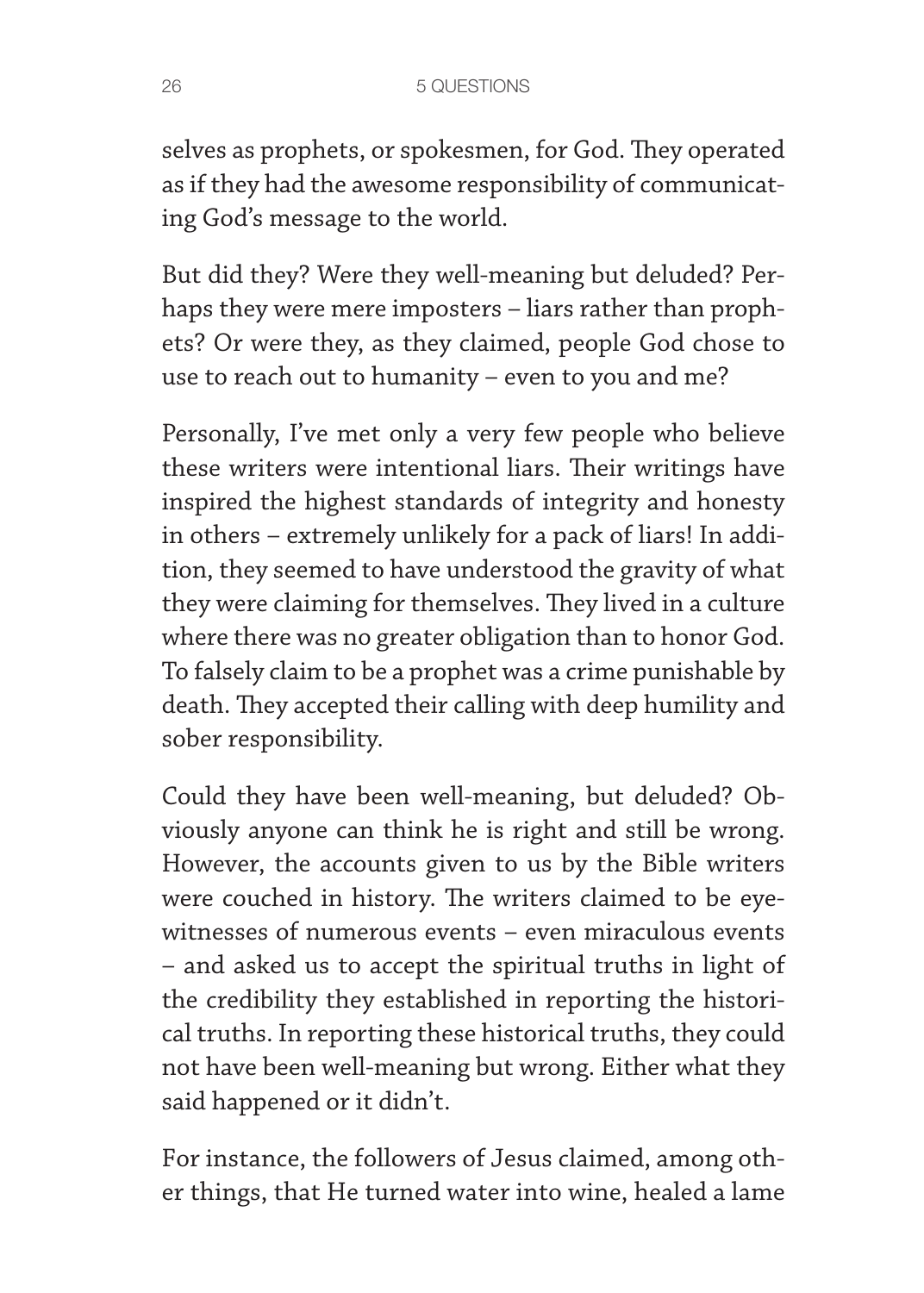man and died on the cross. These events either happened or they didn't. If they didn't, then these writers were not well-meaning – they were lying.

This leaves only one option: if the writers were not intentional deceivers, they must have been truthful witnesses of God's miraculous work and faithful communicators of His divine message. But is there any evidence that this is the case? Can we objectively examine whether or not the Bible came from God? I believe we can.

## Objective evidence

Add up all the major religions of the world and together they will identify about 26 books that they allege to be divinely inspired (or given to us by God). But the Bible stands out from these other books in some very significant ways.

The Bible alone records hundreds of fulfilled prophecies. Only God truly has the ability to tell us the end from the beginning. These prophecies are not lucky guesses or coincidences. Rather, we are given specific details concerning everything from the rise and fall of the great kingdoms of the world to personal information about individuals who would be instrumental in God's plan. There are scores of prophecies given hundreds of years before Jesus Christ's birth that found their amazing fulfillment in Him. As we will see in chapter 4, the Old Testament prophets foretold nearly every significant aspect of His life.

**2**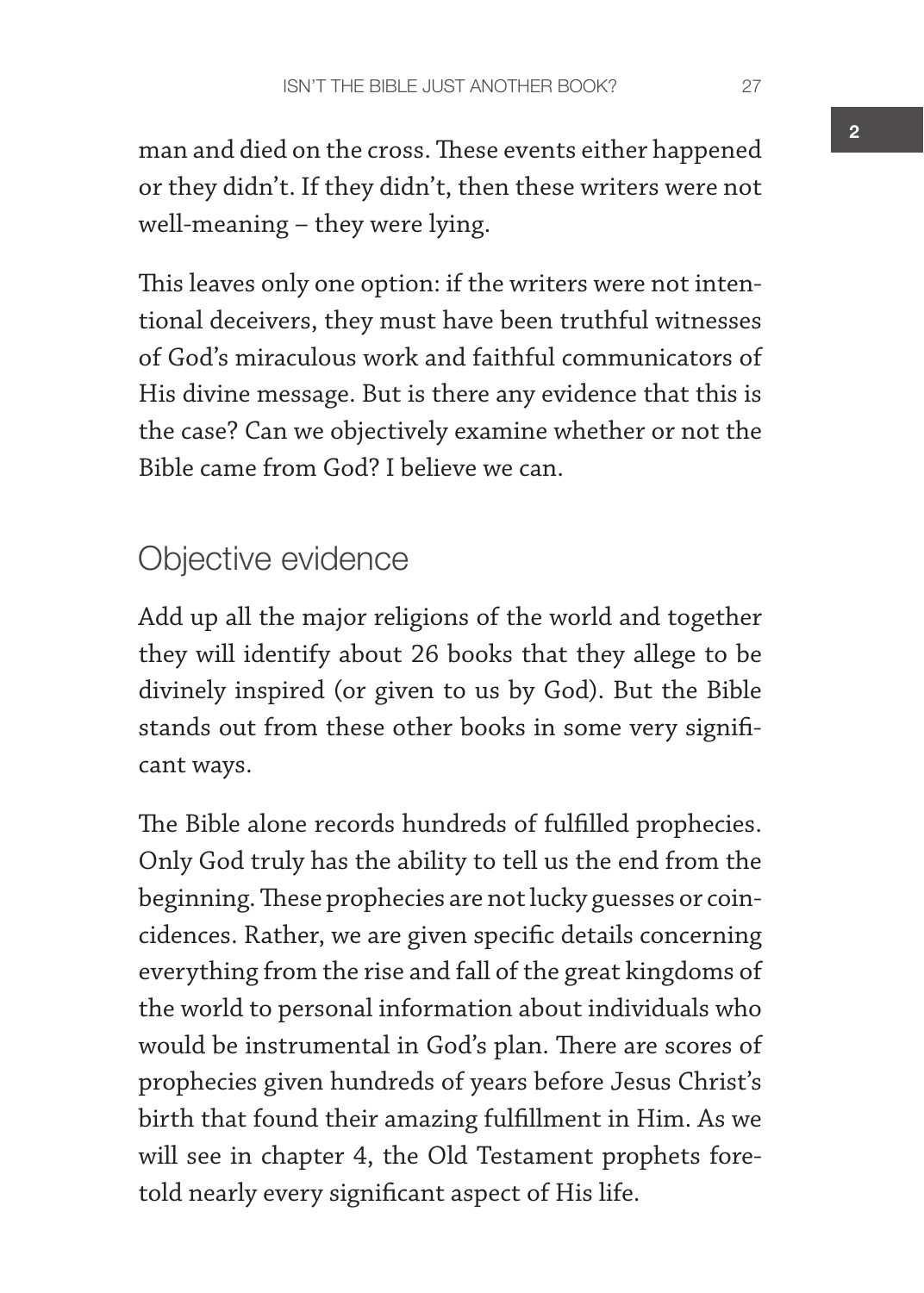Archeology also lends credence to the Bible, which references hundreds of cities, people and events in both the Old and New Testaments. In the past, many of these factual claims could not be validated by other historical documents and as a result, skeptics had a heyday criticizing the accuracy of the Bible.

However, in the latter half of the twentieth century, it seemed that every turn of the archeologist's spade produced supporting evidence for the Bible. Cities once thought to be hypothetical were unearthed. Kings, prophets and military leaders purported to be mythological showed up in ancient records discovered among the Dead Sea Scrolls and the tablets of Ebla. In fact, there are now literally thousands of archeological discoveries confirming historical aspects of the Bible, and the number of these confirmations continues to grow dramatically.

## Making it personal

But there is an even greater way to confirm whether or not the Bible is the actual word of God. You can read it for yourself and discover if it speaks to your heart and soul like no other book ever has.

Many people try to read the Bible by starting with Genesis and soon get bogged down with lengthy genealogies, names they can't pronounce and the exhaustive descriptive instructions of Old Testament law. But you can read and understand the Bible for yourself if you follow a few basic principles: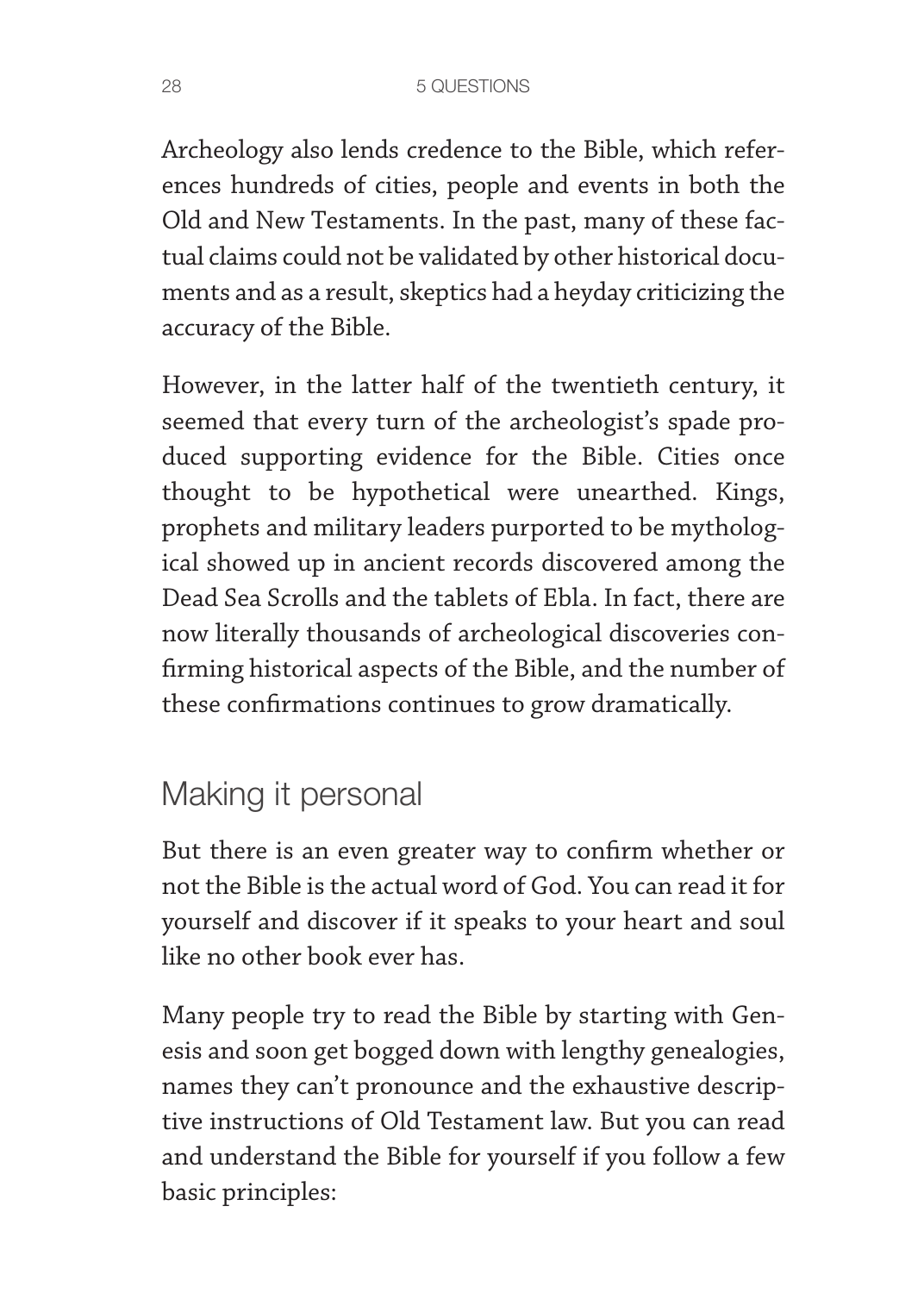First, start reading in the New Testament with the Gospel of Matthew. The laws, sacrifices and rituals of the Old Testament have their appropriate place in Bible study, but the life and teaching of Jesus Christ are far more relevant to each of us today. (Note: Matthew begins with a genealogy. There actually is a lot of interesting history in it, but as you begin to read, feel free to skip these first few paragraphs and get right into the birth of Jesus Christ.)

Second, read in a translation you can understand. If you really enjoy Shakespeare, I recommend the King James Version. If not, try a more contemporary translation of the Bible. They all say the same thing – some just say it more in the language of our day.

Third, ask God to help you understand what you're reading. The Bible is the only book in the world where the Author can actually be at your side to help explain it along the way. In simple prayer, ask God to reveal the truth to you, to help you know what is being said. Tell Him that you are willing to believe and follow whatever He clearly shows you.

Fourth, set a simple schedule for reading. Don't let your good intentions fall by the wayside. Set apart 10 to 15 minutes a day – perhaps in the morning, at lunchtime or before going to bed – and stick to it for the next 30 days. You'll be surprised how much you learn in this brief time.

The Bible has dramatically changed the lives of millions of people. It can change yours as well! Don't you owe it to yourself to personally read it and discover exactly what it says for yourself?

**2**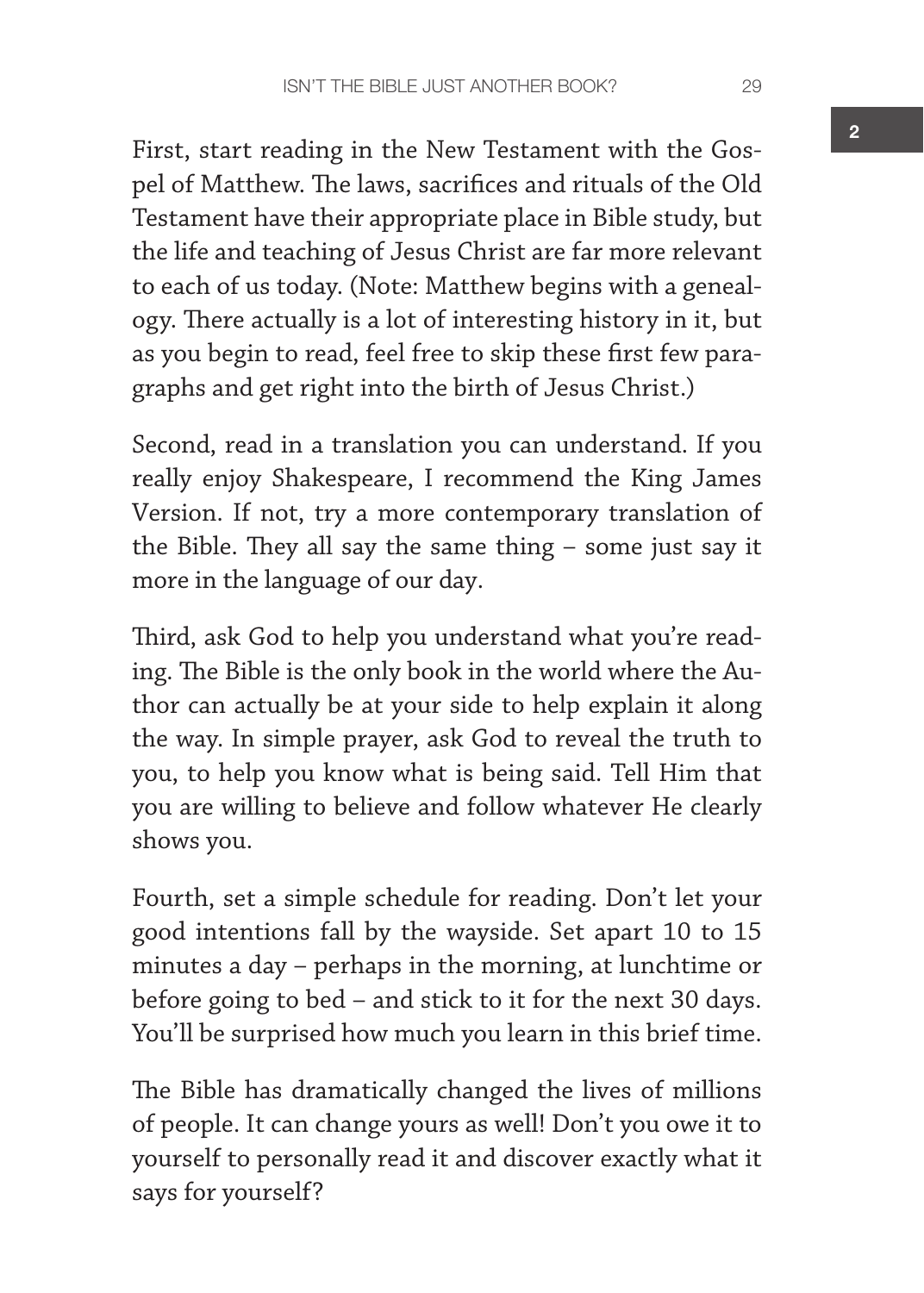## Contradictions in the Bible?

Who hasn't heard the age-old accusation that the Bible is filled with errors and contradictions? In fact, it has been said so many times that most of us assume it to be true without really checking it out. After all, everyone else couldn't be wrong, could they?

I once carried on a lengthy dialogue with a skeptic named Roger at the University of Maryland. After weeks of disagreement, he greeted me one Monday with a smile on his face and was happy to announce that I had actually motivated him to read the New Testament for himself. I was delighted.

And then, with even greater glee, he told me he had found 27 contradictions in the New Testament that he wanted to show me. We painstakingly went through a first, then a second and finally a third. Each "contradiction" – when read in context – had a simple explanation that Roger had no trouble accepting.

In fact, the answers were so obvious that I finally asked him if he had found these "contradictions" on his own or if someone else had shown them to him. He sheepishly admitted that he hadn't even read any of the New Testament; he had just copied down the list from some book written by another skeptic.

Studied carefully in its context, I do not believe the Bible has a single contradiction concerning any matter of significant teaching. However, we must understand three important words dealing with this discussion: contradic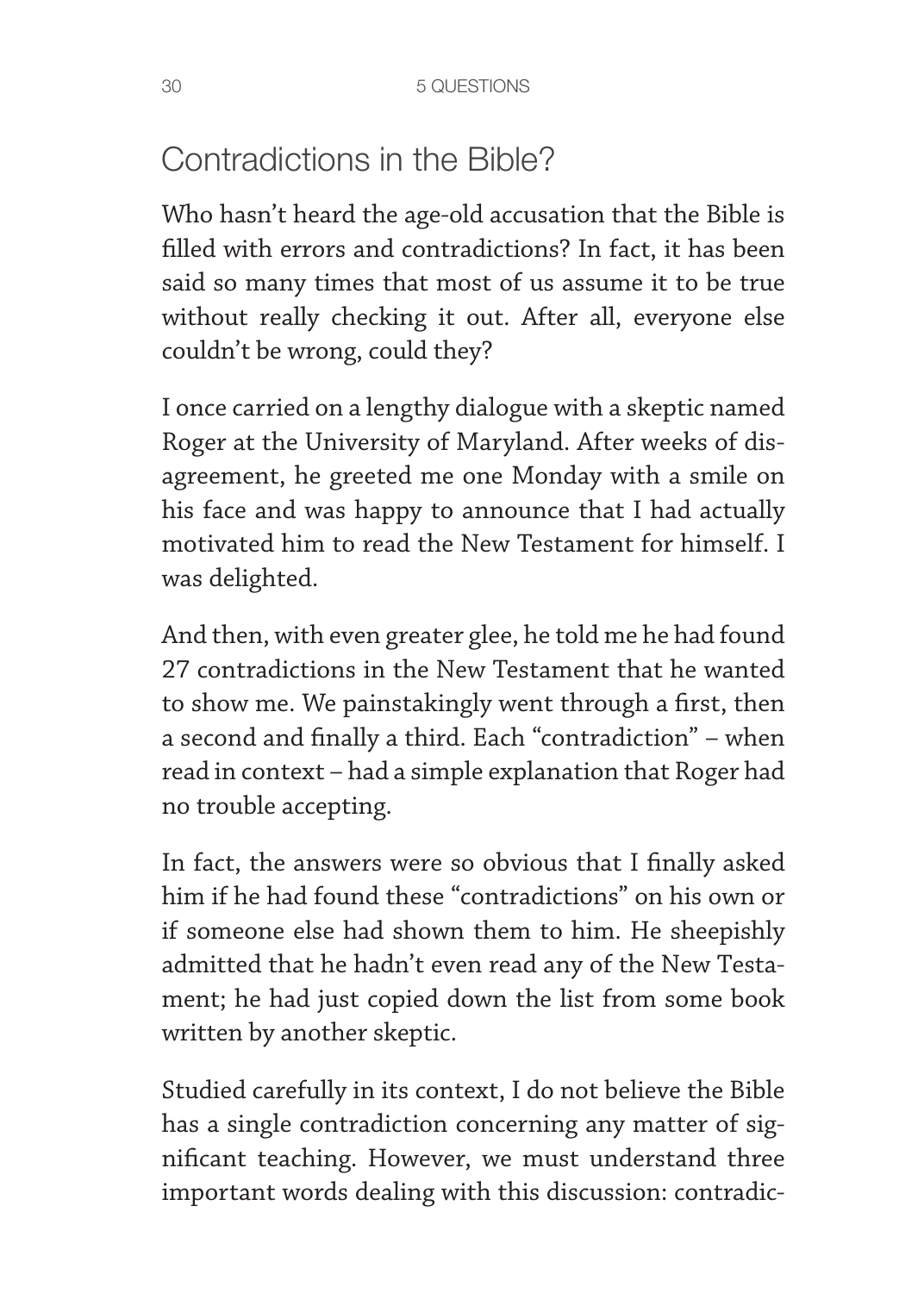tion, paradox and mystery.

A *contradiction* is when "both A and non-A in the same context are claimed to be true." For instance, if the Bible taught in one place that Jesus is the Son of God and taught in another that He is not the Son of God, that *would* be a legitimate contradiction. If it taught in one place that Jesus was the Son of God and taught in another place that a false prophet claimed He wasn't the Son of God, that *would not* be a contradiction. It would merely be pointing out that we shouldn't believe the false prophet.

A *paradox* is when two statements appear at first to contradict each other, but further examination demonstrates that the two statements actually complement each other. For instance, in some places the Bible teaches that Jesus is the Son of God and yet in other places it calls Him the Son of Man. Skeptics may jump on this and ask, "Which was He – the Son of God or the Son of Man?"

The answer is that He was both! The Bible teaches that Jesus is both fully divine and fully human. He is true God and true man. This is the miracle we celebrate at Christmas – the time when God became a man – known to Christians as the incarnation. And to be technically correct, when Jesus used the term "Son of Man," He was referring to a title for the Messiah found in the Old Testament (Daniel 7:13). In calling Himself the "Son of Man," He was actually referring to Himself as divine.

Another paradox confusing to many people concerns the genealogies of Jesus Christ. It doesn't take too much examination to realize that the genealogy given for Jesus in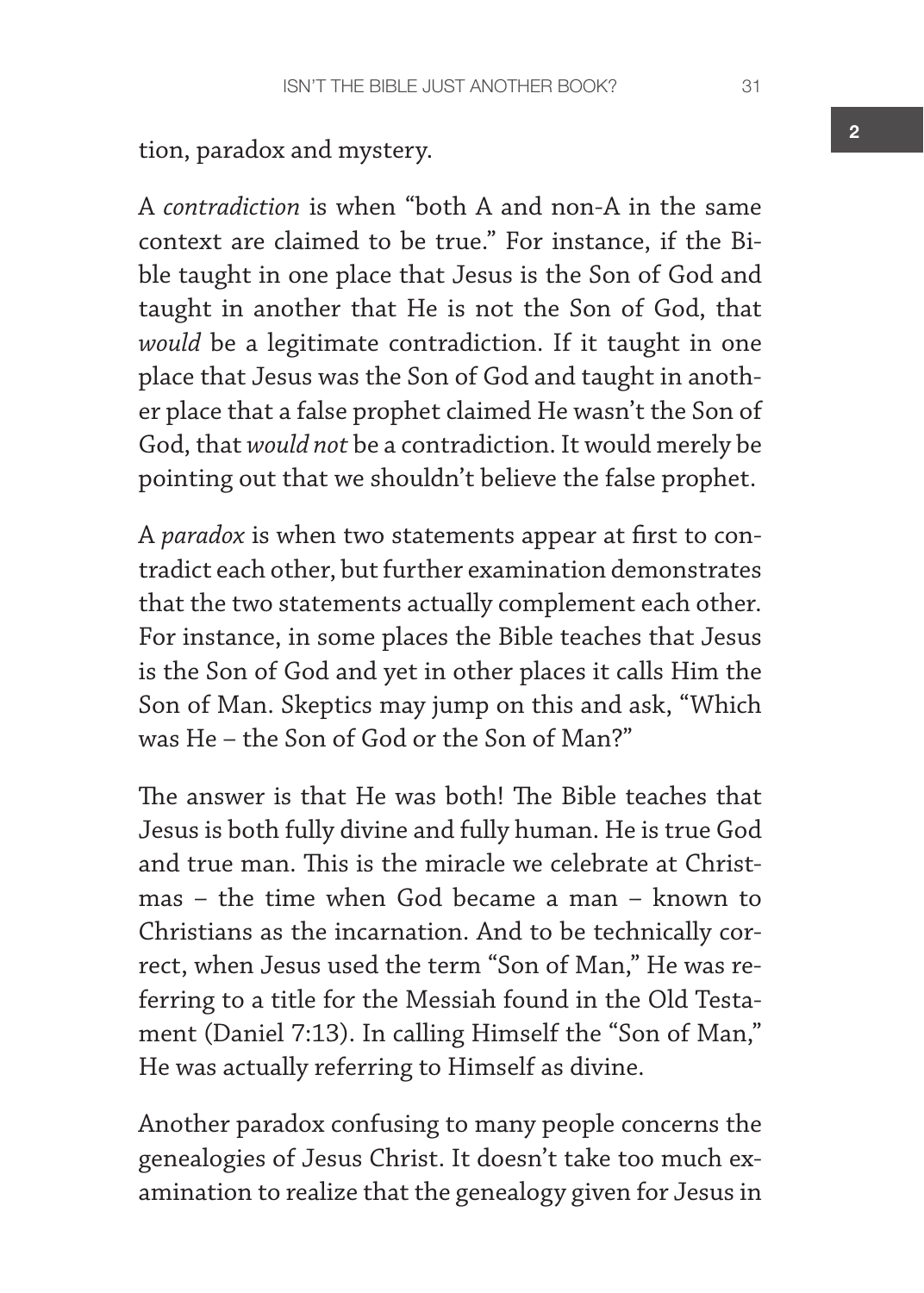the book of Matthew is very different from that given in the book of Luke. How can that be? This appears to be too big to overlook.

But once again, there really is a simple answer: Jesus had two parents. The genealogy given through Matthew is that of one of his parents and the genealogy given in Luke is traced back through his other parent. After all, I would hope His family tree didn't look like a straight line!

But how do we know which genealogy refers to which parent? It becomes obvious by the themes of each book:

*Matthew* paints a portrait of Jesus as the King of the Jews. His genealogy would, therefore, be traced back through Joseph, His legal earthly father.

*Mark* writes of Jesus as the servant of the Lord. He doesn't give us any account of the birth of Jesus.

*Luke*, a physician, shows us Jesus as a human being. He writes much about the birth of Jesus through the eyes of his mother, Mary. Therefore, it makes sense to conclude that this genealogy is traced back through Jesus' mother.

*John* writes of Jesus as the divine Son of God. His account of Jesus' birth begins in eternity past when "the Word was with God, and the Word was God" and then goes on to tell us that "the Word became flesh and dwelt among us, and we beheld His glory, glory as of the only begotten, from the Father, full of grace and truth" (John 1:1,14).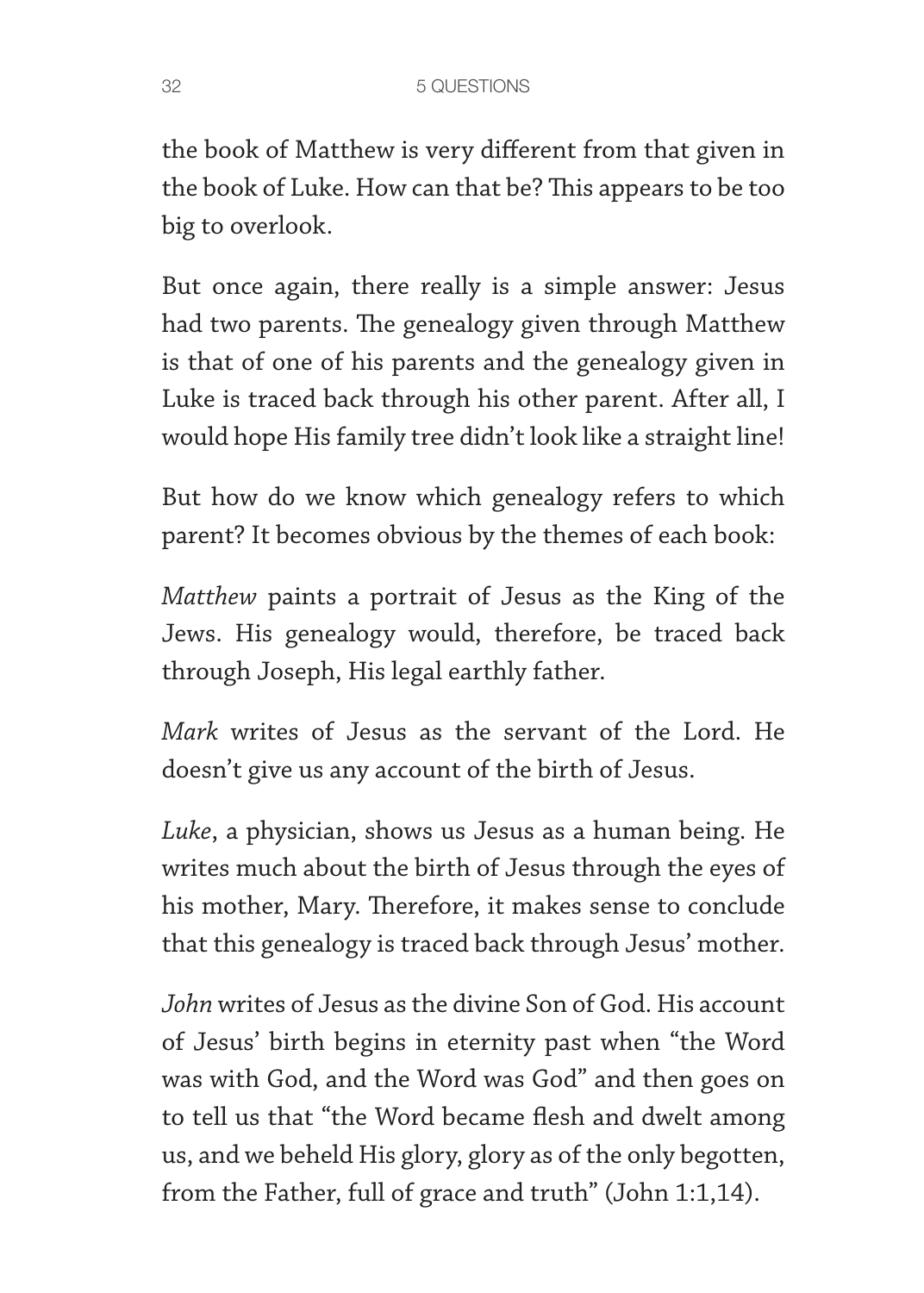The final word we must understand in this discussion is *mystery*. A mystery is something that we cannot comprehend in our limited human understanding, but which is nevertheless true.

An example of this is the controversy concerning predestination and free will – or in other words, does God predetermine our future or do each of us choose our own way? Actually, I believe the Bible teaches that both of these positions have validity.

In our limited minds, we may have difficulty comprehending how both of these can be true at the same time (I know that I certainly do). However, the problem is not with the Bible but with our limited ability as humans. In this case, we are finite beings and we live in a temporal world; these truths are infinite and eternal. Thus, our confusion.

Let me offer a word of advice concerning difficulties in the Bible: never let what you *don't* understand in the Bible keep you from believing what you *do* understand.

We wouldn't allow a fourth grader to reject all of mathematics simply because he couldn't understand calculus. "Learn your addition, subtraction, algebra and geometry," we would tell him, "and some day you'll be able to understand calculus, too."

When it comes to the Bible, however, some people refuse to believe anything unless they can believe everything. "If I can't understand predestination," they proclaim, "then I'm not even going to believe that God exists!" If

**2**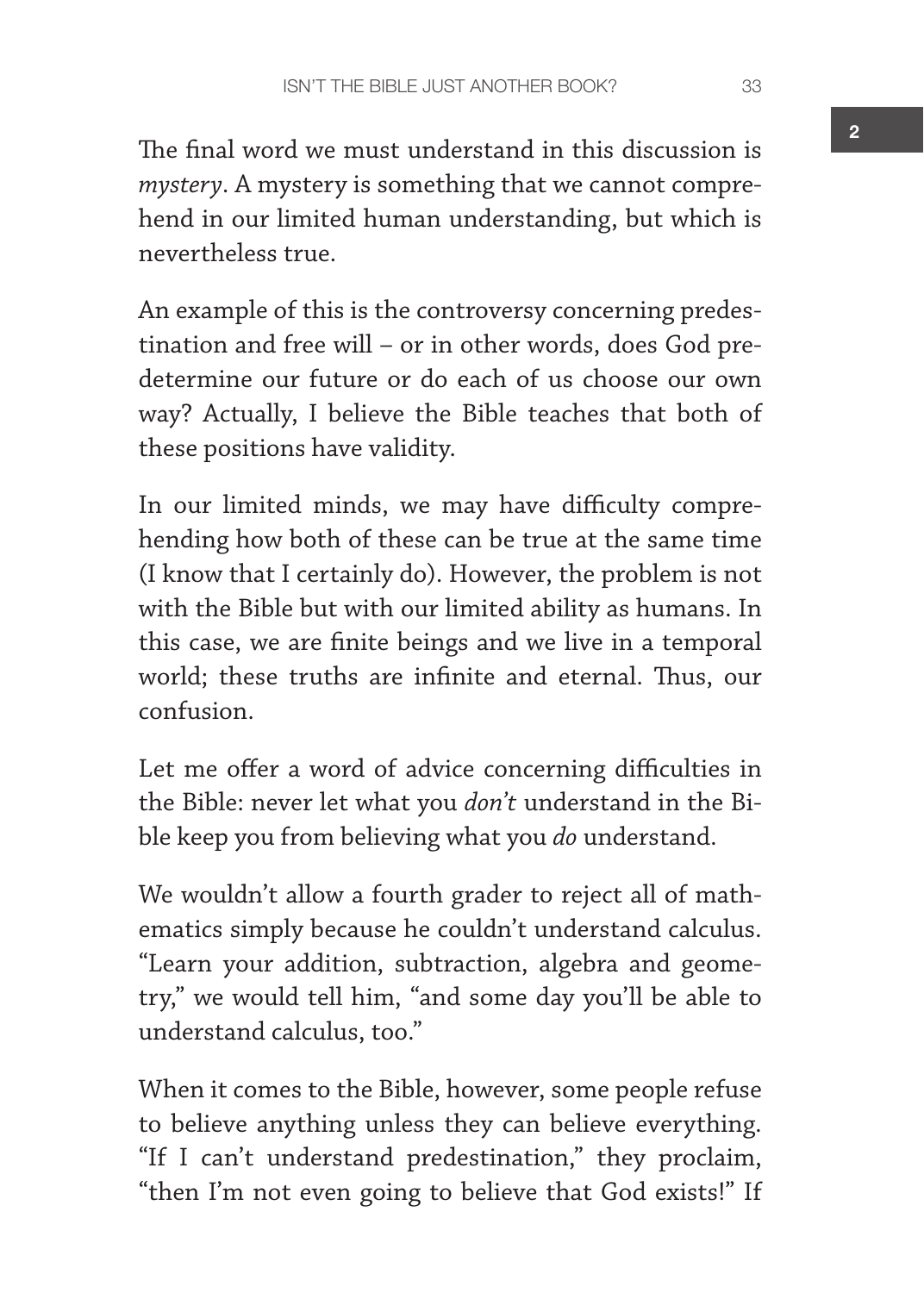you approach learning this way, you'll probably never become a Christian (and you will probably do pretty poorly in math as well!).

Yes, the Bible has many *mysteries* and an even greater number of *paradoxes*. But when studied rightly and fairly, I don't think you will find all those *contradictions* that allegedly fill the Bible.

### Just being gullible?

People sometimes ask me if I'm gullible enough to believe something just because it's written in a book. Actually, I'm not and I hope you aren't either.

On the other hand, most of what I do know I learned from books. I'll bet that nearly all of the history, science, mathematics and other information that you know you learned from books as well. Rather than simply being guided by our fickle feelings, we can have time-tested and proven information passed on from one generation to another via the printed page.

God does communicate with people in many ways. We've all felt His awe expressed through His creation. We've been guided by His moral laws, which are innately embedded in our consciences. But the most objective and accurate way God has revealed Himself to us is through the Bible.

Generation after generation of people – right down to today – have met God and had their lives transformed through what they have learned from the Bible. It has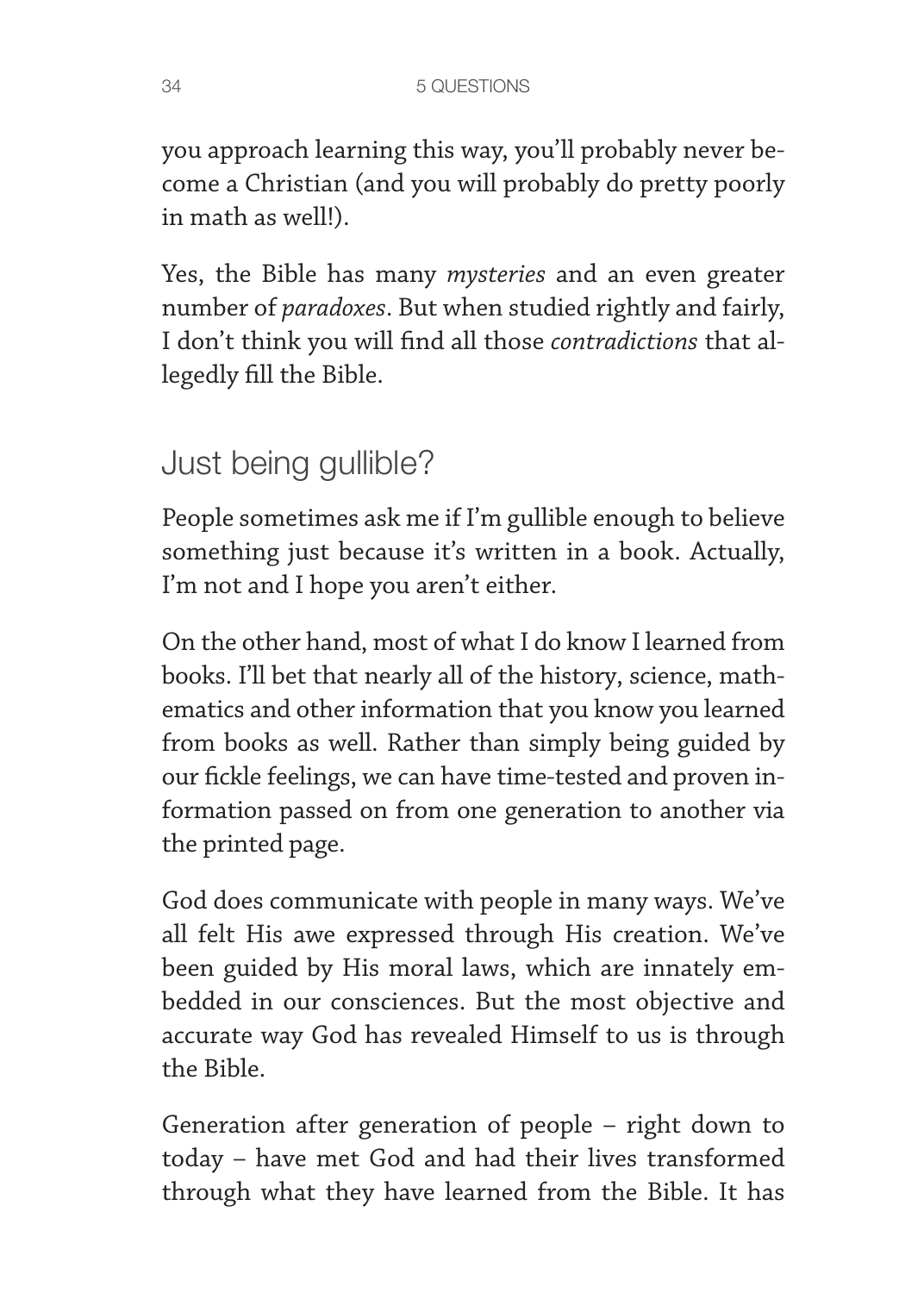stood the test of time and passed the credibility test as no other book ever written. If we were to study great books

honestly and objectively to determine which one God gave us, I can't think of a book with greater influence, life-transforming power and credibility than the Bible. Can you?

**O** Tom Short: The benefits of reading the Bible

Next, we'll take a look at what this incredible book has to say about a really hot topic these days – the question of who decides what's right or wrong!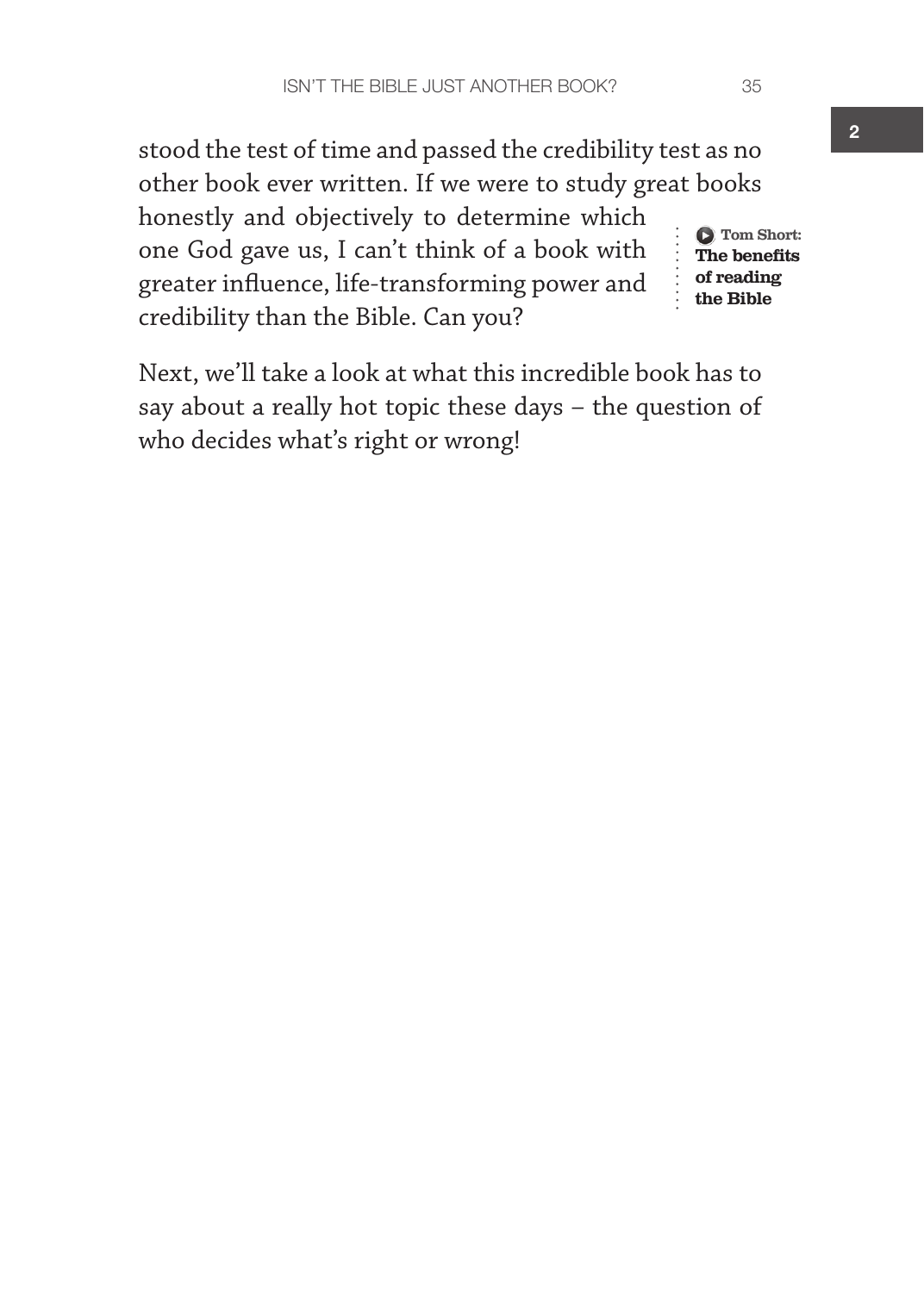## QUESTION 3 Don't I determine what's right for me?

What is the latest atrocity to shock you?

Our newspapers and TV news programs have almost become an assault on our sensibilities. Modern communications bombard us daily with heinous crimes from around the world.

Yet, as we witness more and more corruption and vice, we are being bombarded with another message as well. That message? "Do not judge! Live and let live! No one has the right to say that someone else's behavior is wrong, bad or evil."

Although certain things still repulse most of us, this message of tolerance has been so pervasive that we must wonder is there such a thing as right and wrong anymore? Are there some things that are always wrong for all people at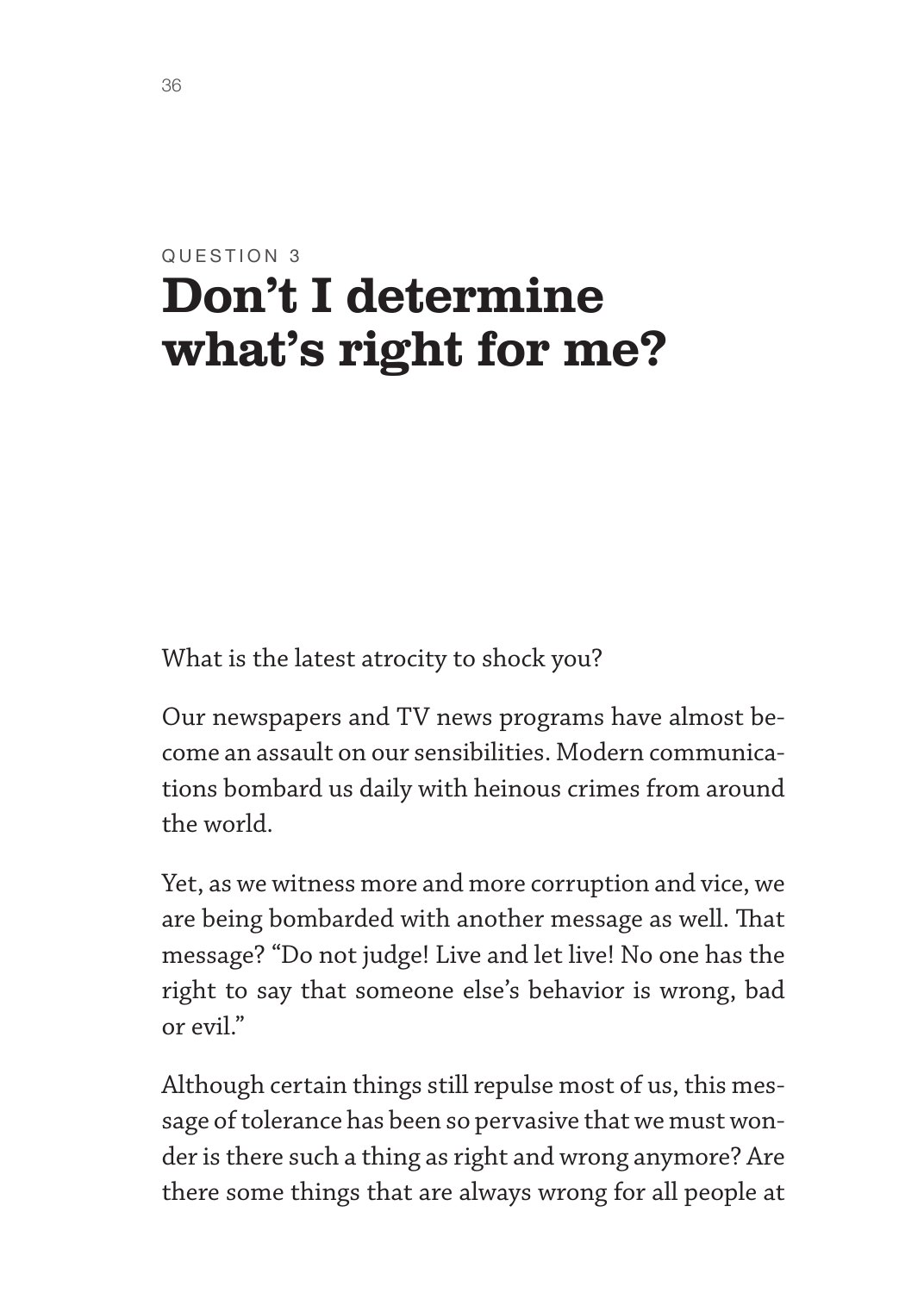all times in all circumstances – or do we each get to decide what is right for us?

As opposed to the modern philosophy of moral *relativism* (where nothing is ever absolutely right or wrong – it just "depends"), the Bible teaches that there are moral *absolutes* – certain things that are always right or wrong, *no matter what*. Although some people defend even the worst of crimes, basic common sense demands that murder, rape, adultery, theft, fraud, and other crimes are always wrong.

## The "Golden Rule"

The biblical standard of moral absolutes is known as the "Golden Rule" – in short, to treat others as you would want them to treat you. There's really no solid argument against this, for while a man may justify his own adultery, he certainly would be outraged if someone else committed adultery with his wife. A person might excuse his own theft, but he wouldn't accept that same excuse if someone else stole something from him.

This Golden Rule is based on the highest moral principle of all – self-sacrificial love. But while inspiring poems, songs and stories about love strike a chord within us, we also face the internal struggle of thinking and acting selfishly. This selfishness is the essence of what the Bible calls sin – or breaking the laws of God.

Some people believe so deeply in moral relativism that they defend behavior that is simply indefensible. I often **3**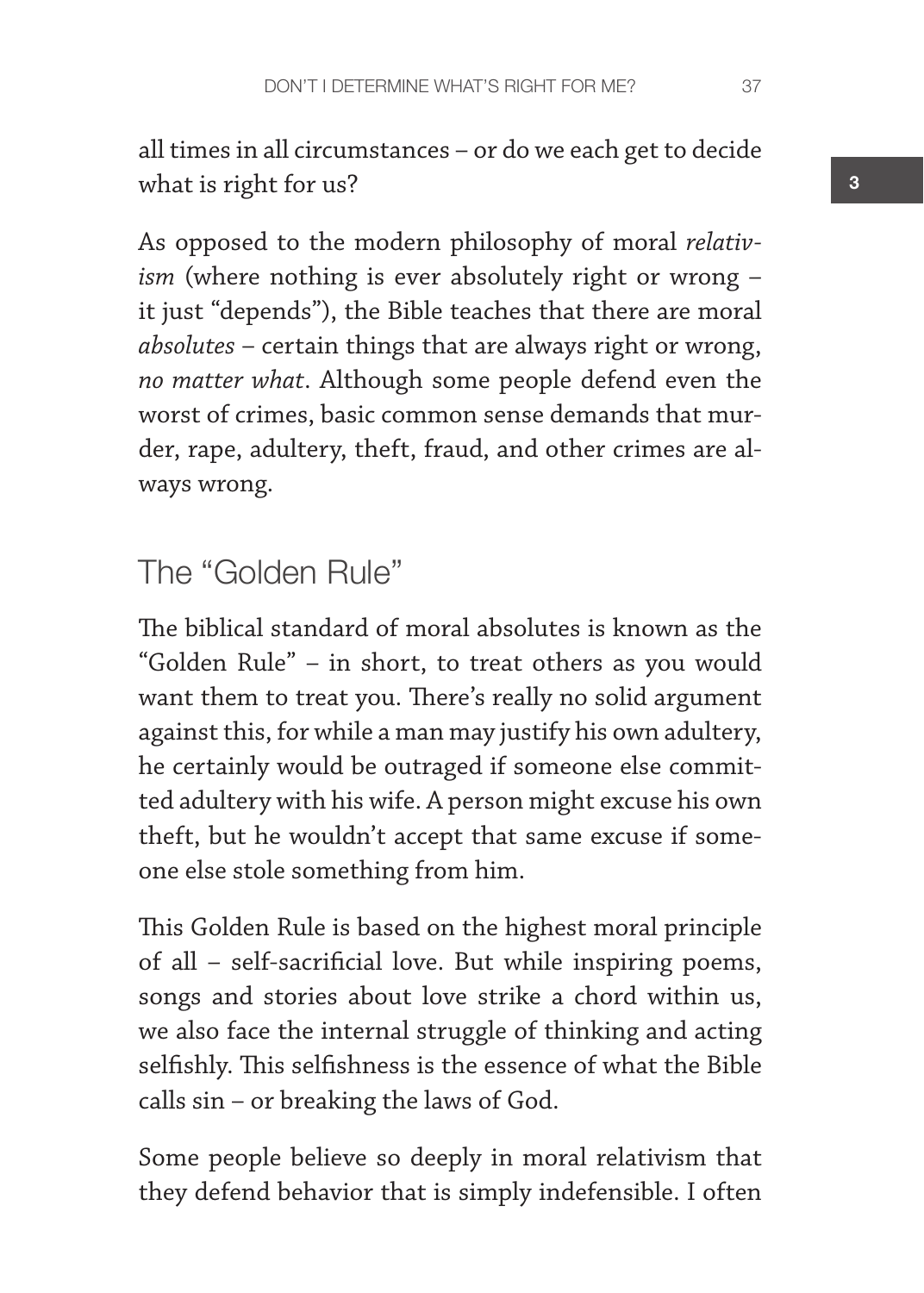speak on college campuses where the philosophy of moral relativism is widely taught (and, I might add, even more widely practiced!). There is usually at least one student who is absolutely sure that there are no absolutes.

### What about Hitler?

Thinking that perhaps an extreme example will demonstrate that there are at least some absolutes, I usually ask what he or she believes about Adolph Hitler. Was he a bad man? Was he evil? Are you willing to make a moral judgment about him?

I'm amazed at how often these moral relativists will refuse to make such a judgment. In fact, their philosophy drives them to say some things that are absolutely crazy (pardon my judgment)!

"Hitler would not fit well into our social construct," someone will say. "Well, I would never do what he did, but I wouldn't judge him either," says another. "I don't know if he was wrong or not; I never knew the man," explains another. "Hitler was not wrong, he was sick," someone else concludes.

Perhaps the most troubling response I have ever received to this question came from a New Age woman at Southern Illinois University. "Actually," she said, "Hitler acted on his innermost beliefs. He was true to himself. And in that sense, I think you could say Hitler was a *better* person than most of us are."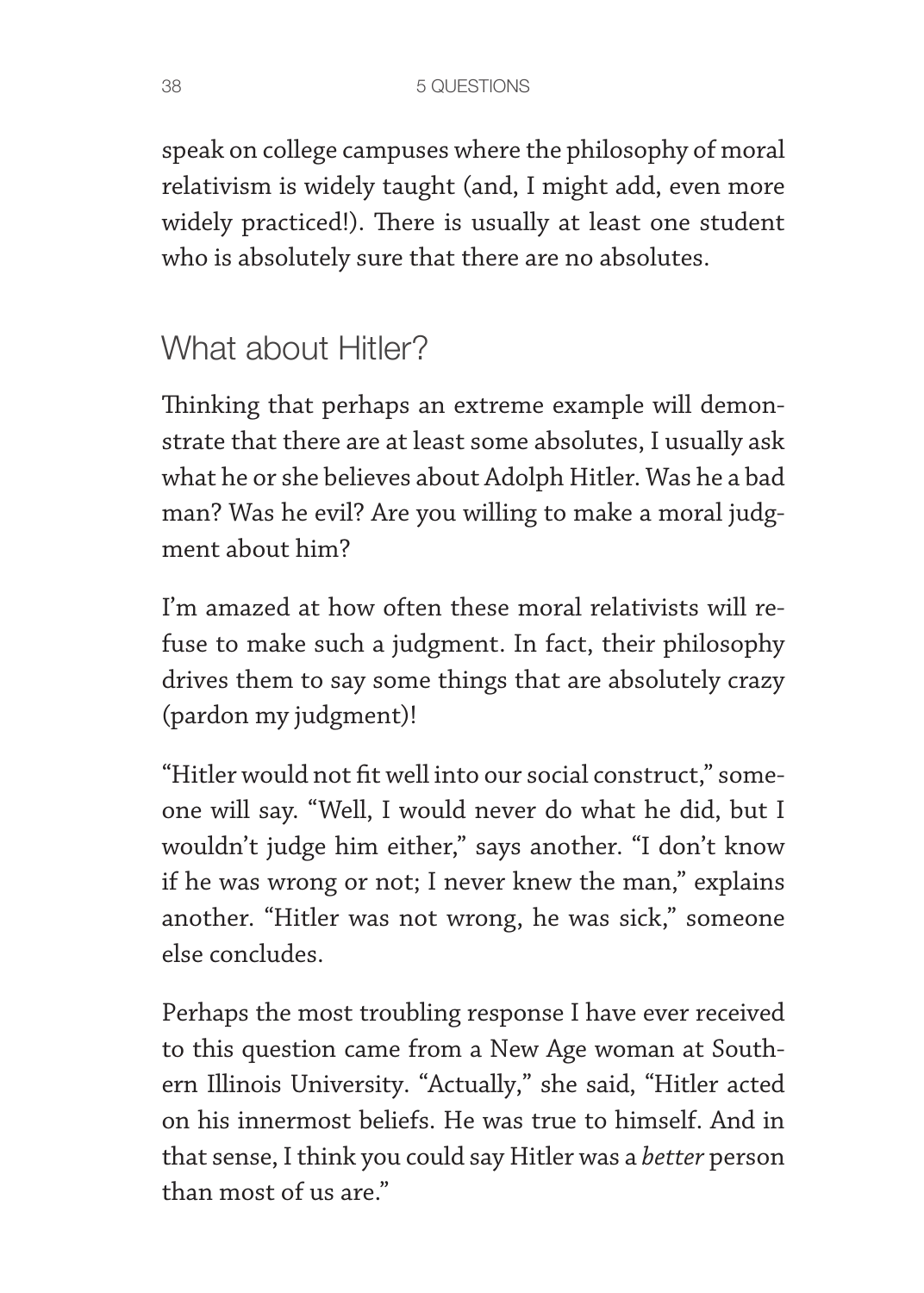Now, no one could argue that Hitler wasn't "true to himself," but you could make a pretty good argument that being "true to himself" was, in Hitler's case, not a good thing.

Certainly you do not think Hitler's actions were right, do you? And yet, if there is no God and there are no moral absolutes, why was Hitler wrong?

After all, the German government said that what Hitler did was legal. The law supported his terror. The voice of the people spoke in electing him. He got away with what he did (at least for awhile). Deep in his heart, evidently he felt that what he was doing was good and right – that he would someday be praised as a hero. But in spite of all this, was he right? I hope you respond with a resounding " $Nol"$ 

If so, you acknowledge that there are at least some moral absolutes. And while you and I may not be guilty of Hitler's extreme acts, we too have acted selfishly and broken God's absolute moral laws.

### Who defines morality?

As we saw in chapter one, there is plenty of evidence for the existence of God. If there were no God and each of us were the highest form of life, then each of us could certainly determine his or her own morality. However, if God exists, the definition of morality belongs to Him, not us.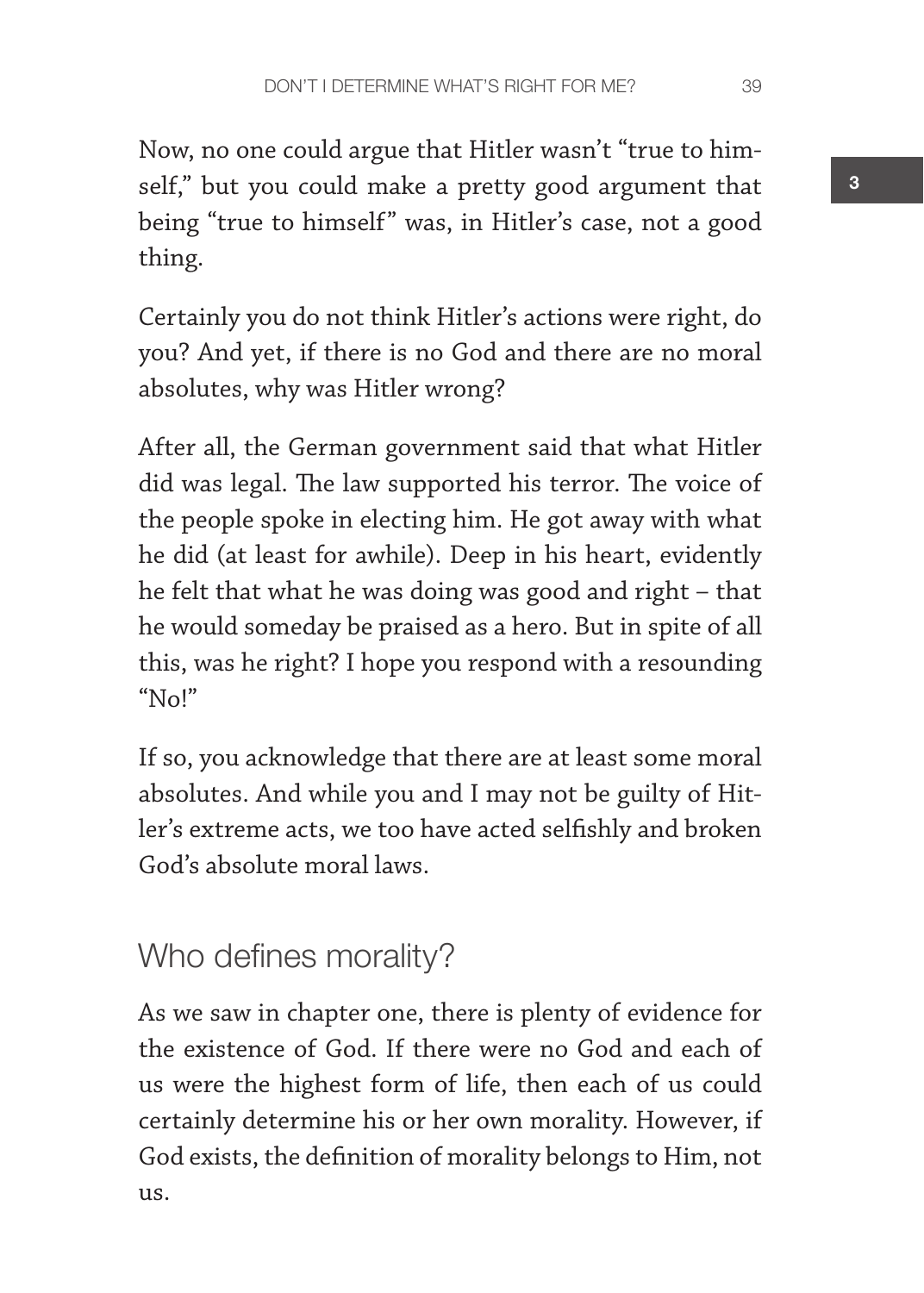The Bible not only teaches that God exists, but also that each of us was created in His image. This doesn't mean that we look like God physically, but rather that we are made in His moral image. When it comes to morality, we were made to be like God!

For instance, God did not tell us not to murder just because He wanted to make up some arbitrary rule. He told us not to murder because He is the giver of life and He would never take the life of an innocent person. Likewise, God is truthful and therefore He requires us to be honest and truthful ourselves.

Since God in His very essence is love, whenever we act selfishly – instead of acting out of love – we are failing to reflect His moral image. As we have already seen, the Bible calls this failure to reflect the moral image of God "sin." Furthermore, it points out how reflecting God's moral image is a beautiful thing, but that we "all have sinned and fallen short of the glory of God" (Romans 3:23).

Throughout the Bible, God is constantly revealing to us what He's like and therefore what we are to be like as well. Perhaps the most well known and time-tested expression of God's morality is given in a list commonly called the Ten Commandments.

### The Big Ten

The "Ten Commandments" are more than just a classic movie starring Charlton Heston. They have served as the foundation for Western culture and law. Additionally,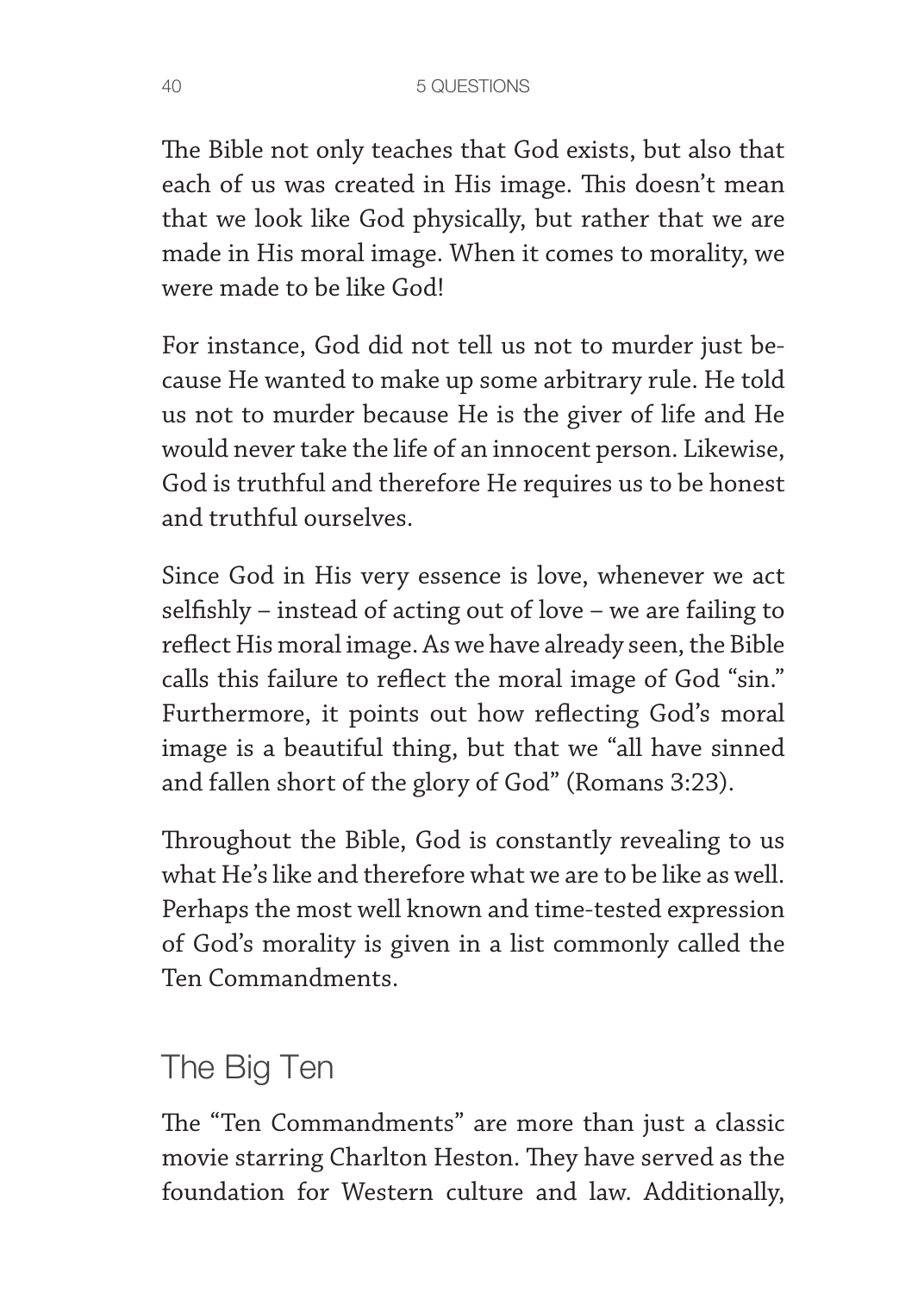many people hope to get to heaven by keeping them. The Ten Commandments have also become a political "hot potato" as schools and other public institutions determine whether to post them or banish them from their property.

But despite all this controversy, I've found that most people can't even name half of the Ten Commandments! Can you? Keep in mind, this is pretty important, because this is a standard by which God expects a person to live and by which He will ultimately judge each of us. Therefore, let's take a look at each of the commandments and what they mean. The Ten Commandments are found in Exodus 20:1-17.

*1. "I am the Lord your God … You shall have no other gods before Me."* 

Simply put, God requires that He be our "God." He expects us to love Him in the same way as He loves us. He refuses to let us displace Him in our affections. This is not selfish or egotistical of God; it is simply proper and right that you and I love and revere the One who gave us life and continues to rule the universe.

*2. "You shall not make for yourself an idol, or any likeness of what is in heaven above or on the earth beneath or in the water under the earth."*

We are to know and love God for who He really is. God doesn't give us liberty to believe whatever we want to believe about Him. He expects each of us to seek Him earnestly and if we do, He promises to reveal His true iden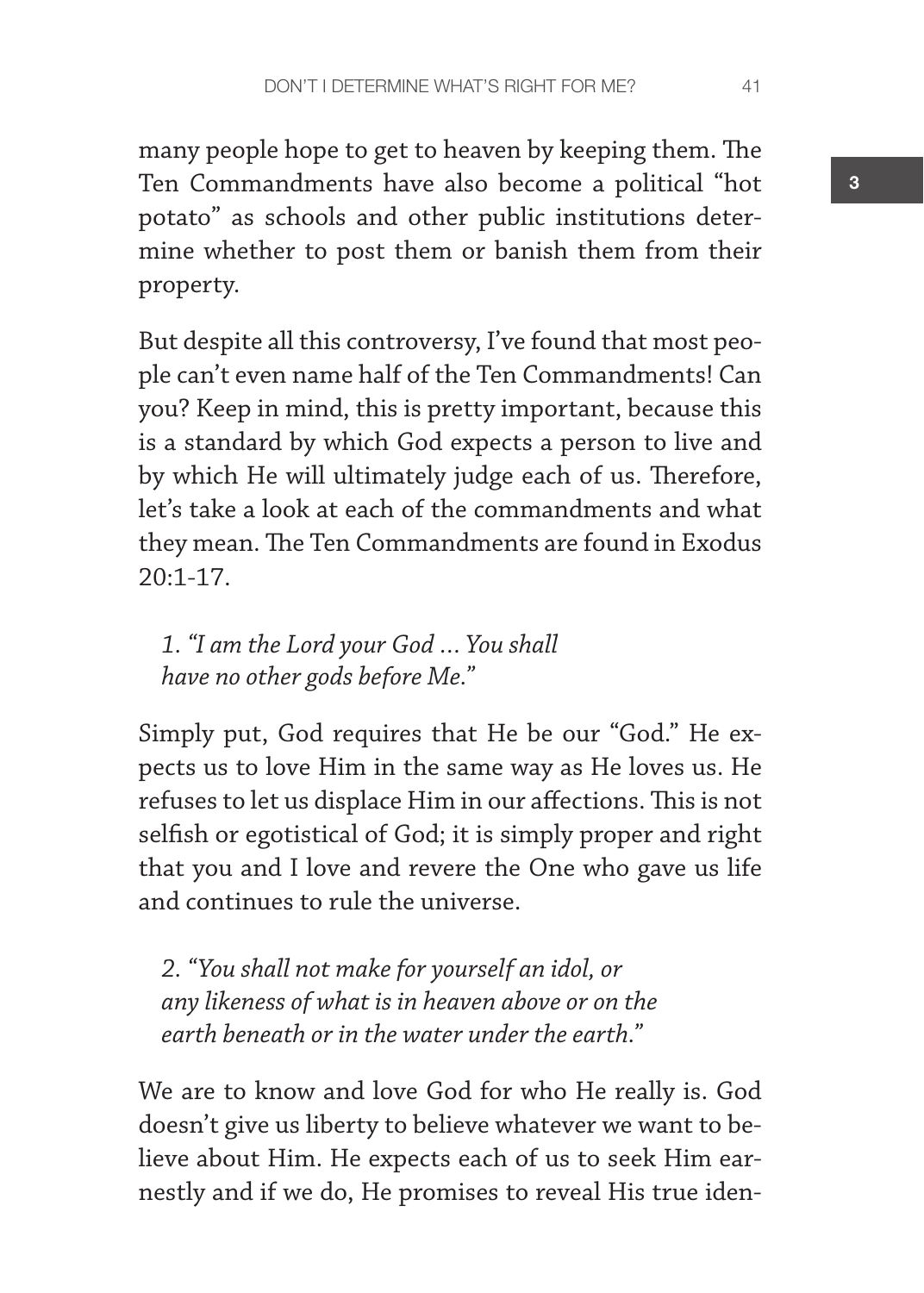tity to us.

There are many ideas floating around these days about what God is like. He is referred to as everything from a "higher power" to a novel idea. Some religions claim that there are many gods. To some people, nature is god; to others sex, money, power or love is their "god." Even among people who believe in the God of the Bible, there are those who find some of God's qualities embarrassing and thus have remade Him in their own image.

This commandment is vitally important because a person will ultimately become what he or she perceives God to be. Deep inside every human being is a desire to "worship." Worship is not confined to something you do in a church, synagogue or mosque. Worship entails admiration and ascribing "worth" to something. As a person understands and worships the true God, he will grow to be like Him. But if he ascribes ultimate value to something less than the true God, he will ultimately be remade into that false image himself.

*3. "You shall not take the name of the Lord your God in vain, for the Lord will not leave him unpunished who takes His name in vain."*

This commandment is often broken through mere carelessness. Many people blurt out a curse word about God or Jesus without even thinking. Perhaps after failing a test, being late on a bill payment, getting cut off in traffic, or expressing general anger or disgust with a situation, a person will blurt out the name of God.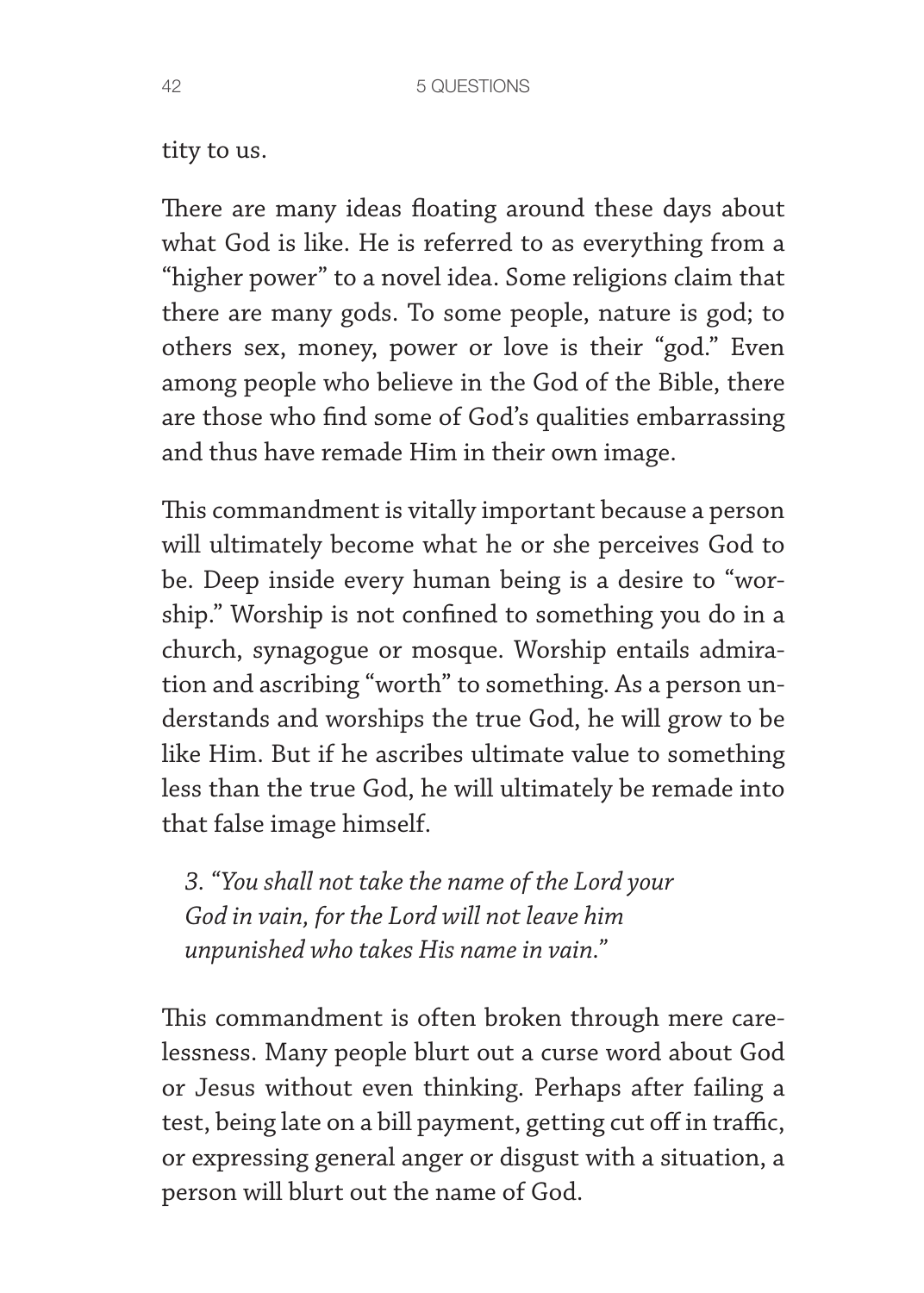Often, when I hear people curse God, I say, "What?" as if I had not heard them. Their puzzled look demonstrates that they did not really think before they spoke – they just cursed by mere habit or instinct. This is exactly what it means to "take His name in vain" – to use His name in a thoughtless, careless way without giving it the proper respect.

In fact, to many people, the name of God is nothing more than a way to express anger or disgust. For years I thought it was cool to cuss. I used all sorts of phrases with my friends that I would never say in front of my mother. Rather than honoring God for who He was, I demonstrated utter contempt for His very name. Jesus said that our words indicate what is in our hearts. When you listen to what you say about God, what does that tell you about the content of your heart?

As an interesting side note, have you noticed how only the Christian names for God ever get used as a curse? Everywhere I've traveled, I've heard "God," "Lord," "Jesus" and "Christ" used in vain. But never any other names. For example, I don't ever remember a teacher handing back tests and one of my fellow students blurting out, "Oh, Buddha!" Nor have I ever heard anyone ask "Allah" to damn someone. Could it be that the mortal enemy of our souls, who knows the name of the one true God, delights to see Him cursed but could care less about other names?

The scariest thing about this commandment is that, even though many people unconsciously break it every day, it is the only one of the ten where God adds a threat of punishment in the same sentence: "…for the Lord will not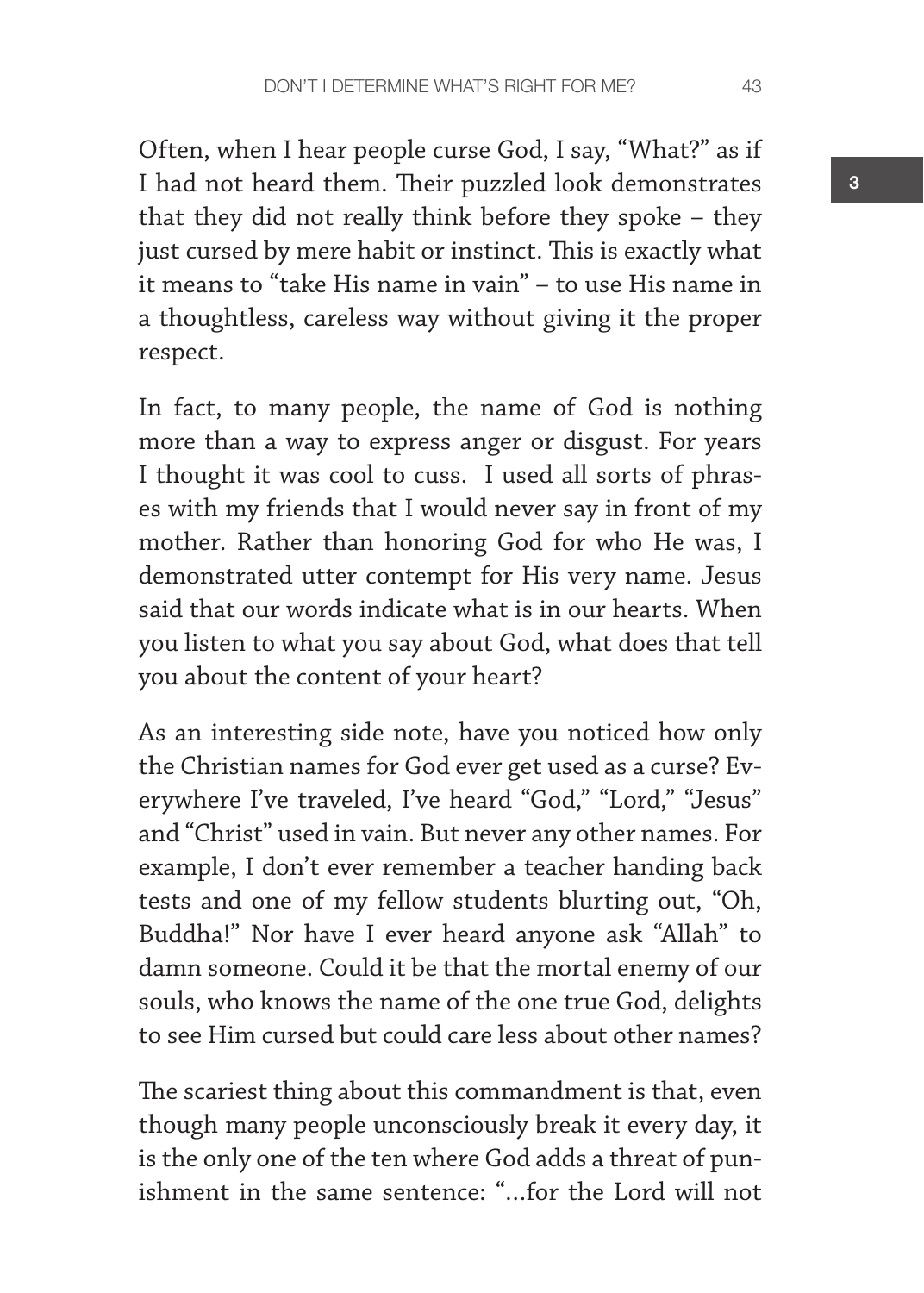leave him unpunished who takes His name in vain." Worried? You should be. But read on – we'll find out what to do about it in a later chapter.

*4. "Remember the Sabbath day, to keep it holy. Six days shall you labor and do all your work, but the seventh day is a Sabbath of the Lord your God; in it you shall do no work."* 

This commandment reminds us of the simple fact that God is the source of life itself. We are to take a day each week for spiritual and physical refreshment. A day to remind us that we belong to God and worship Him accordingly. And yet, some people are so rebellious against God that they won't even obey Him when He tells them to relax!

This commandment is a perfect example of how God's commandments are given in love and are for our benefit. Our world has abundant conveniences to make life easier and simpler. From microwaves to cell phones, computers to cars, machines do much of the work that people used to do. In the 1960's, social scientists pondered what

people would do with all of their spare time now that computers and machines were doing so much! And yet, we are more harried, hurried and hassled than at any other time in our history.

**O** Tom Short: How do you choose which Old Testament laws to obey?

Millions of people are afflicted with mental and physical illnesses brought on by stress and anxiety. Believe it or not, there was a day not long ago when hardly anyone worked on Sunday. It was a day reserved for church, fam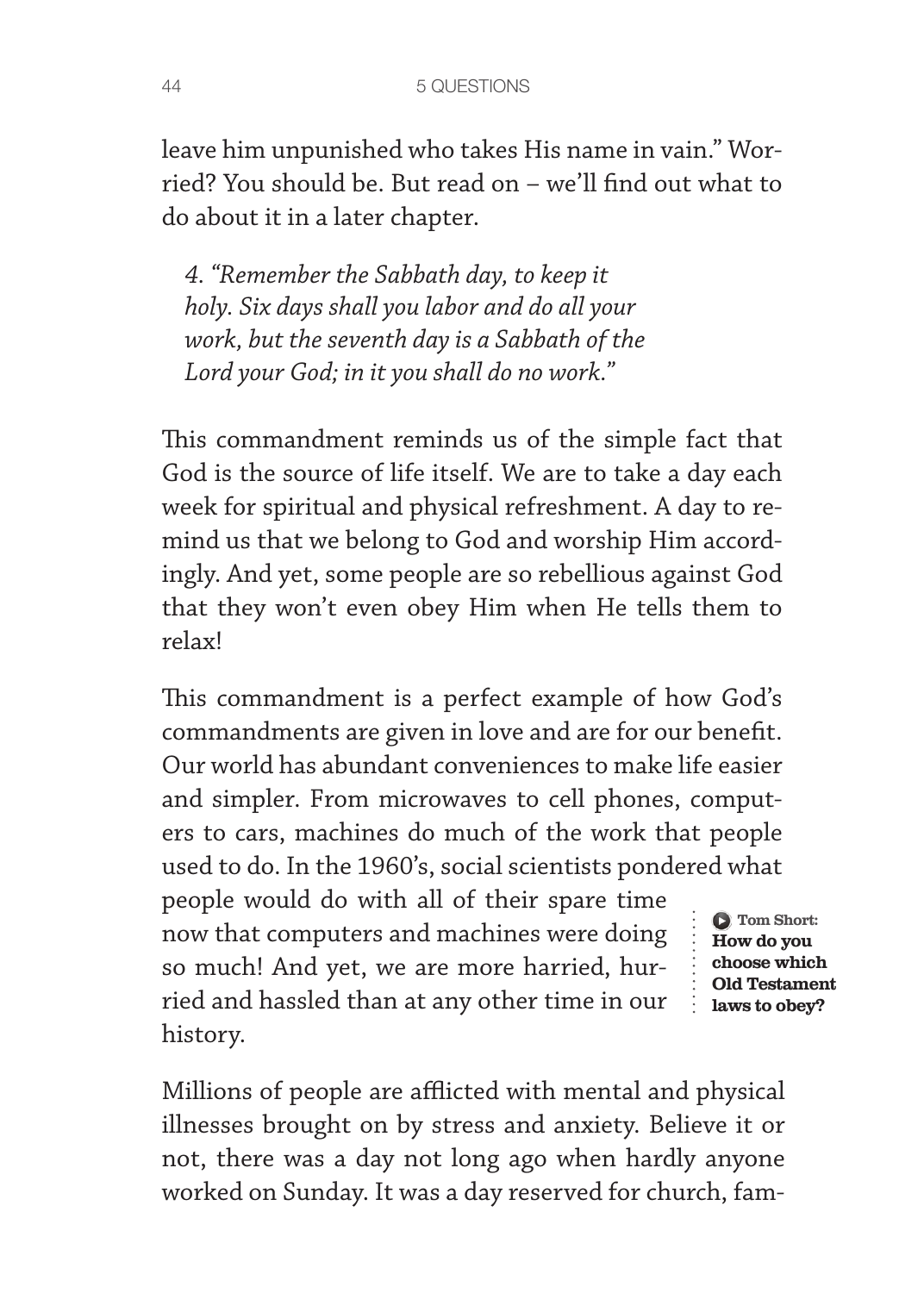ily and home life. And it was a day when, in spite of fewer amenities, people were healthier and happier. Perhaps we should learn something from those folks.

#### *5. "Honor your father and your mother."*

Do you think God was aware of adolescence when He gave us this commandment? I'm sure He was, and I'm also sure He was aware of how difficult it can be to show our parents honor and respect no matter what stage of life we (or they) are in. And yet, God says we are to honor, respect and obey our parents. This does not mean only in a general sense or when we already agree with them, but at all times! Failing to do so is a sin – a very grave sin.

Sometimes people wonder if they are required to honor an abusive parent. Yes, we are to continue to honor them simply because they are the ones who brought us into this world. However, there may be times when, even though we continue to *honor* our parents, we are not to *obey* them. The clearest example would be if our parents required us to do something sinful. Obviously, we are not to obey our parents if it means disobeying God.

#### *6. "You shall not murder."*

I know what you're thinking: "Finally, we get to a commandment that I haven't broken!" Yes, we've all cursed, violated the Lord's day, followed false concepts of God and dishonored our parents, but at least we haven't *killed* anybody. In fact, I often ask people why they think God should allow them into heaven and a common answer is, "Because I've never killed anyone."

**3**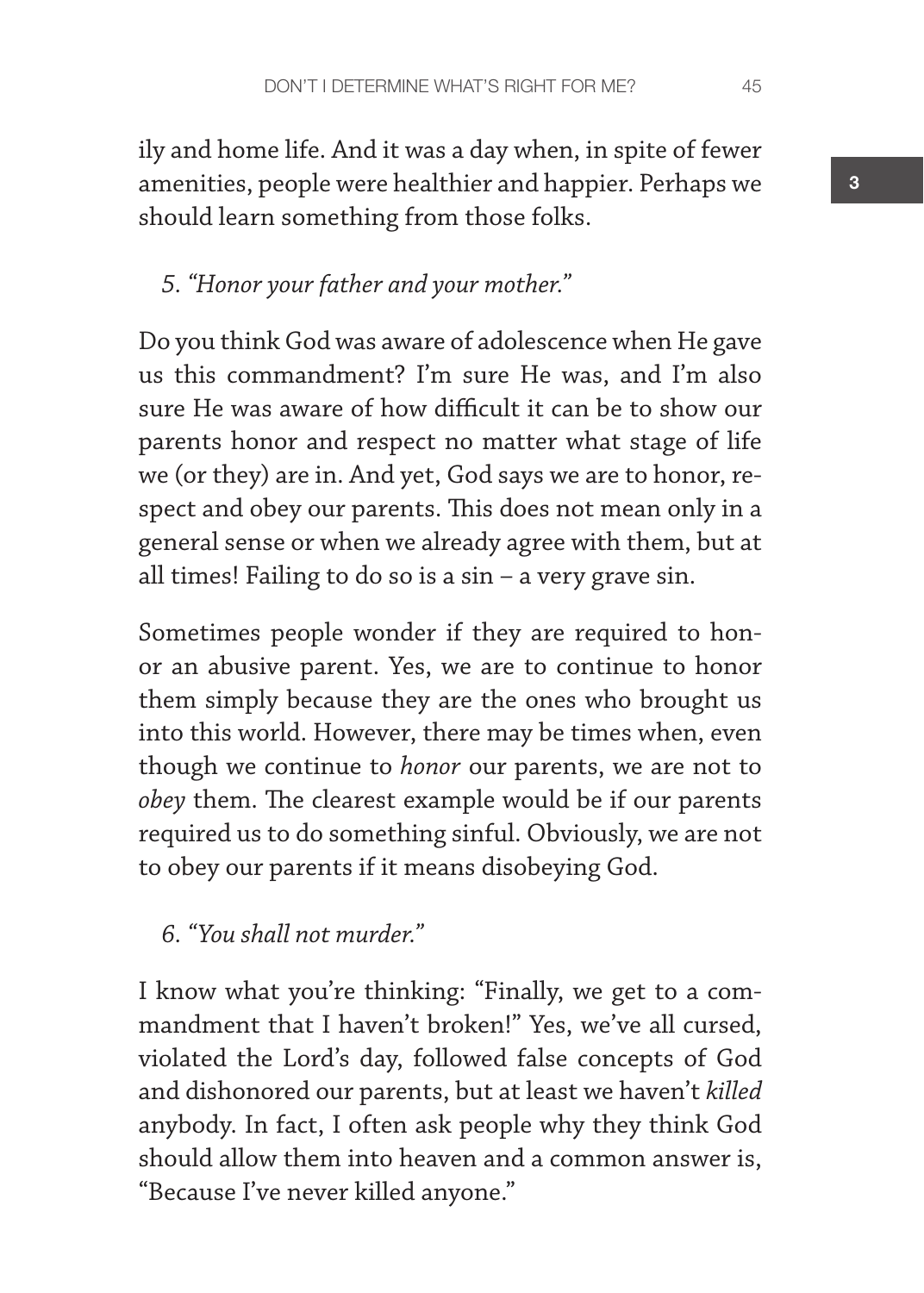However, Jesus pointed out that God's standard goes beyond our actions to the attitude of our hearts. Here's what He said: "You have heard that the ancients were told, 'You shall not commit murder,' … but I say to you that everyone who is angry with his brother shall be guilty before the court; and whoever shall say to his brother, 'Raca' (i.e., "empty-head" or "good for nothing") shall be guilty before the supreme court; and whoever says 'You fool' will be guilty enough to go into the fiery hell" (Matthew 5:21-22).

God is interested in our hearts and our motives. While it might be commendable that you haven't actually killed someone who irritates you, it's your heart that counts. Which of us can say that we have never hated someone, sought revenge, destroyed someone's reputation with our words, or been jealous or envious? These thoughts, words and actions spring from selfishness and fall short of the love God expects us to exhibit.

*7. "You shall not commit adultery."*

God created marriage and the family. This commandment is designed to protect this vital institution and assure a loving and stable environment for both adults and children.

The Bible considers adultery to be a direct attack upon the family. Likewise, this commandment prohibits all sex before or outside of marriage. Sometimes it seems that people lie awake at night dreaming of ways to violate this commandment while still remaining "technical virgins" or "technically faithful."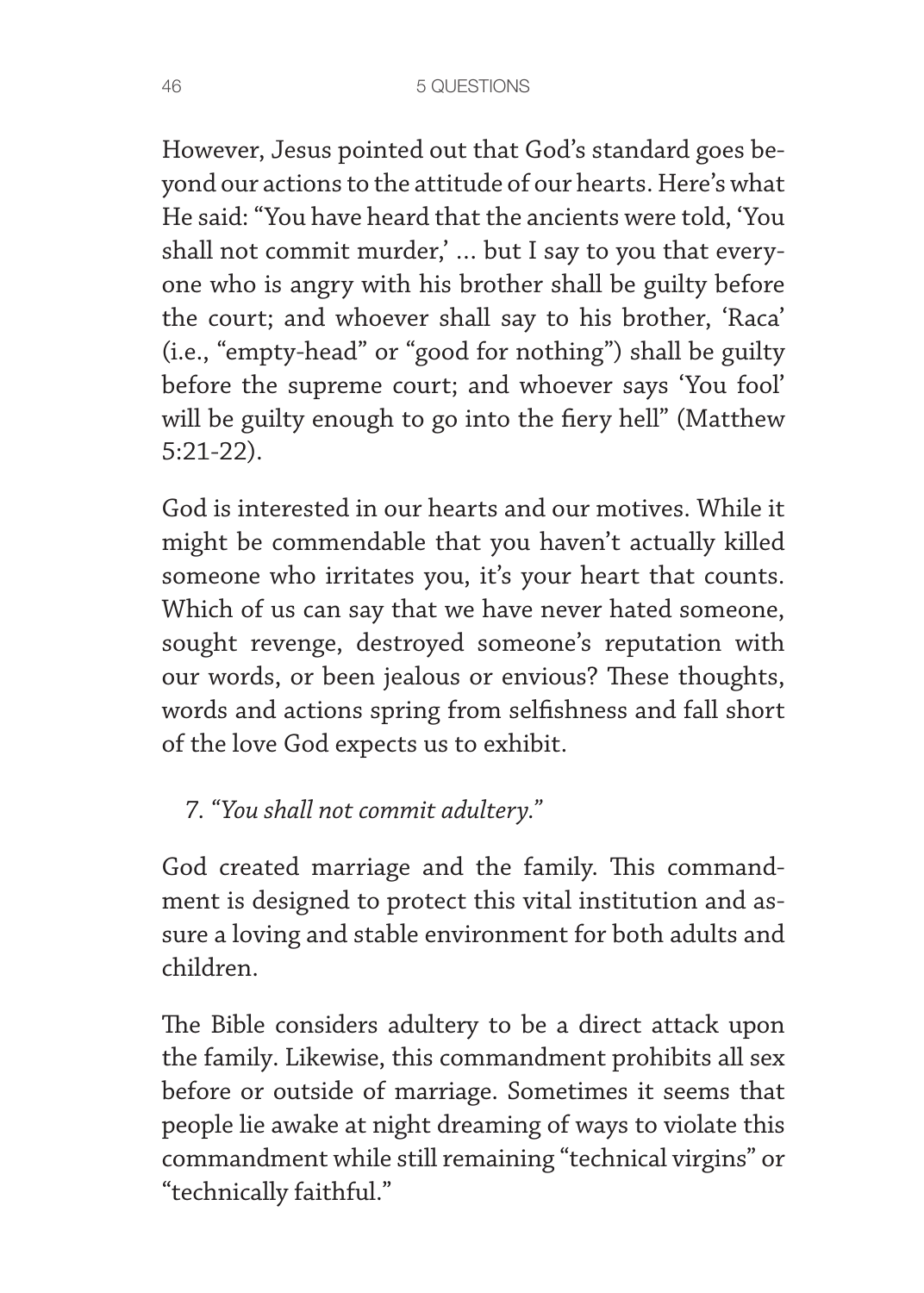Viewing pornography, frequenting strip clubs and fantasizing over romance novels may not involve physical adultery, but they feed the selfish and adulterous heart within us. God is not interested in us keeping the *letter* of the law while violating the *spirit* of the law. (I'll bet your spouse wouldn't be too pleased either!)

Don't get me wrong. Sex is not a bad thing – in fact, it is a wonderful thing. It is the misuse of sex that God condemns. Actually, the very first commandment God gave to Adam and Eve had to do with sex. When He told them to "Be fruitful and multiply," he wasn't referring to gardening and mathematics! And when Adam and Eve enthusiastically did their part to obey this commandment, God wasn't startled into saying, "I didn't mean *that*!"

God's commandments are given to us in love. He gives us His commandments about sexual fidelity not to rob us of pleasure, but rather to provide us with a lifetime of guiltfree intimacy with a life-long spouse. Multitudes of people today suffer deep emotional pain. Can you think of anything that has caused more pain and hurt than God's laws of sexuality being violated either by that person or by someone else close to them?

*8. "You shall not steal."*

We are not to take anything that belongs to another person. It doesn't matter whether we are taking something expensive or of little value. It doesn't matter whether we are stealing from the rich who "wouldn't miss it" or from the poor who would have trouble defending themselves. This includes cheating on a test and cheating on our tax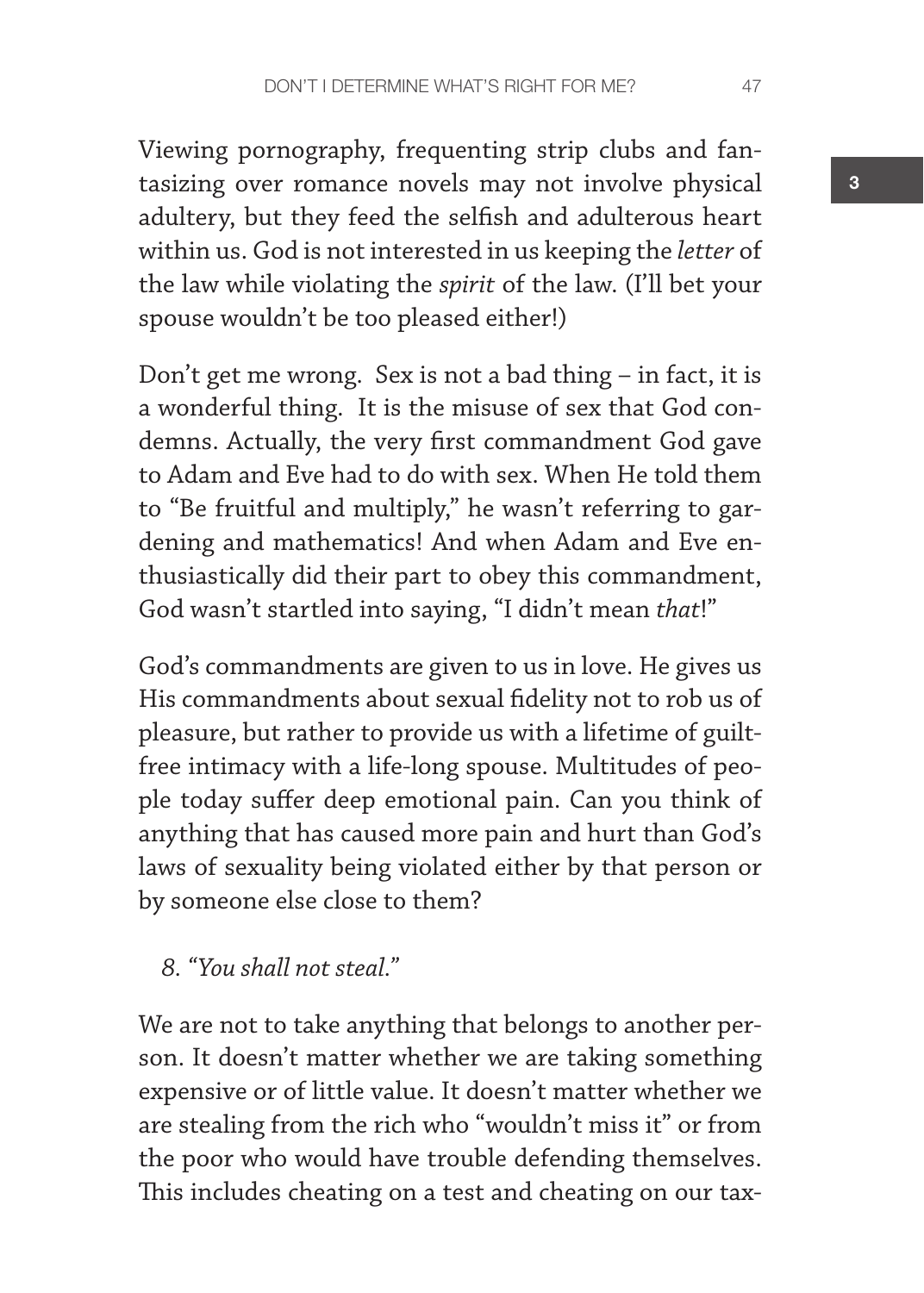es. We are never to take what belongs to another.

#### *9. "You shall not bear false witness."*

God is truthful and we are to be, too. We are forbidden to lie about someone or to someone. This commandment also forbids gossip and slandering another person. Our word should be good, whether we have sworn on a stack of Bibles and signed our name to it or not.

*10. "You shall not covet anything that belongs to your neighbor."*

While there is nothing wrong with working hard to get something we want, this commandment forbids us from lustfully seeking (coveting) what is not rightfully ours. It gets to the motive of our hearts and requires us to be content. This is tough in our materialistic world where we are daily bombarded with advertisements for things we're told we need to truly be happy.

This commandment goes beyond coveting material possessions. It includes being content with our looks, intelligence, family heritage, physical stature, etc. Have you ever been jealous of someone else's appearance or brains?

 Tom Short: Did the God of the New Testament change from the God of the Old Testament?

Then you've violated this commandment.

### Big Trouble

If this is the standard by which God will judge humanity, one look at this list tells me that I'm in trouble – big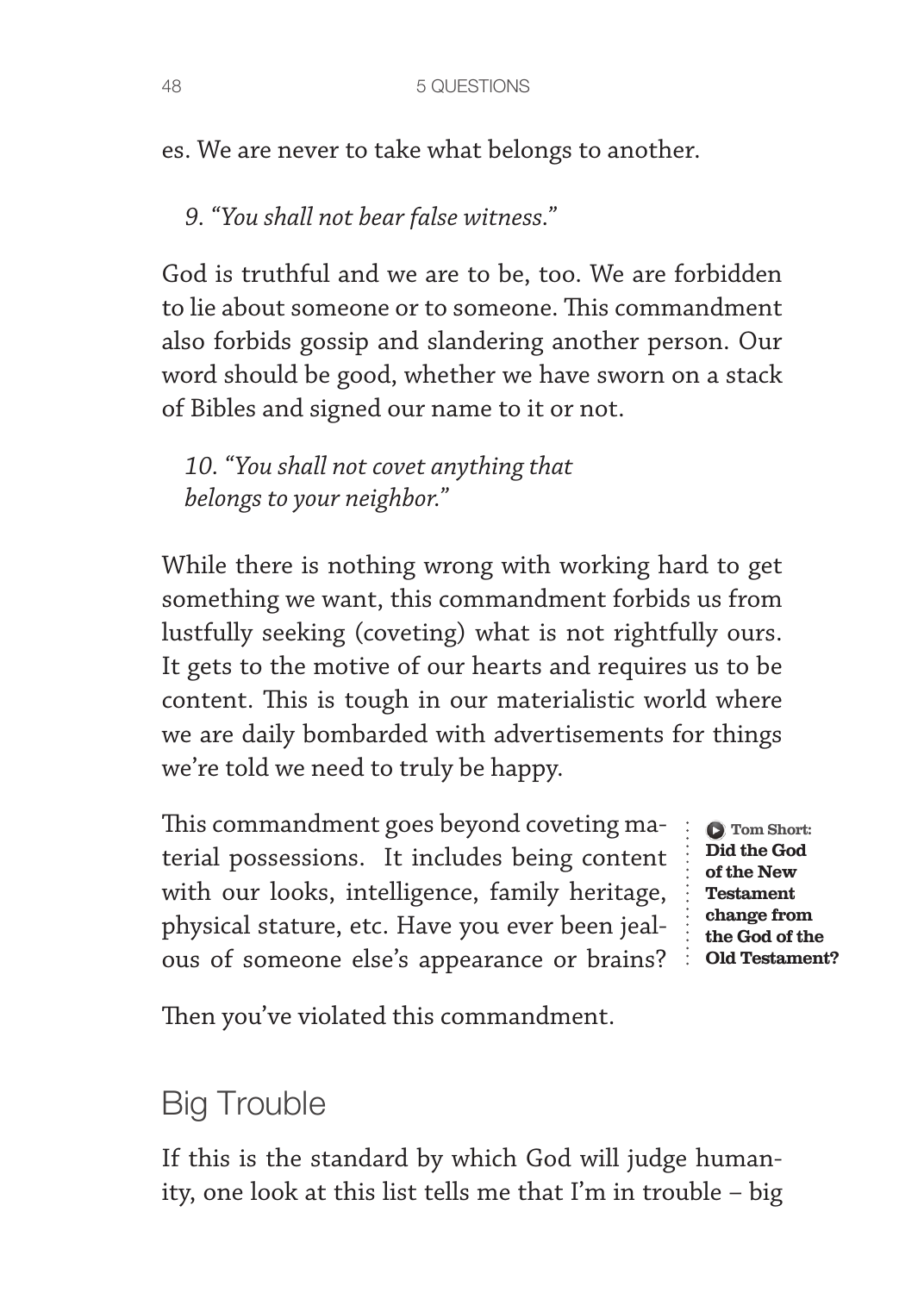trouble! I score a perfect 10 with this list – I've broken all of them!

If this were the end of the story, we could rightly conclude that we don't have much hope of making it to heaven. Desperate to be approved by God, some people resort to religion, philosophy or denial of earthly pleasure. Others gamble that if they can just do enough good things to balance out the bad they have done, they'll be safe. I used to think that God couldn't send everyone to hell, so as long as I was in the top 10 or 20 percent of humanity, I would have a pretty good chance of getting to heaven.

Of course, all of these approaches miss one vital point: our moral problem before God has to do with more than just the acts we've committed. It gets down to our very nature of being selfish. And the solution to that problem is far greater than you or I could come up with on our own - which is why it's now time to move on to the fourth question. It just might be the most important one of all.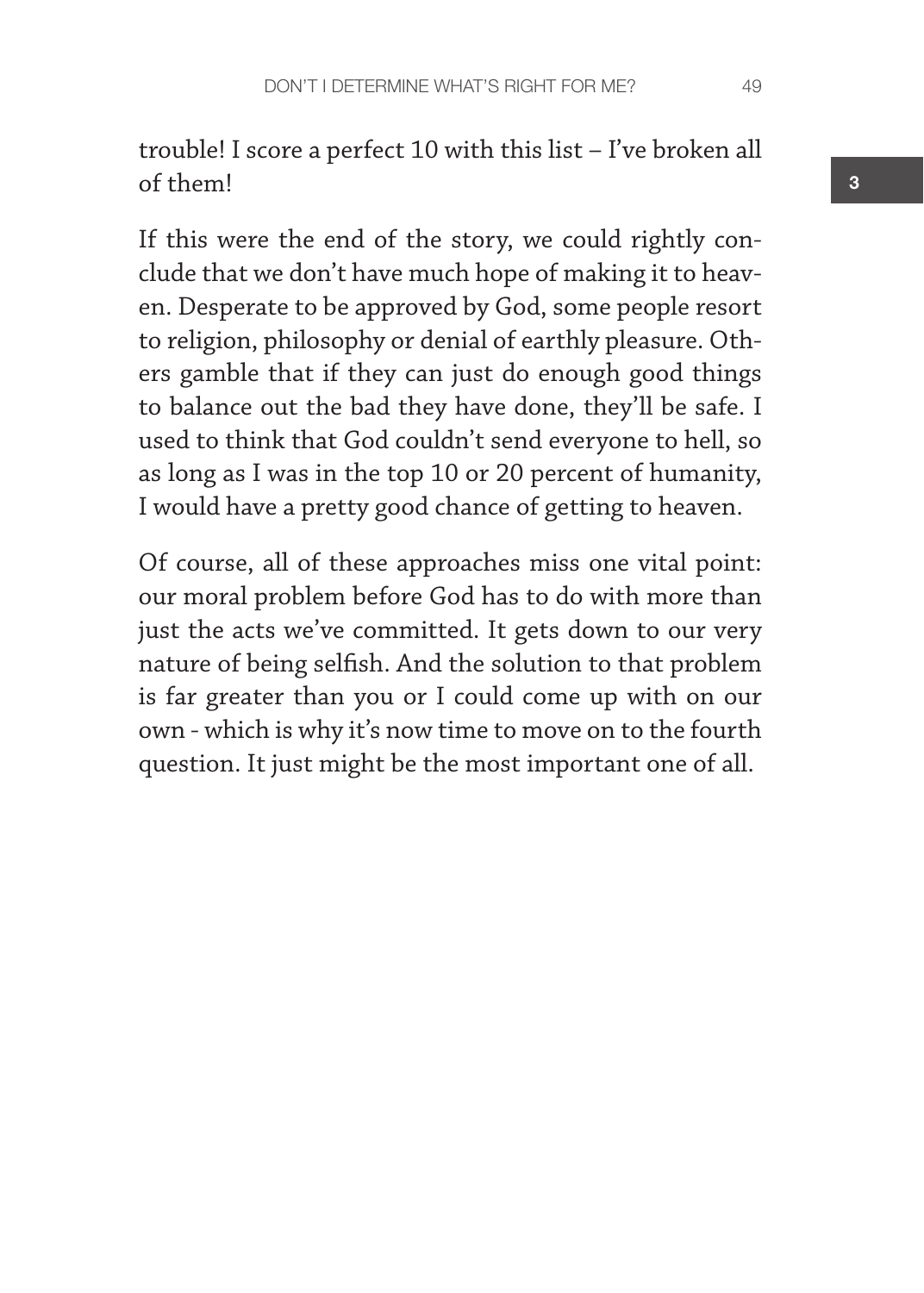# QUESTION 4 Wasn't Jesus just a great teacher?

I often wonder what people really mean when they say this.

Do they mean that Jesus had a strong, persuasive voice that moved people to action? Do they mean that He had great body language and natural charisma? Do they mean that He used intriguing stories to help ordinary people gain insight into extraordinary spiritual truths?

Since we don't have videotape of Jesus speaking, we'll never know. For all we know, He may have had a high, squeaky voice and been as stiff as a board.

The reality is, Jesus was not a great teacher because of His teaching style – He was a great teacher because of His *message*! And what did this great teacher teach about more than anything else? He taught about Himself!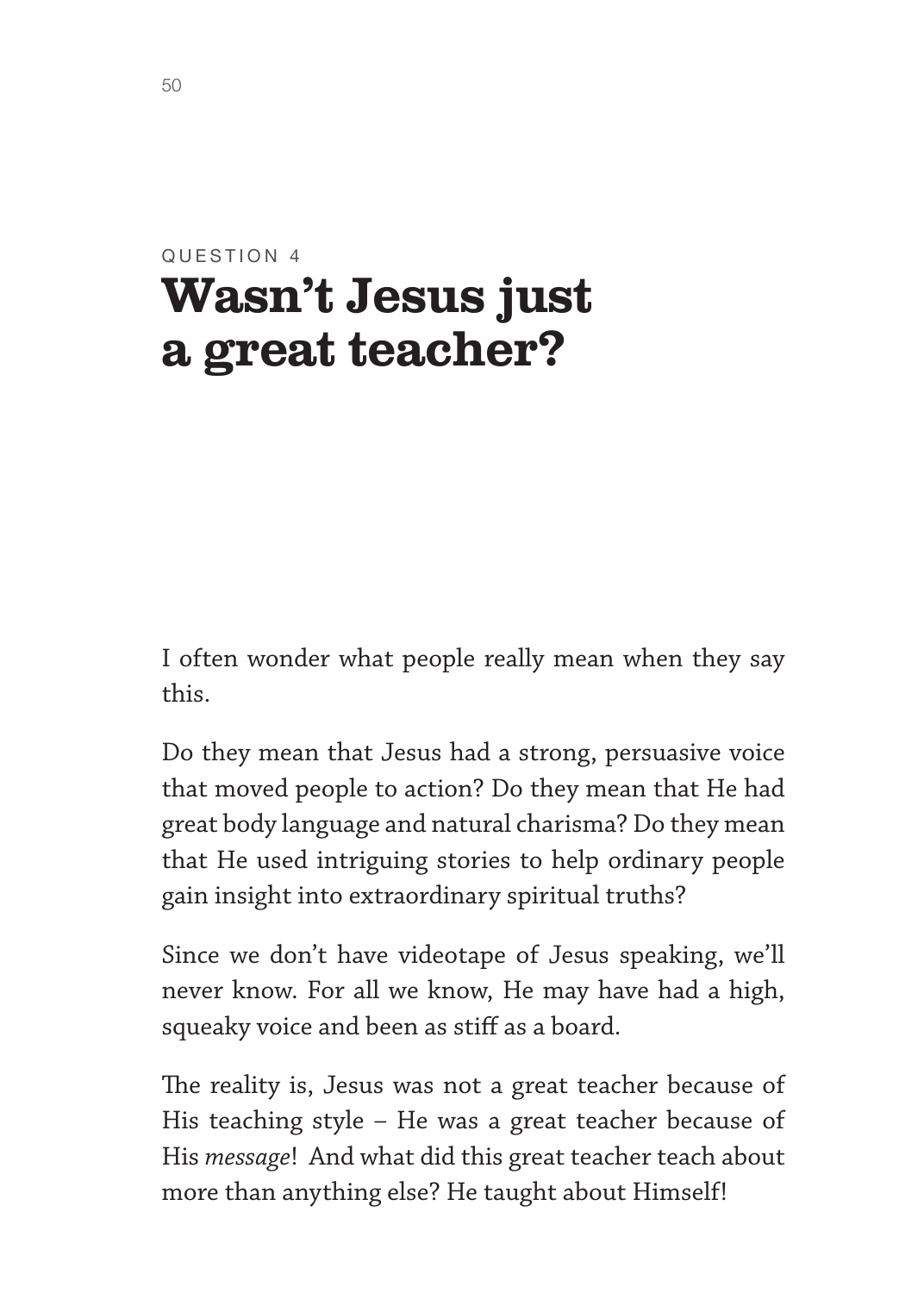Many people think that Jesus simply taught to be kind and loving – to care for those less fortunate and to turn the other cheek to your enemy. And He did teach those things in very profound ways. But the heart and soul of His teaching was not a creed or a way of thinking or a set of rules. The heart and soul of His teaching was who He was and what He came to do.

Many famous religious teachers have taught what they understood to be spiritual truth. But they themselves were not the central message.

For instance, you can take Mohammed out of Islam and still have Islam (submission to God). You can take Buddha out of Buddhism and still have Buddhism (enlightenment). You can take Confucius out of Confucianism and still be… confused!

But if you take Jesus Christ out of Christianity, you have nothing left. For He – and He alone – is what Christianity is all about.

**O** Tom Short: What makes Jesus different from other religious leaders?

Therefore, if you claim that Jesus was a great teacher, you must seriously and carefully consider what He taught about Himself and His mission.

### Who He claimed to be

Who do *you* think Jesus was? Was He merely a very good man or was He more than a man? Consider carefully some of the claims that Jesus made about His own identity.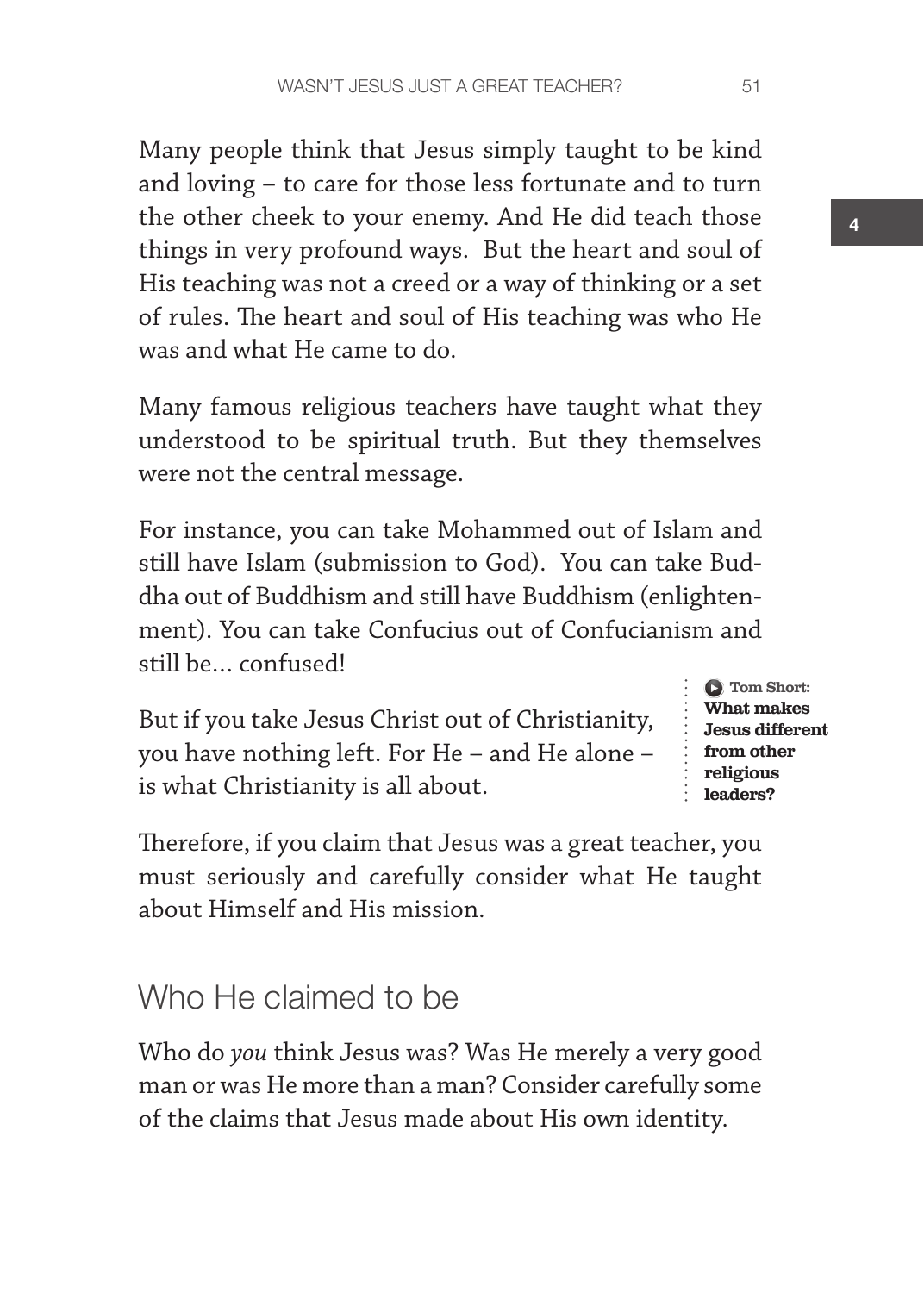*"I am the bread of life; he who comes to Me shall not hunger, and he who believes in Me shall never thirst"* (John 6:35). Do you want to taste of real life? You'll find it in Jesus.

*"I am the light of the world; he who follows Me shall not walk in darkness, but have the light of life"* (John 8:12). Do you ever feel as if life is like trying to walk through a dark room – not seeing or knowing what's in your path? Jesus says He will "turn the lights on" if you follow Him.

*"I am the door; if anyone enters through Me, he shall be saved"* (John 10:9). Do you ever wonder how to get into heaven? Jesus says He is the door. Not His teaching, not His example, not His organization – but *Jesus Himself*. To enter heaven, you must enter through Jesus.

*"I am the good shepherd; the good shepherd lays down His life for the sheep… I know My own and My own know Me"* (John 10:11,14). Do you ever want someone wiser and stronger to guide you through life? Jesus is the Shepherd of your soul. But He doesn't just herd you along. He actually demonstrated His love for you by sacrificing His life for you.

*"I am the resurrection and the life; he who believes in Me shall live even if he dies, and everyone who lives and believes in Me shall never die"* (John 11:25-26). Do you ever wonder what will happen to you after you die? Jesus taught that everyone will experience an eternal existence after he or she dies – in either heaven or hell. Those who have genuine faith in Him are promised that they will rise again to eternal life in heaven.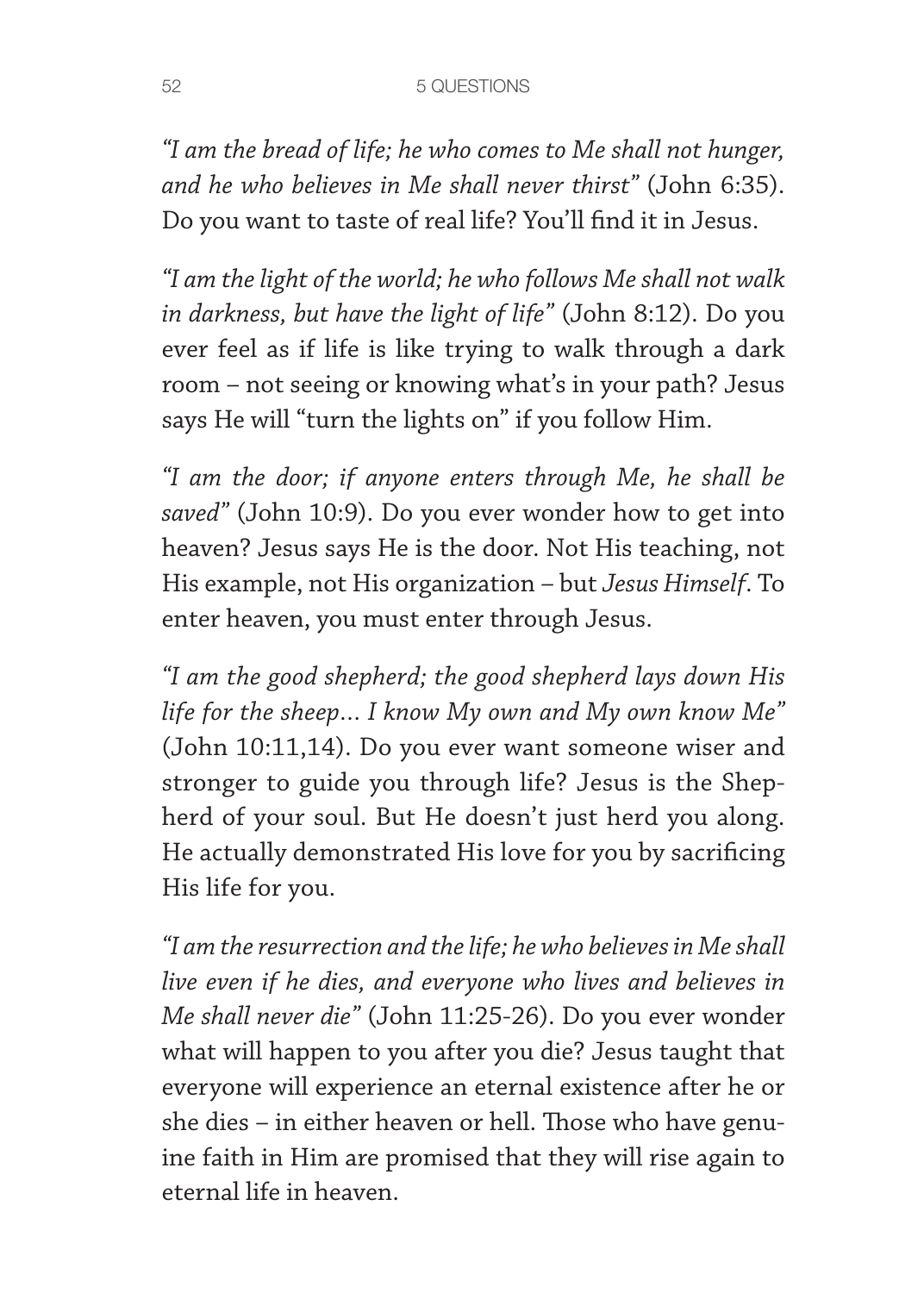*"I am the vine, you are the branches; he who abides in Me, and I in him, he bears much fruit; for apart from Me you can do nothing"* (John 15:5). Have you ever seen a branch that's been broken off from a tree? At first it looks alive and well. But as time goes on, it becomes brittle, hard and dead – obviously separated from its source of life. Do you ever feel like you're separated from the source of real life and your soul is slowly drying up? Jesus claimed that we must be intimately connected with Him if we are to receive true life and nourishment for our souls.

*"I am the way, the truth, and the life; no one comes to the Father but through me"* (John 14:6). Different people believe there are different ways to God; some think they'll get to God by following a religion, others by adhering to a particular philosophy, others by doing good things for people. But Jesus said none of these things. Jesus claimed that He Himself – a person – was the one and only way to God.

These are not just nice little do-good platitudes – they are truly outrageous claims! Who else throughout world history has dared say such things about Himself? Other religious leaders may have claimed to be prophets or teachers sent to show us the way to live, but only Jesus claimed to be the one and only Son of God who can forgive our sins and give us real life, both now and for all eternity!

#### Logical conclusions

Based on the astonishing things Jesus taught about Himself, believing that He was simply a good teacher is not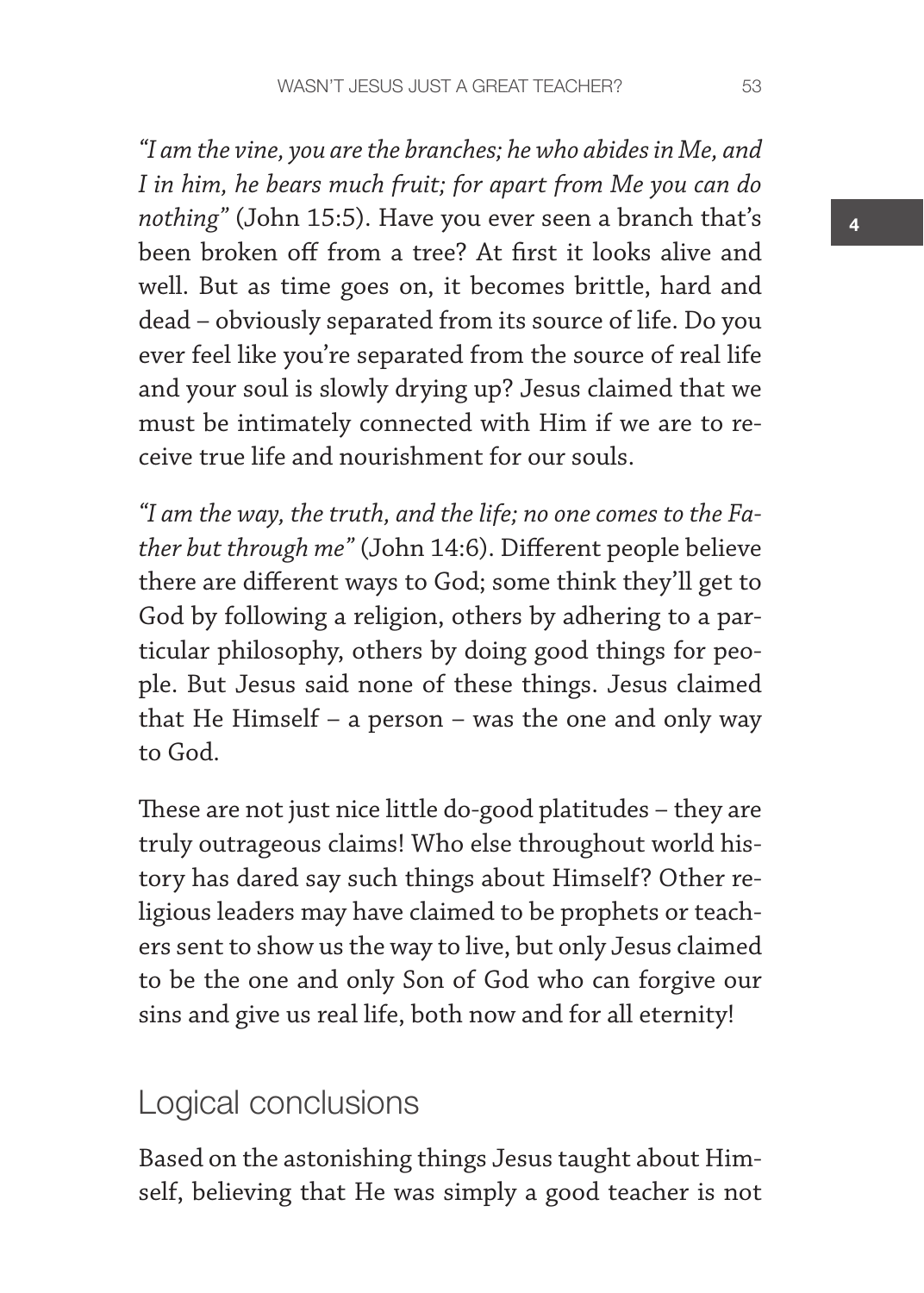an option. He was either seriously deluded or a diabolical liar or the most egocentric, arrogant person to ever walk this earth – or He was telling the truth and was exactly who He claimed to be.

As famed author and former agnostic C. S. Lewis writes in his book *Mere Christianity*:

*"I am trying here to prevent anyone saying the really foolish thing that people often say about Him: "I'm ready to accept Jesus as a great moral teacher, but I don't accept His claim to be God." That is the one thing we must not say. A man who said the sort of things Jesus said would not be a great moral teacher. He would either be a lunatic - on a level with the man who says he is a poached egg - or else he would be the Devil of Hell. You must make your choice. Either this man was, and is, the Son of God: or else a madman or something worse."*

#### Got evidence?

Jesus made extraordinary claims, and it is only fair to say that extraordinary claims require extraordinary evidence. Does evidence exist to support the claims of Jesus? Absolutely!

#### The evidence of fulfilled prophecy

For instance, the Jewish prophets had predicted a coming Messiah for hundreds of years – a Messiah who was to be the hope of the world, who would restore justice and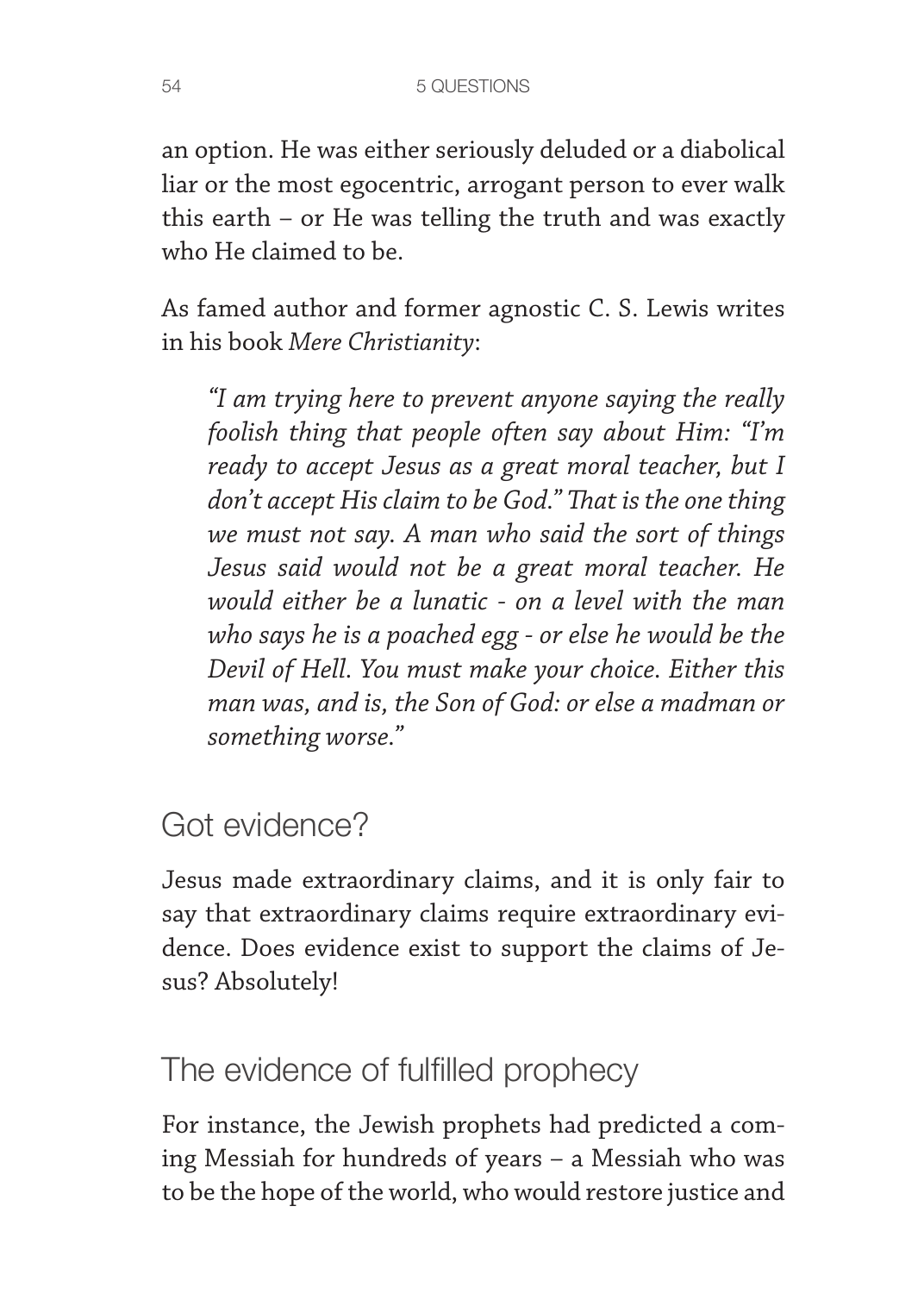peace to the world, who would reconcile all of the peoples of the world to God.

These prophets spoke in great detail about the Messiah. They foretold His ancestry, the circumstances of His birth, His actions and attitudes, even how others would respond to Him. Incredibly, Jesus fulfilled *all* of their prophecies!

**O** Tom Short: What does it mean that Jesus fulfilled prophecies?

**4**

Fulfilling all of these prophecies was nothing short of a miracle! To help us picture just how phenomenal this was, Dr. Peter Stoner, in his book *Science Speaks*, calculated the mathematical odds of Jesus fulfilling just eight of the many prophecies by chance. Stoner didn't choose vague or highly controversial prophecies to up the odds. Instead he chose specific prophecies that are clearly understood, that are not highly controversial and that most people would agree that Jesus fulfilled.

Here are the eight prophecies:

- 1. He would be born in Bethlehem (Micah 5:2)
- 2. He would be preceded by a messenger (Isaiah 40:3)
- 3. He would enter Jerusalem on a donkey (Zechariah 9:9)
- 4. He would be sold for 30 pieces of silver (Zechariah 11:12)
- 5. His betrayal money would be thrown into the house of the Lord and then used to buy a potter's field (Zechariah 11:13)
- 6. He would be silent before His accusers (Isaiah 53:7)
- 7. His hands and feet would be pierced (Psalm 22:16)
- 8. He would be crucified with thieves (Isaiah 53:12)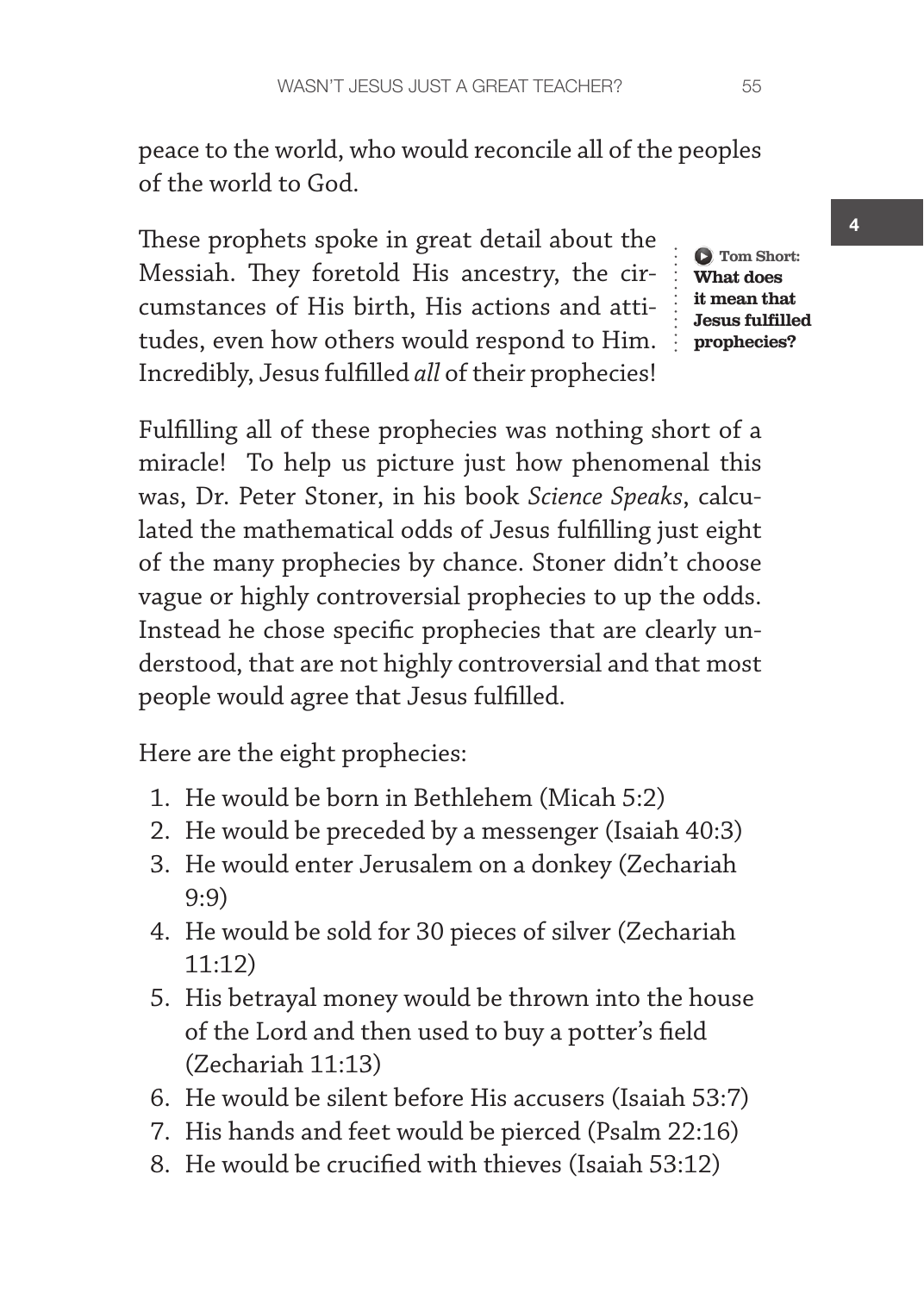First Dr. Stoner calculated the odds of each individual prophecy being fulfilled by chance, then he multiplied them to find the odds of any one person fulfilling all eight by chance. The odds? One in 1,000,000,000,000,000,000!

How do you get a handle on just how huge a number that is? Stoner illustrates it by calculating how large a space would be covered by 1,000,000,000,000,000,000 silver dollars.

 And how large do you think that space is? Well, it's larger than the room you are sitting in – and larger than any house or building you might be in. It's larger than any city or county you are in – in fact, it's even larger than the state you're in. The number of silver dollars is so large that it would actually cover *the entire state of Texas – two feet deep!*

Think of it! The odds of any one man fulfilling just eight of the many prophecies Jesus fulfilled by chance are the same as the odds of you wading into that two-foot layer of silver dollars covering the entire state of Texas and picking the one right silver dollar at random on the first try! Now Texas is a big state (just ask any Texan) and the chance of picking the one right silver dollar is – well, practically impossible. I certainly wouldn't bet my eternal soul on it!

#### The evidence of miracles

In addition to the prophecies about the promised Messiah, Jesus gave extraordinary evidence of who He was by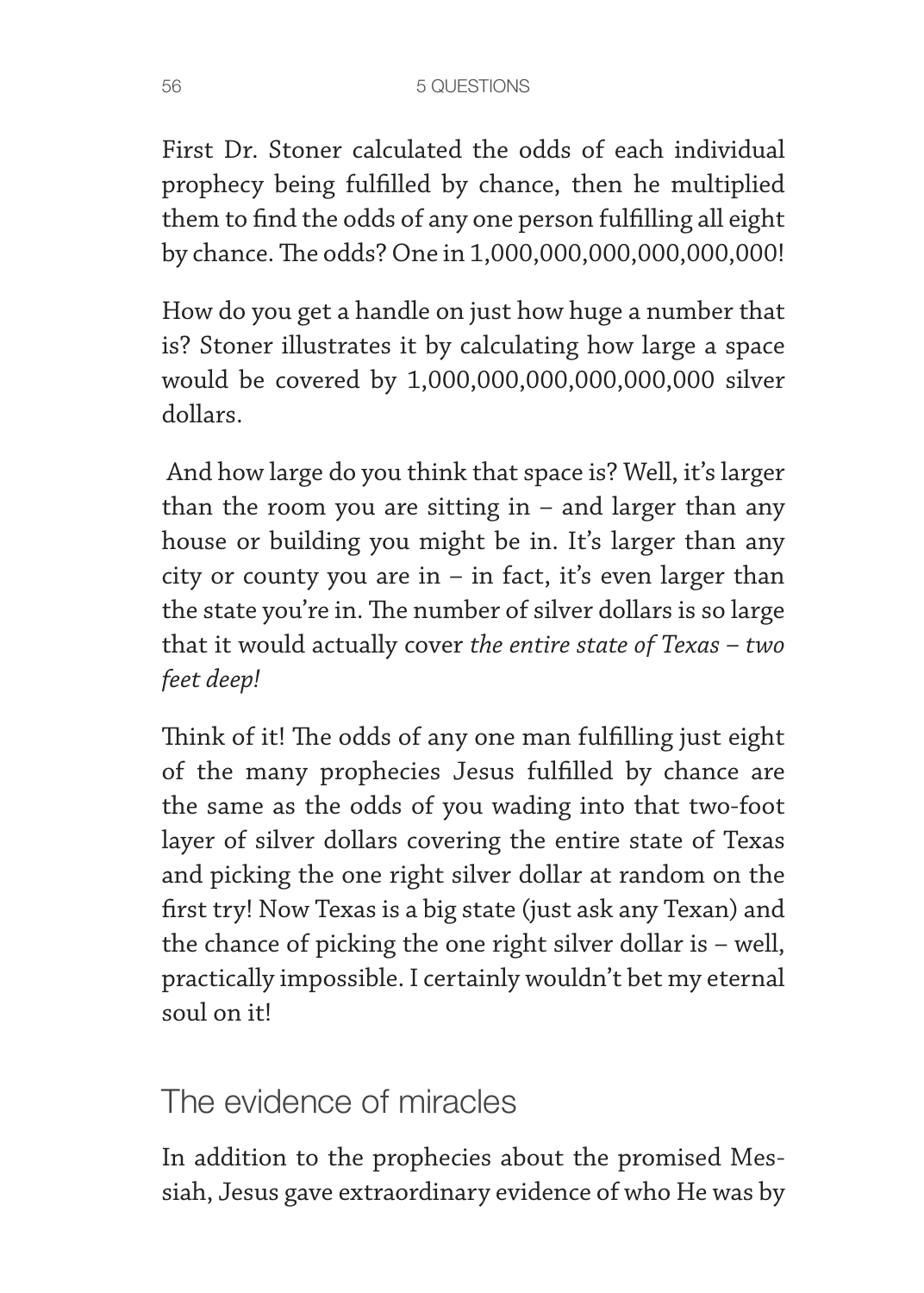the miracles He performed. No other religious leader has ever done the things Jesus did. Right out in the open for all to see, He:

- Enabled the lame to walk, the blind to see, the deaf to hear and the mute to speak
- • Raised people from the dead even one man who had been buried for four days
- • Turned water into wine
- • Fed thousands of people with just a few fish and a couple of loaves of bread
- • Calmed a mighty storm with a single word.

These miracles were not mere legends or myths. Eyewitnesses recorded the accounts – and gave details of names, times and places. They were historically accurate and were given as evidence to support the claims of Jesus Christ.

#### More evidence: the way He died

Another evidence to support the claims of Jesus Christ is the manner in which He died. Jesus believed what He said to the death. Most other great religious leaders simply died of old age, disease, or other natural means. Jesus was killed at age 33 as a direct result of what He taught.

In fact, Jesus was one of the few people in history who was tried and executed because of who He claimed to be. He had claimed to be the Messiah, the Son of the Living God, and the religious leaders of His day simply refused to accept it. Ultimately, they condemned Jesus for blasphemy, because He – in their opinion, a mere man – made Himself out to be God.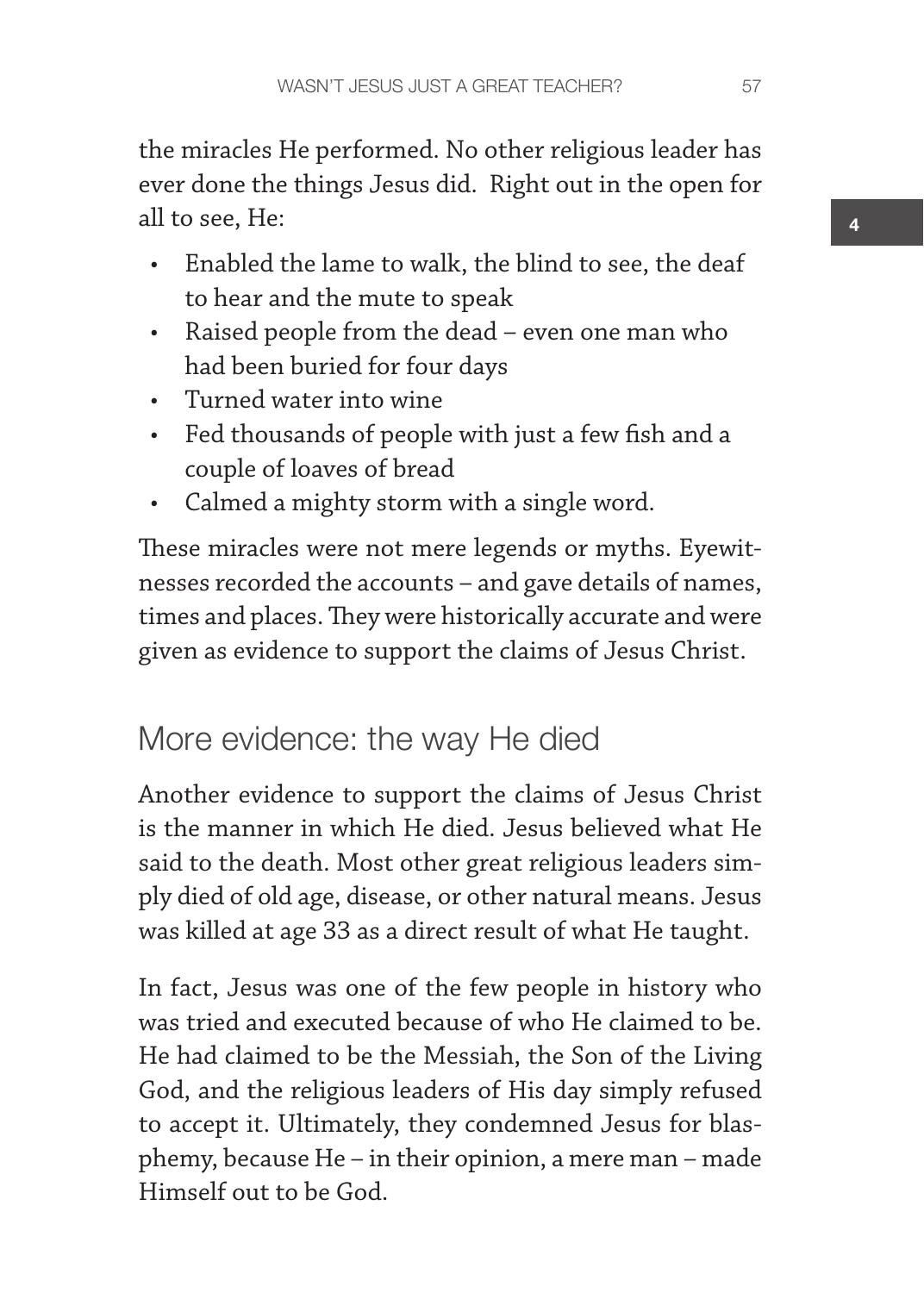Jesus easily could have avoided His cruel execution. He could have said that He wasn't actually claiming to be the Son of God and explained to the religious leaders of His day what He really meant. But He didn't. He knew exactly who He was. And the religious leaders knew exactly who He was claiming to be. Jesus made no attempts to deny the identity He claimed, even when He knew it would cost Him His life.

#### The final evidence: His resurrection

The final extraordinary evidence provided by Jesus concerns His bodily resurrection from the dead. There are three facts:

- 1. Jesus lived
- 2. He died
- 3. He was buried

And then, there is a fourth fact that has changed the course of history. Three days after He was buried, *His tomb was empty!* His body was gone!

Over the next forty days, hundreds of people testified that they saw Jesus alive again. They talked with Him, ate with Him and touched Him. He appeared at least ten different times, to individuals and groups both large (over 500) and small. He appeared to people who were gathered inside a home and to people who were outside in the open. He appeared to people who were initially very skeptical of the resurrection reports, but who afterwards went out and told the world what had happened.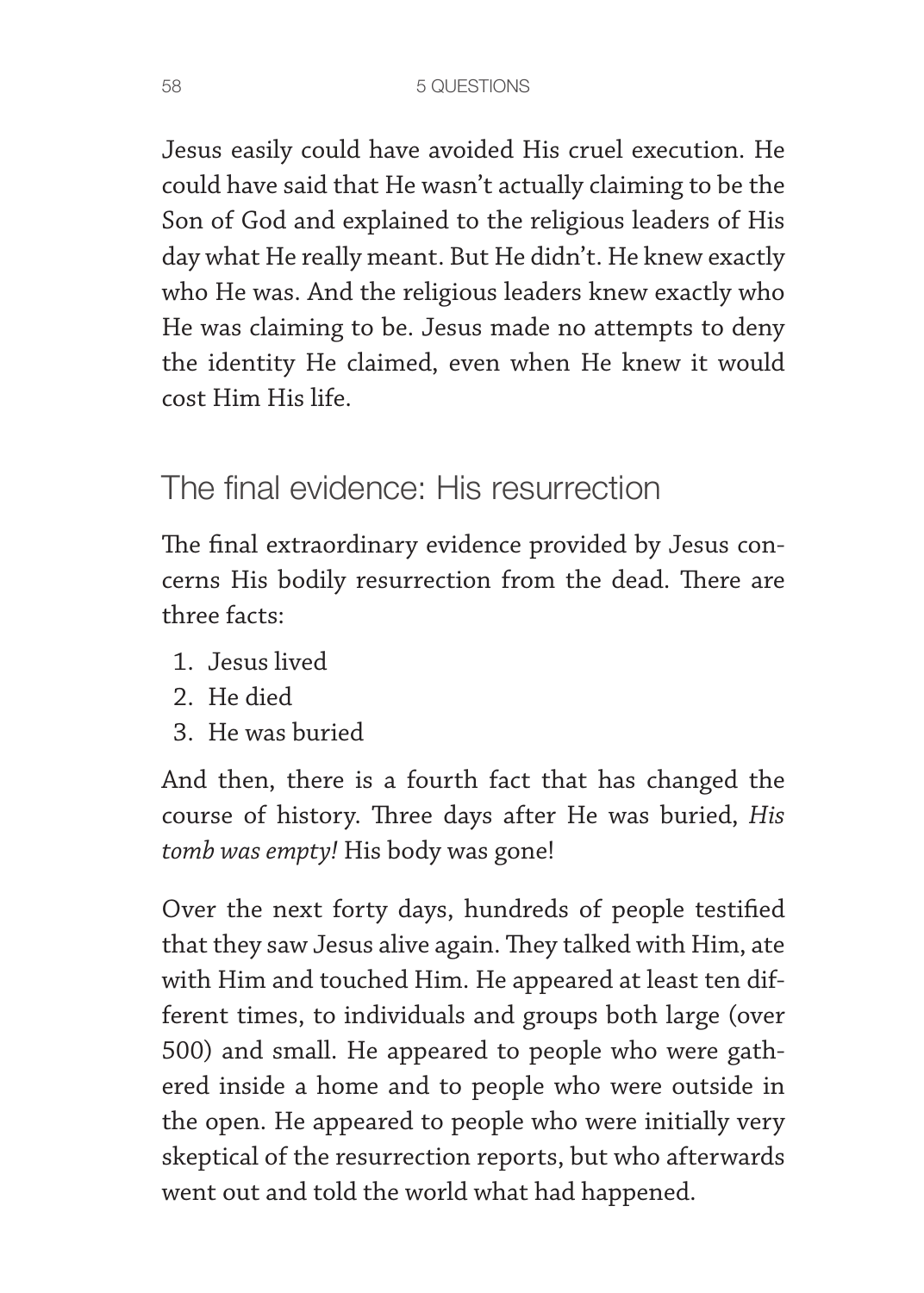Thomas, one of Jesus' twelve disciples, was one of those skeptics. His whole world had been shattered when Jesus was crucified. His hopes and dreams broken, he decided to go back to his old life and try to reclaim what he had lost when he decided to follow Jesus.

When he heard reports of the resurrection, he hardened his heart and stated firmly, "Unless I shall see in His hands the imprint of the nails, and put my finger into the place of the nails, and put my hand into His side, I will not believe" (John 20:25).

Eight days later, he got his wish. The disciples were gathered together, the doors were shut and Jesus stood in their midst. He looked Thomas in the eye and said, "Reach here your finger and see My hands; and reach here your hand, and put it into My side; and be not unbelieving, but believing." Thomas responded, "My Lord and my God!" (John 20:26-28). You can bet that "doubting Thomas" didn't doubt again after that!

Are you catching the significance of this? The Bible says that Jesus actually, physically rose from the dead! It is not talking about a "spiritual resurrection" or the idea that even though they killed him he "lives on with us today." Rather, the literal body that was crucified and buried is now alive and well!

But how do we know whether or not it really happened? We know the same way that we know every other event of history – through credible eyewitnesses who are willing to face cross-examination. Just as a jury is convinced by the testimony of eyewitnesses that holds up under the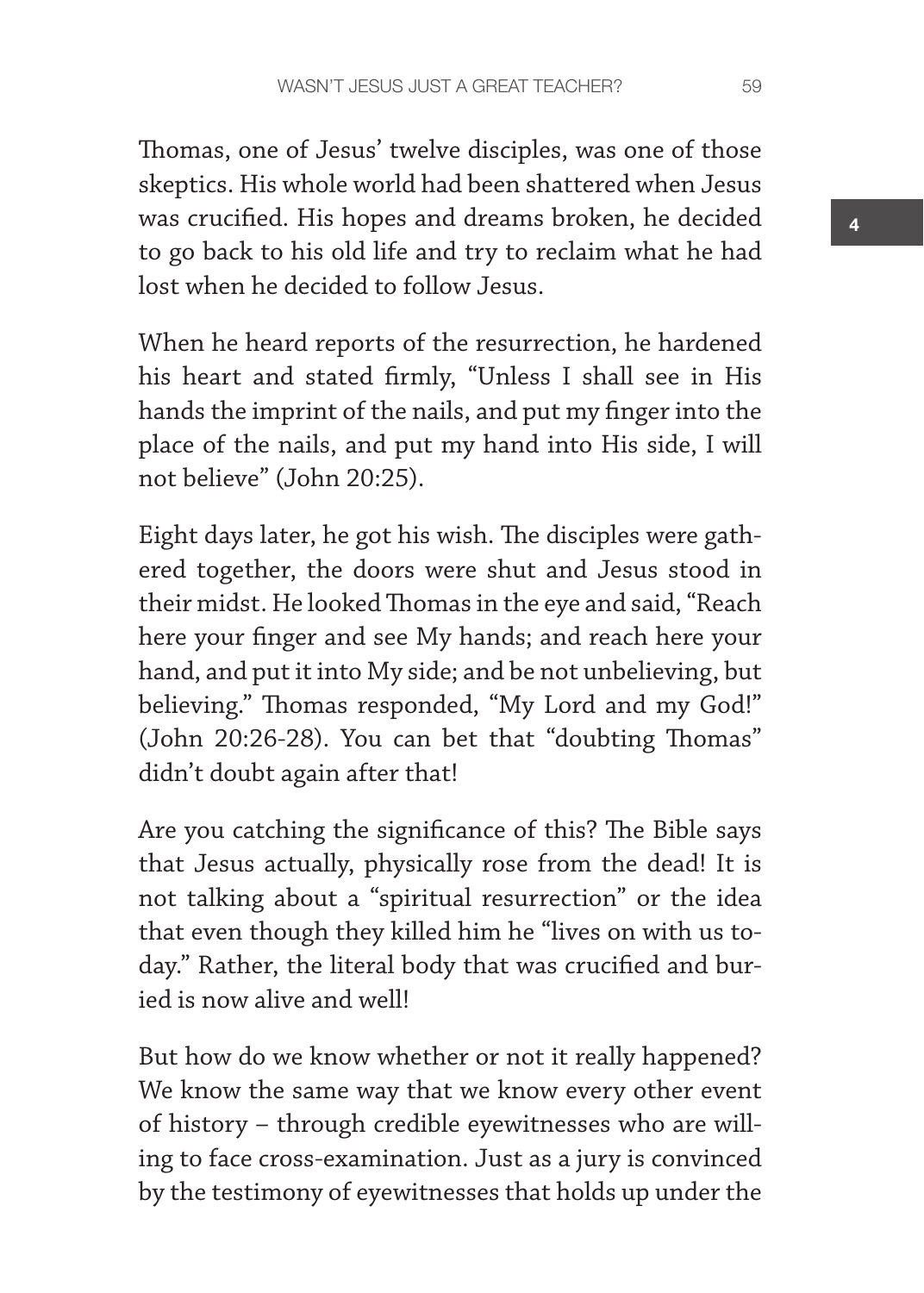grilling of cross-examination, so the New Testament provides us with numerous compelling, eyewitness accounts of Jesus risen from the dead.

But His followers' "cross-examination" was not as simple as facing a masterful lawyer in the confines of the courtroom. Their cross-examination was very simple: either stop talking about the resurrection or your property will be confiscated and you will be beaten, imprisoned, and ultimately tortured to death.

This is exactly what happened. Of the twelve disciples who were the primary witnesses of the resurrection, eleven suffered cruel and torturous deaths rather than change their story. The twelfth (John) – who had actually survived being dipped in a vat of boiling oil – was abandoned to a deserted island until his natural death.

Don't let the impact of this escape you. These witnesses – people known for their sincerity and integrity – faced the ultimate cross-examination and not one of them ever changed his story.

Plenty of people throughout history have died for a lie, but how many people do you know of who willingly died for something that they *knew* to be a lie? Yet, when facing torture and death, none of the disciples ever backpeddled by saying something like, "Well, we might have simply been seeing a vision," or "I'm not really sure it was Jesus," or "Actually, we made the whole story up." Each and every one of them remained faithful to his eyewitness testimony as long as he could draw a breath.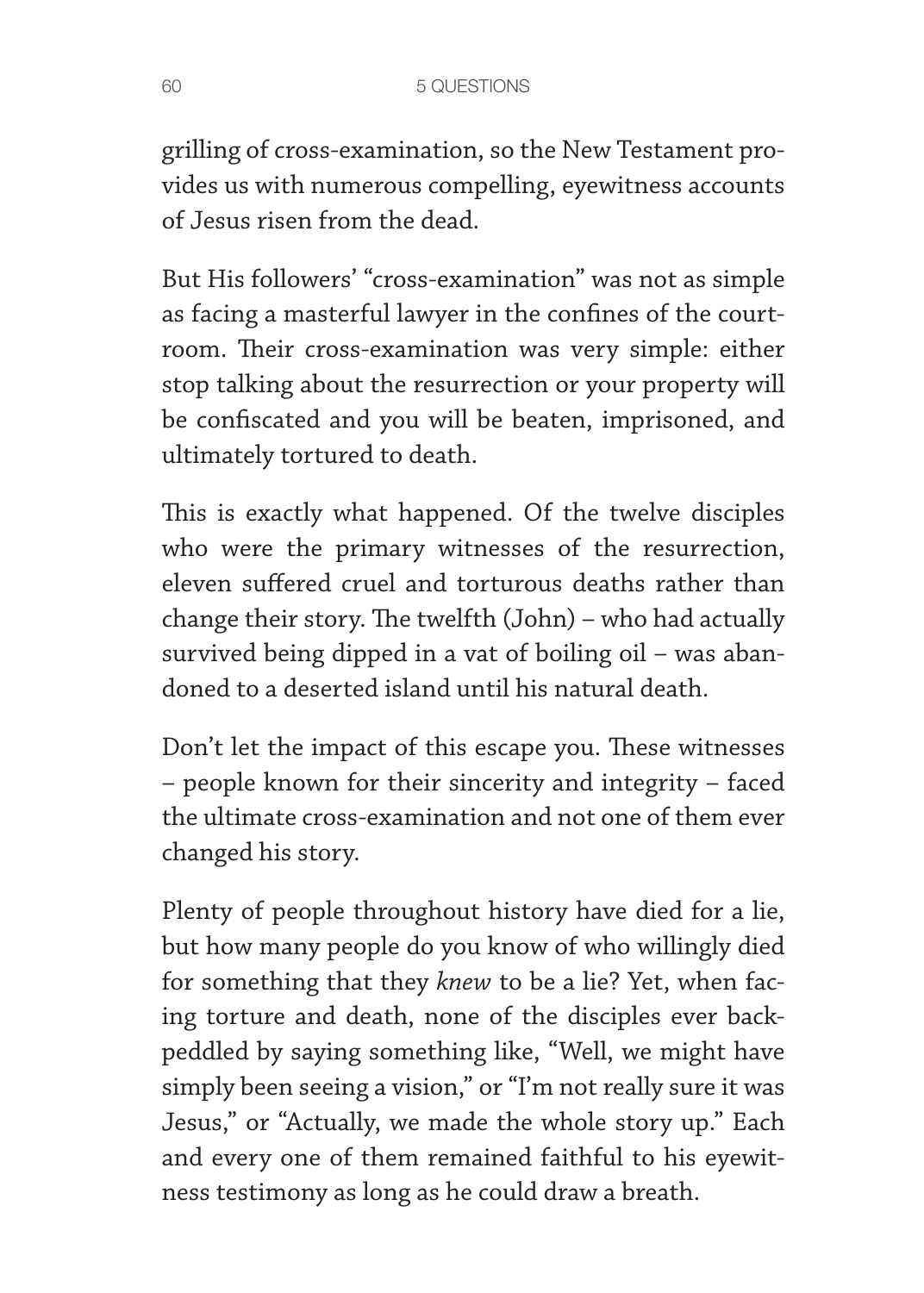If you are honest, you will have to admit that there is enough evidence to convince a court that Jesus really did rise from the dead. I realize it's hard to believe. I realize that dead people don't usually rise from the dead. I realize that you've never *seen* someone rise from the dead before. Yet the *evidence* tells us convincingly that Jesus did rise from the dead. Personally, I believe it!

And I'm not the only one who believes. The world has never been the same since Jesus came to earth, lived, died and rose from the dead. More people have

believed in Him and followed Him than any leader who has ever lived. Entire nations and cultures have developed around His teaching. Individual lives, communities and even nations

**O** Tom Short: What about those who have never heard of Jesus?

have been radically changed because of Him. He has emerged as the single most influential figure of all time. In fact, it wouldn't be out of line to say that history is really "His story."

The following prose attempts to capture the life and impact of Jesus Christ:

*Here is a young man who was born in an obscure village, the child of a peasant woman. He worked in a carpenter shop until age 30, and then for three years He was an itinerant preacher. He never wrote a book. He never held an office. He never owned a home. He never had a family. He never went to college. He never traveled more than 200 miles from the place where He was born. He never did one of the things that usually accompany greatness. He had no credentials – but Himself. While He was a young man, the tide*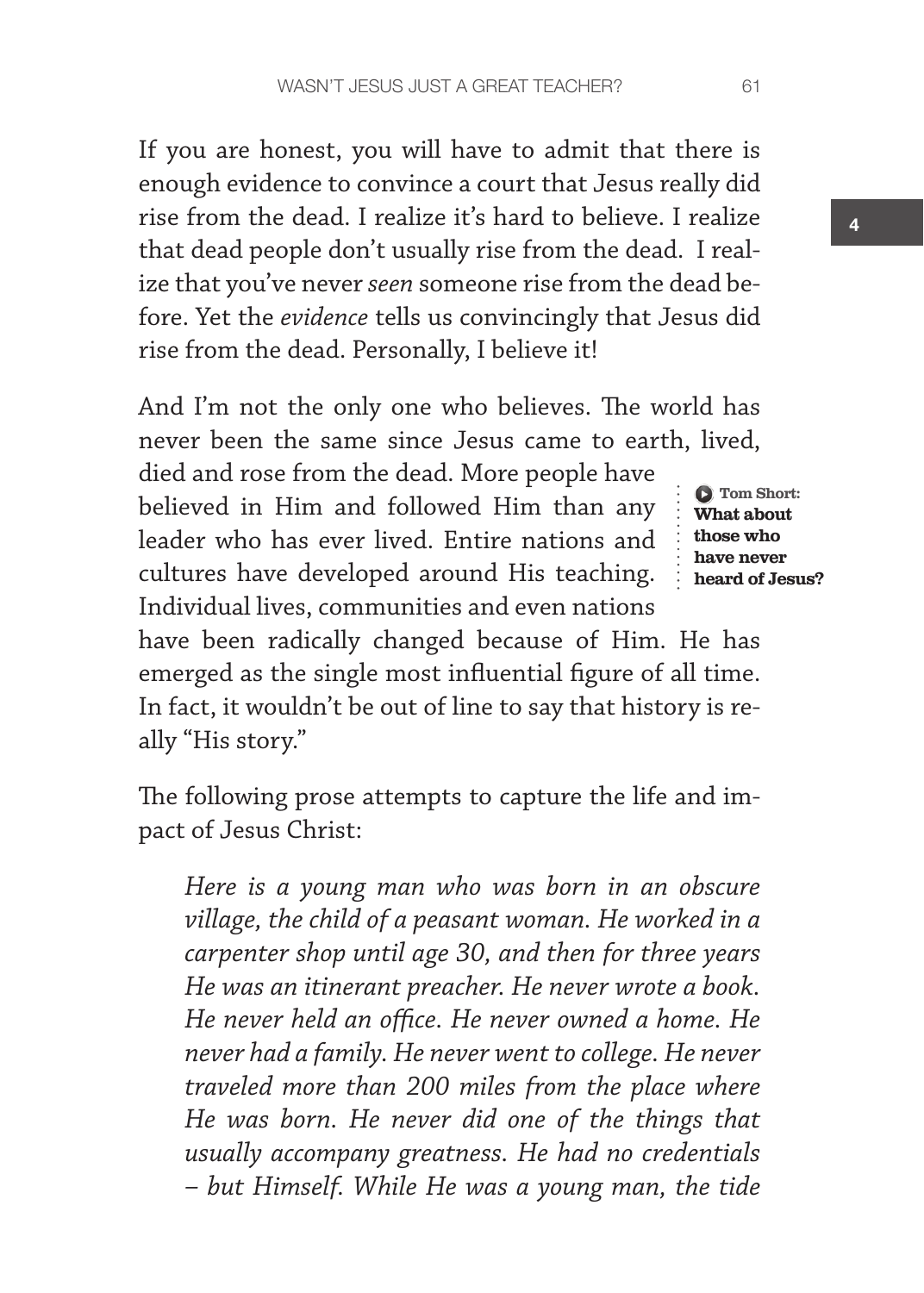*of public opinion turned against Him. His friends ran away. He was turned over to His enemies. He went through the mockery of a trial. He was nailed to a cross between two thieves. While He was dying, His executioners gambled for the only piece of property He had on earth – His cloak. When He was dead, He was laid in a borrowed grave through the pity of a friend. Nineteen centuries have come and gone, and today He is the central figure of the human race and the leader of the column of progress. I am well within the mark when I say that all the armies that ever marched, and all the navies that ever sailed, and all the parliaments that ever sat, and all the kings that ever reigned, put together, have not affected the life of man upon the earth as has that one solitary life.*

— Anonymous

### Just a good teacher?

Although there has never been a teacher quite like Jesus, He was far more than just a teacher. Jesus was, and is, the Lord and the Savior who is the solution to our ultimate problem. He Himself is the answer to the spiritual, emotional and relational needs we have, for He has come in order to bring us back into a relationship with God.

A relationship with God – is it possible? What would it be like? We'll explore this question in our next chapter.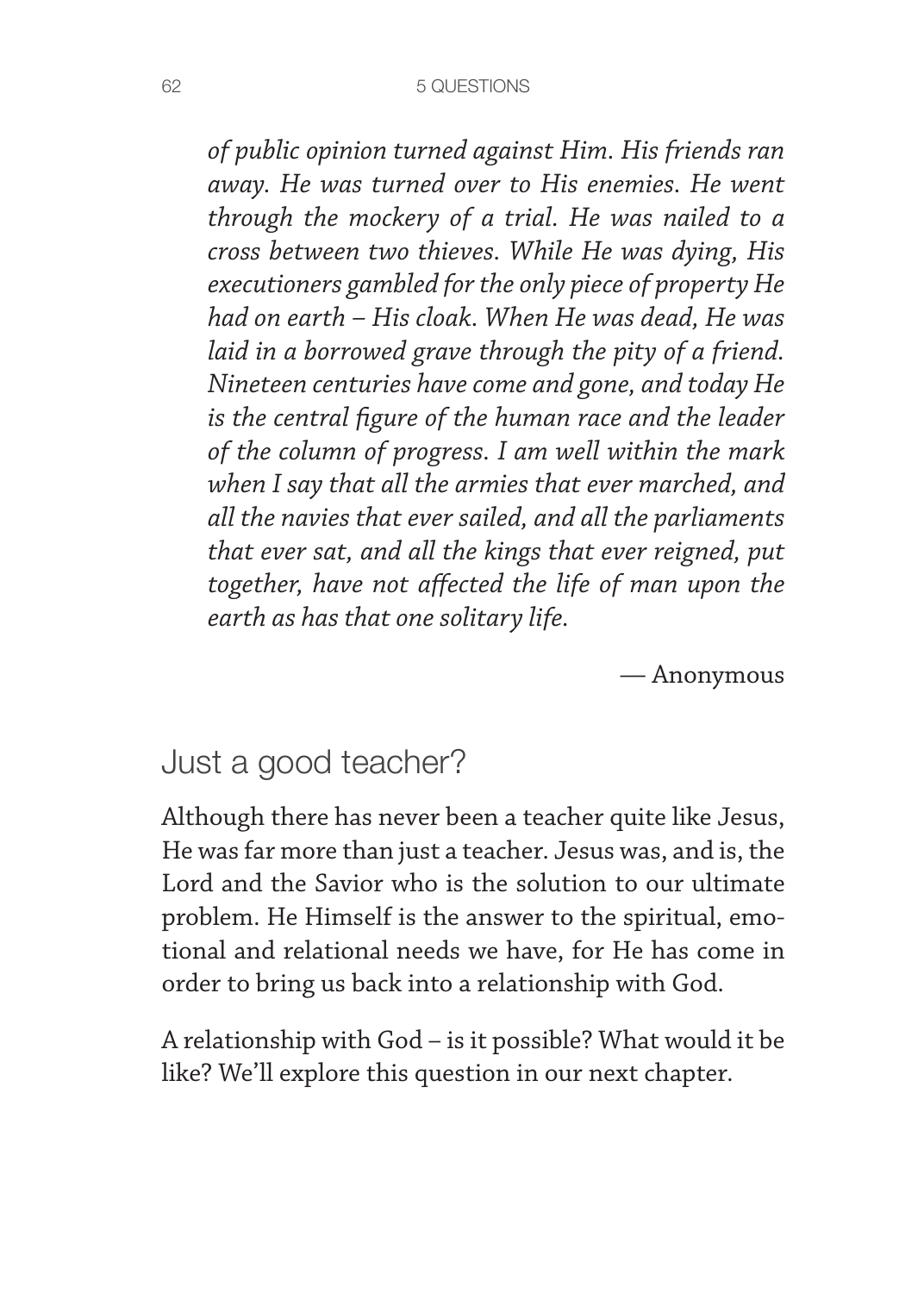# QUESTION 5 Isn't being a Christian boring and limiting?

Now we get down to the real issue in many people's minds. Frequently I go through the first four questions with people, only to have someone say something like this:

"Okay, I'll grant you that there is a God. And the Bible does seem to be a pretty amazing book. I'll admit I've done some bad things in life and I see how Jesus died for those sins. Maybe some day I'll get religion… but not now. Hey, I'm young and I've got a lot of living to do! Becoming a Christian would just be too boring and limiting right now."

This certainly is the stereotype of Christians. I've run into people who think that becoming a Christian means you have to stop doing the ten things you enjoy most and start doing the ten things you enjoy least – and doing them all the time!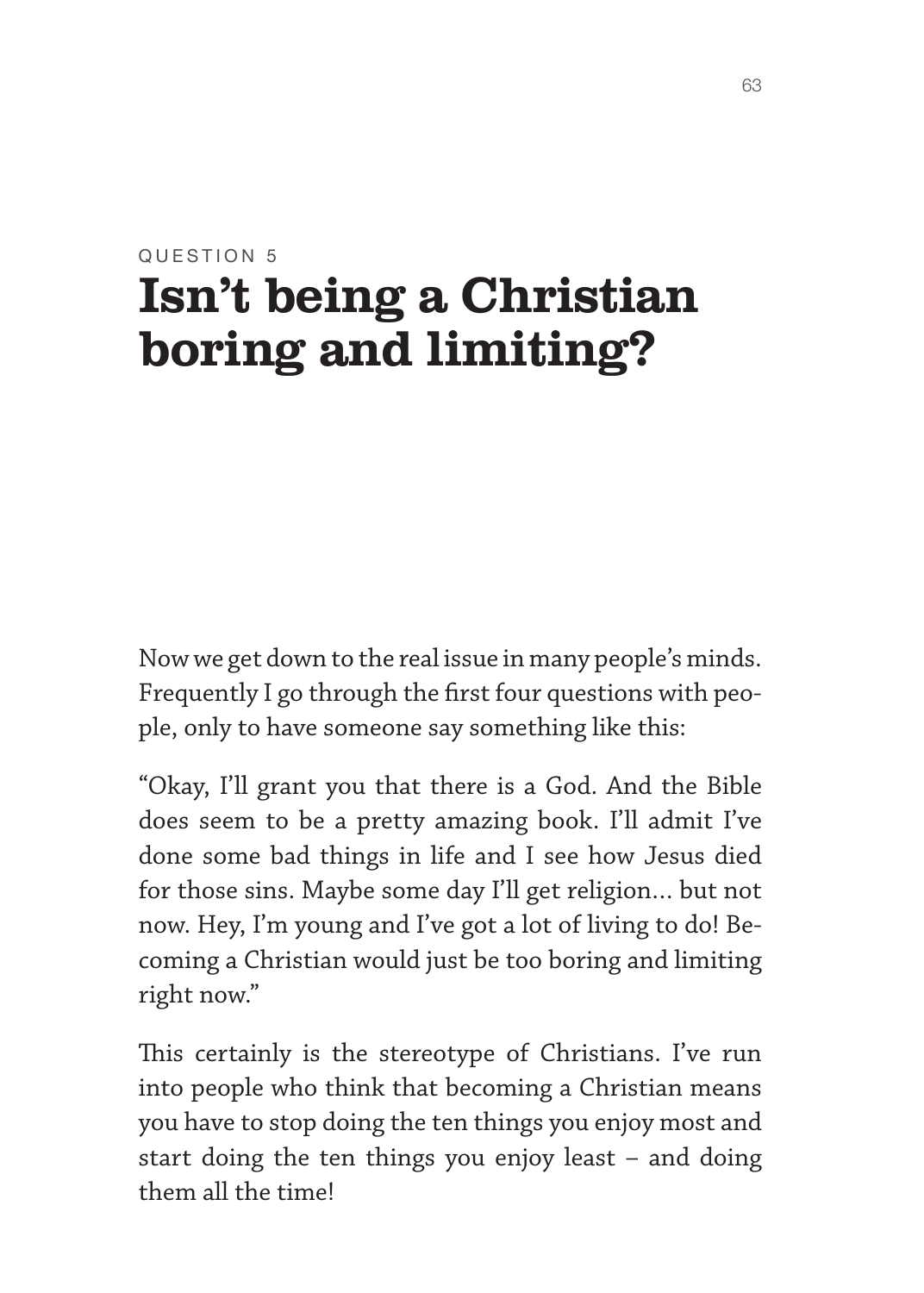As one guy at Ohio State told me, "I tried the Christian thing when I went to youth group. Let's face it, you guys are boooorrrrrrrring." In contrast, he told me that for fun he "hangs out" and "does stuff." (Sounds pretty riveting, huh?)

#### Who wants to be bored?

Nobody wants to be bored. We spend billions of dollars each year trying to avoid this dreaded malady. We see the latest movie with the coolest special effects so that we can laugh or get scared or get shocked or do all three at once. We download the latest music or movie. We go to concerts and games. And if none of that is available, we tune into one of hundreds of cable channels available on our big screen TV with surround sound. Today, the big bucks go to the guys who can make us laugh, cry or "ooh and ah!"

Don't misunderstand me. I'm not saying these things are bad or wrong. But the truth is, these forms of entertainment have become wildly successful for one simple reason – we really *are* bored!

Many of us are bored at work. Our jobs lost their excitement and significance years ago. We stick it out through the daily grind because we've got to bring home a paycheck.

Others of us are bored with our relationships. Somehow they've become cold and stale. The people who should be our most intimate friends simply become strangers we share a house with.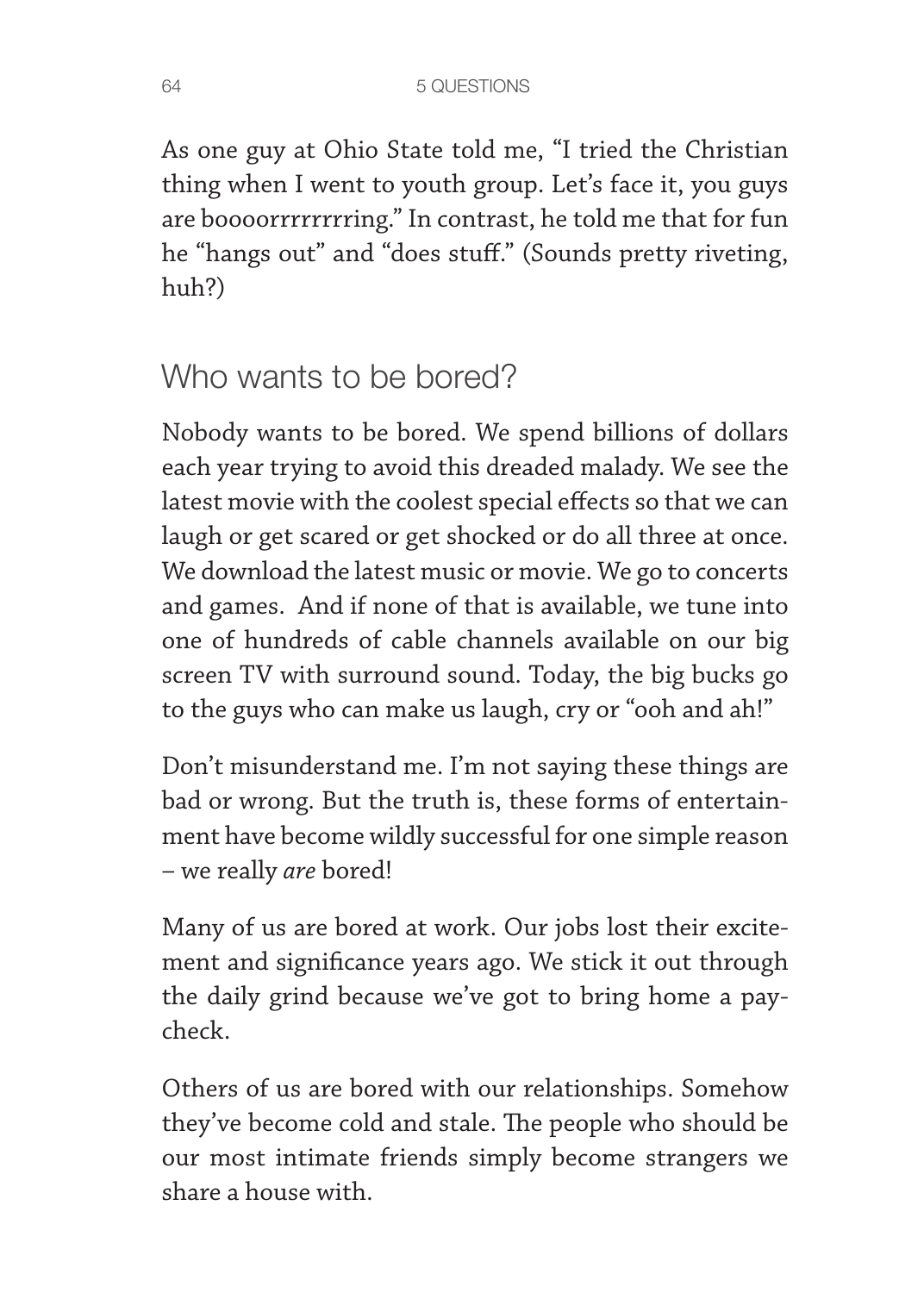Unfortunately, most people try to deal with boredom the wrong way. I often ask people, "What's the opposite of boredom?" The most common answer is "having fun." People attempt to replace the pain of boredom by filling their lives with fun. Bored people often abuse drugs, alcohol and sex trying to fill the emptiness in their lives. Something that started out as "fun" often ends up making a person feel even more lonely and empty than before.

#### Beating boredom

There's a better cure for boredom. I believe that the opposite of boredom isn't fun, it's *fulfillment* – knowing your life has purpose and meaning.

Does *your* life have purpose and meaning? Do *you* know why you are on earth? Do *you* have a purpose that is worthy of a human created in the image of God – or are your highest goals no more significant than those of mere animals: survival, pleasure and reproduction?

The Bible contends that God has a purpose for each of our lives. "For I know the plans I have for you," declares the Lord, "plans to prosper you and not to harm you, plans to give you hope and a future" (Jeremiah 29:11).

If you want to overcome boredom, I can't think of any better way than to discover God's plan for your life. Once you know why the Almighty has put you here on earth, your eternal destiny begins to become clear. And when that happens, each day holds something to look forward to. Your goal might not be having fun, but you will have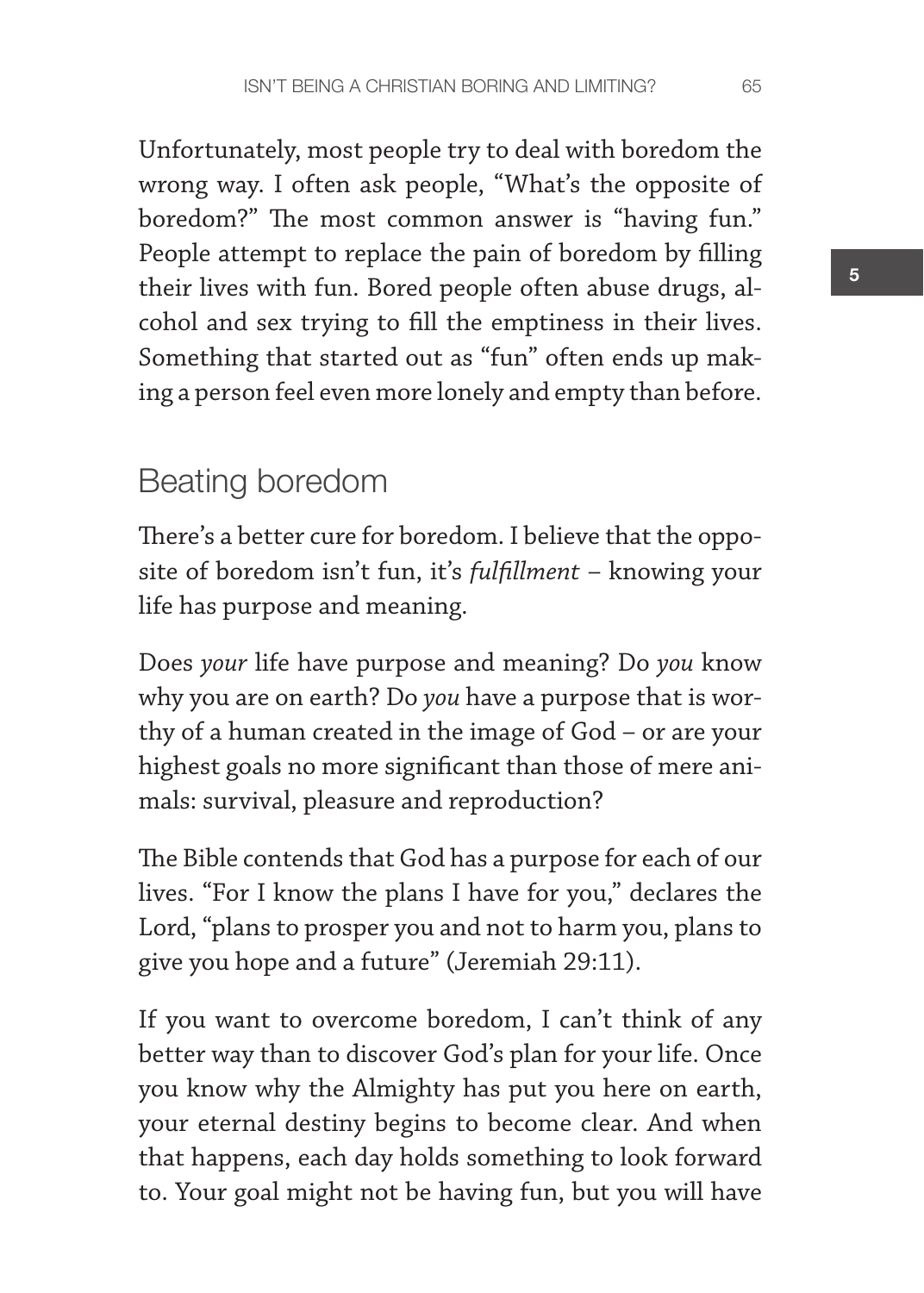grown to find the meaning in each new day. You will become a *fulfilled* person.

#### The limits of fun

Millions of people have come to experience this fulfillment through a relationship with God. People used to say that I was the life of the party and, let me tell you, I did have a lot of fun! Yet I remember coming home from many parties feeling very empty. I would lie awake in bed, feeling that there had to be something more to life than just having fun.

I even got involved in worthy social action programs and philosophical pursuits, but I never found lasting fulfillment until I found God. I experienced what Blaise Pascal meant when he said, "God has made each of us with a God-shaped vacuum that can't be filled by any created thing, but only by the Creator Himself, in Jesus Christ."

Of course, one reason it can seem like Christians must not be enjoying life is because God forbids so many things that seem to be fun. The Bible freely acknowledges that sin has its "passing pleasures" (Hebrews 11:25). But many of those "passing pleasures" carry a hefty price tag. God's plan for us includes true and lasting joy without the consequences that come from filling our lives with sinful pursuits whose pleasure never lasts.

This leads us to the second half of our question: *"Isn't being a Christian limiting?*" Actually, this statement has a great deal of truth in it. I'll have to agree that, in some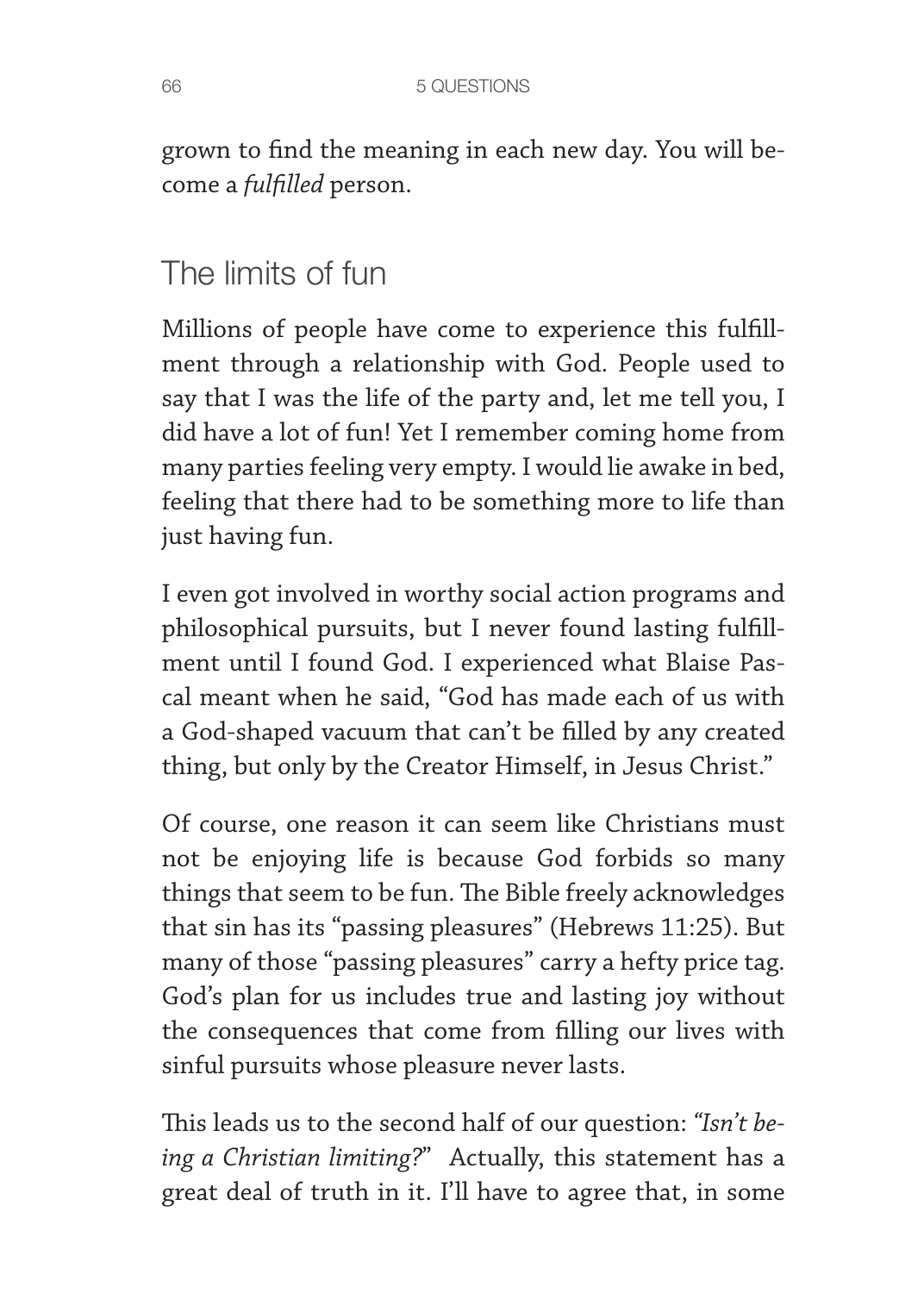ways, the Christian life is limiting. As a Christian, there are things that God simply tells us not to do – that He restricts us from doing.

But it must be understood that God prohibits us from doing certain things because of His genuine love for us. Just as a good parent won't allow his children to do things that are dangerous, so God provides His commandments for our protection.

For example, His restrictions against hatred pave the way for us to be filled with genuine love for others. His restrictions against sexual promiscuity enable us to someday have a wonderfully intimate relationship with our husband or wife. His restrictions against "getting wasted" protect us from doing things we will truly regret when we sober up. As we saw earlier, God has a plan for our lives – an eternal destiny for each of us – and the last thing He wants is for us to simply waste our potential.

### Guardrails for your good

I believe an illustration is in order here. When I lived in southern California, I would occasionally drive my family up into the mountains. Many of the roads wound up the side of very steep inclines. Looking out to my left, I could see that we had a long way to go to reach the top. Looking down into the canyon on my right, I could see that we had already come a long way. I would always cling to the steering wheel, knowing that if our van ran off this narrow mountain road, we would tumble down the canyon to our death.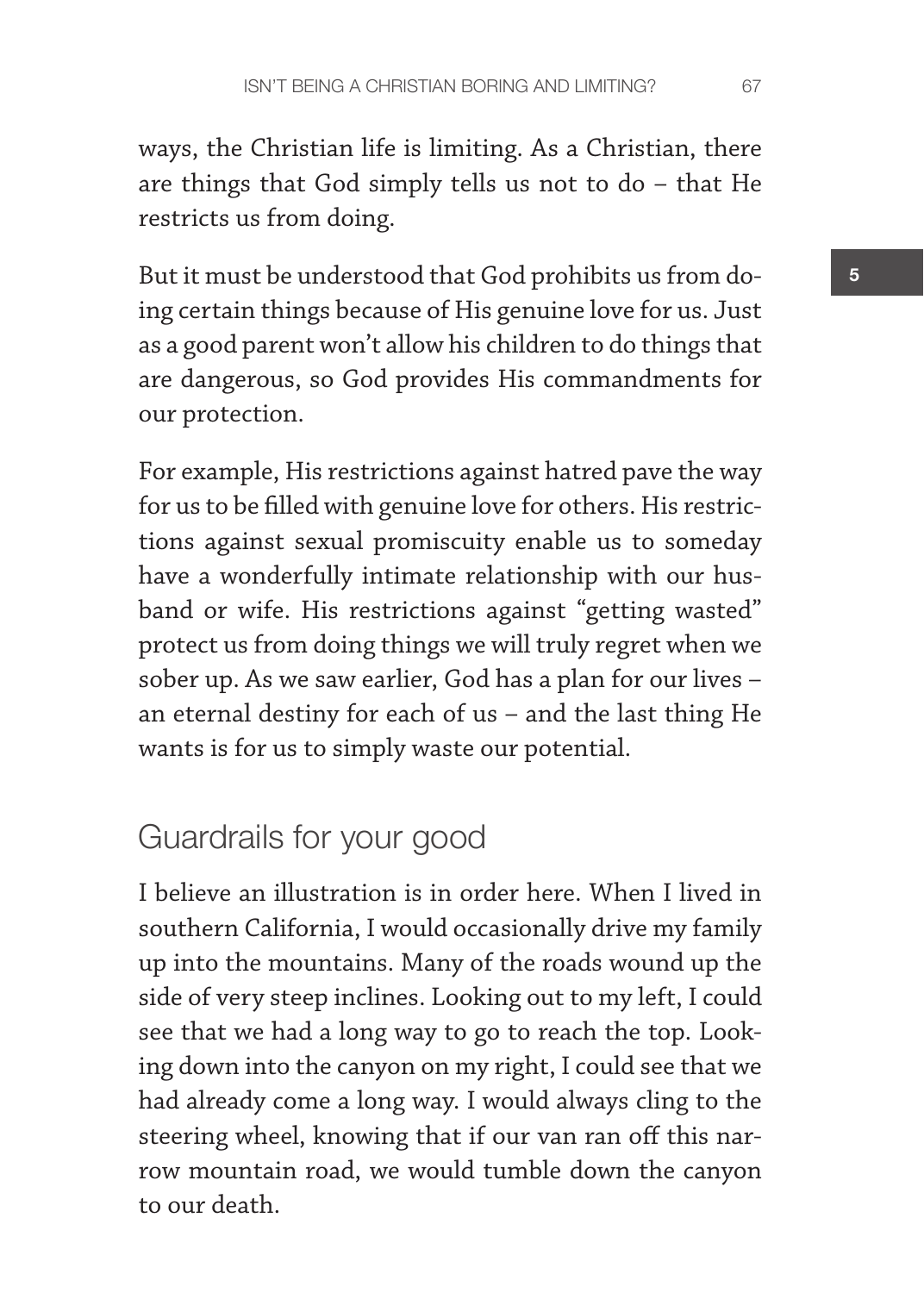There was one thing that made this tenuous situation safe and secure. Guardrails! They were placed there to protect us, to keep us on the road, to save us from certain death if we slipped off the path. They provided an assurance that we would arrive safely at our destination.

God's commandments are like those guardrails. Their "restrictions" are for our protection. In our journey through life, they keep us from going over the edge. If we look at things the right way, we can be deeply grateful that God has given us these guardrails. They are for our good; they are given in love; they will allow us to "reach the top of our mountain" and fulfill our destiny in life.

Unfortunately, many of us know people who have jumped the guardrail of life and are urging us to join them. Now plummeting down the side of a mountain may not seem all that bad at the time. In fact, it might seem a lot more exciting than the most extreme amusement park ride! But someday, they will hit the bottom and the ride will be over. They will bear the consequences of their choices. They will look up at the top of the mountain and realize that while others have reached their true potential, they have not.

#### Funny how it works

I'll acknowledge up front that if your *ultimate* goal in life is to have fun, you probably won't want to become a Christian. But, I'll also warn you that if your ultimate goal in life is to have fun, in the long run you will not be very happy. It is simply one of those mysterious laws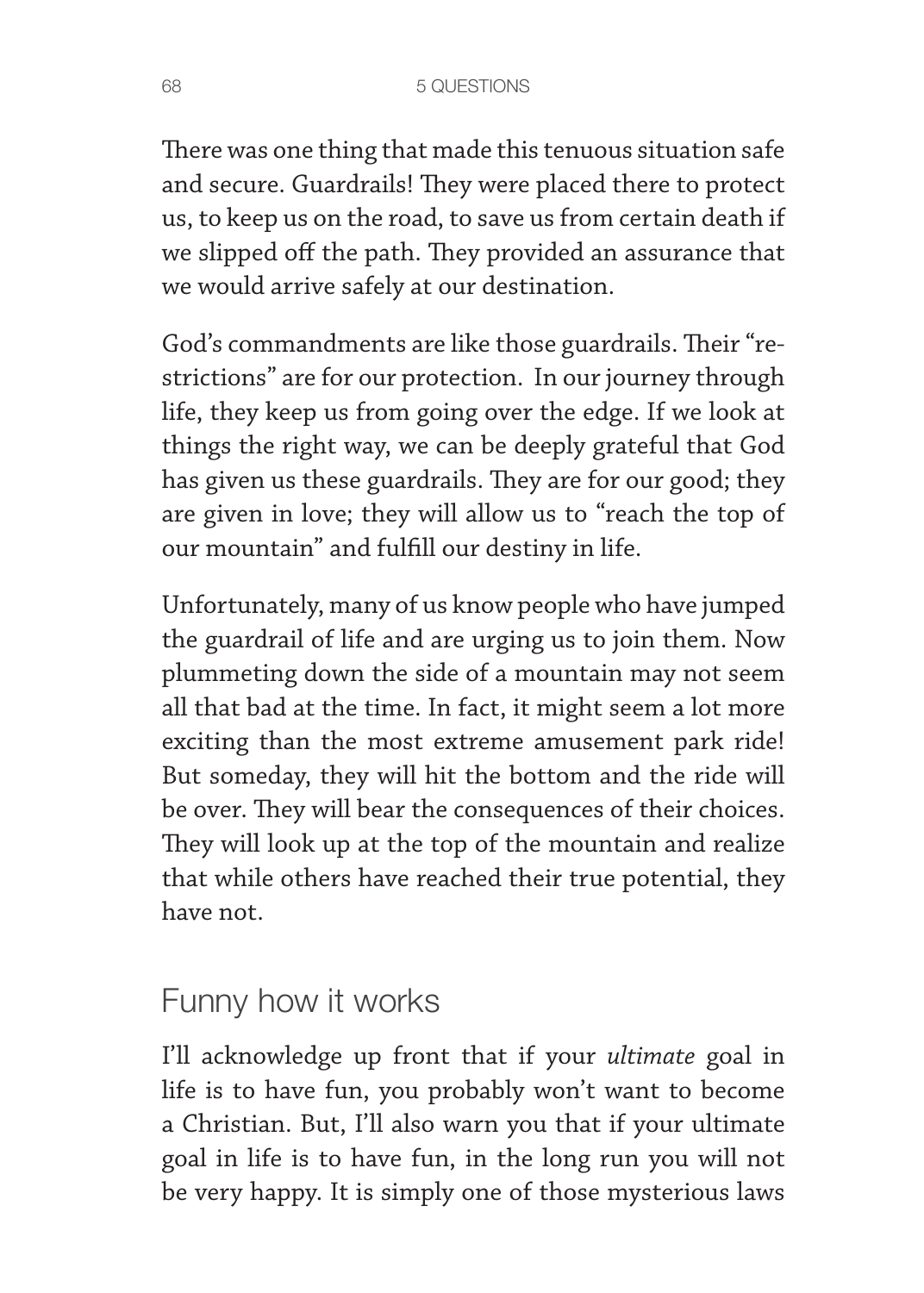of life that true happiness is found less in selfishly seeking things for ourselves and more in unselfishly giving to others.

It takes maturity to understand this, but if you study people who have experienced real happiness in life over the long haul, you'll see that they have been more interested in selflessly giving to others than in selfishly seeking for themselves. Self-centered people end up anything but happy – they end up empty and usually leave a string of shattered relationships along the way.

This brings me back to how I started this book. We all know Christians who seem to be happy, fulfilled and genuinely caring people. And now we've seen that these people aren't so wrong after all. Christians do have a solid intellectual and reasonable basis for their faith in Jesus Christ.

In fact, as we have seen, the evidence – for the existence of God, for the reliability of the Bible and for Jesus Christ being God in the flesh – really is compelling. But it's not enough to simply know this information. Like a critically ill person who neglects life-saving medicine, what you have learned in this book will not help you unless you use it. To discover how what you've just learned can make all the difference in your life, don't miss the next and final chapter.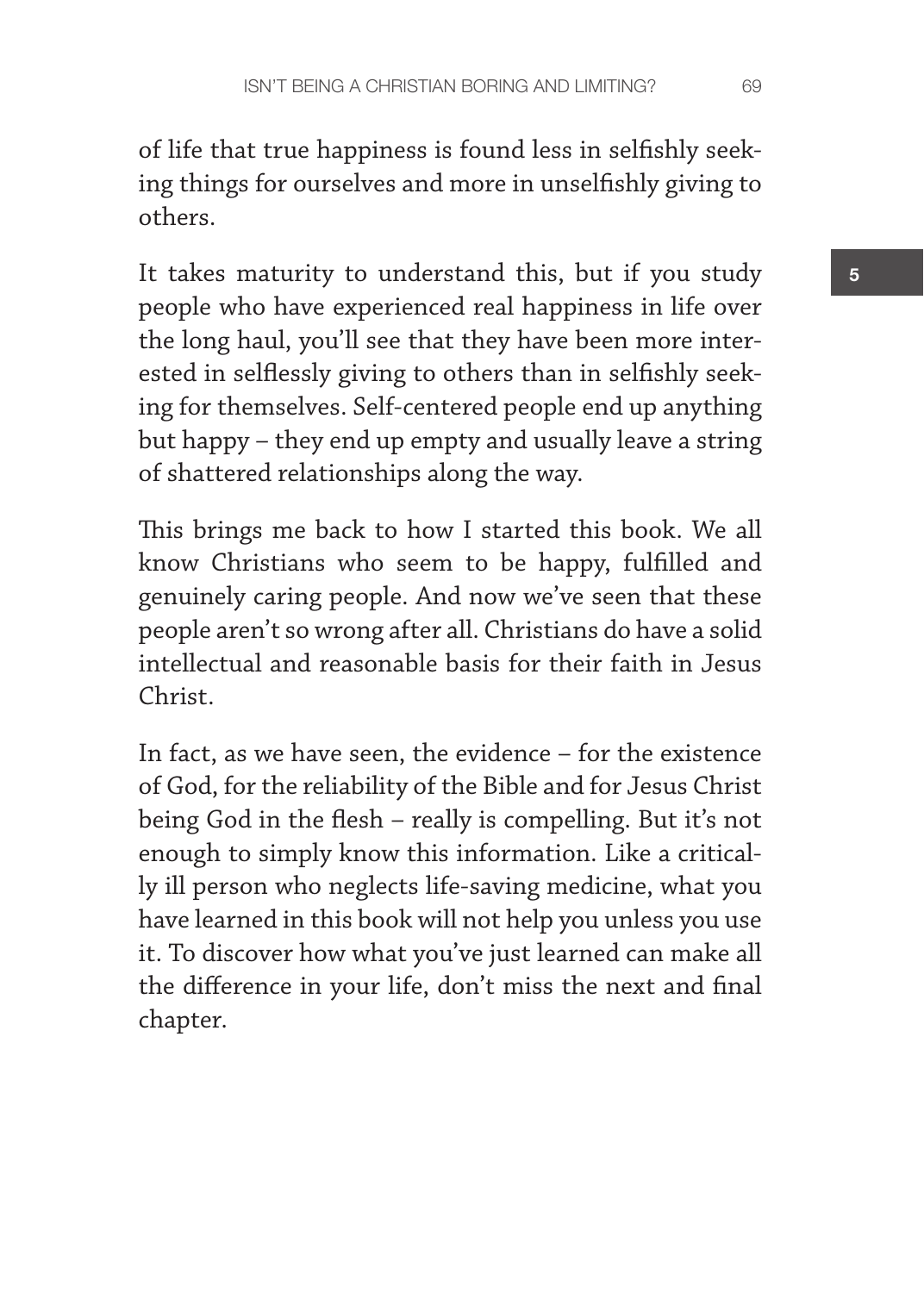# **CONCLUSION** The most important question of all

Since I've tried to answer your questions about Christianity, I feel I've earned the right to ask you a question: Have you personally placed your faith in Jesus Christ as your Lord and Savior?

I'll admit that's a pretty personal question. But I also believe it's the most important question you'll ever face. Let's analyze exactly what this question means by reviewing what we have seen so far:

The Bible teaches that God exists and that He is both real and personal. No one can find true meaning in life unless he or she finds it in relation to God, our Creator and the One who rules the universe.

Each of us has sinned against God. As we look at God's standards, we discover that we have broken God's law –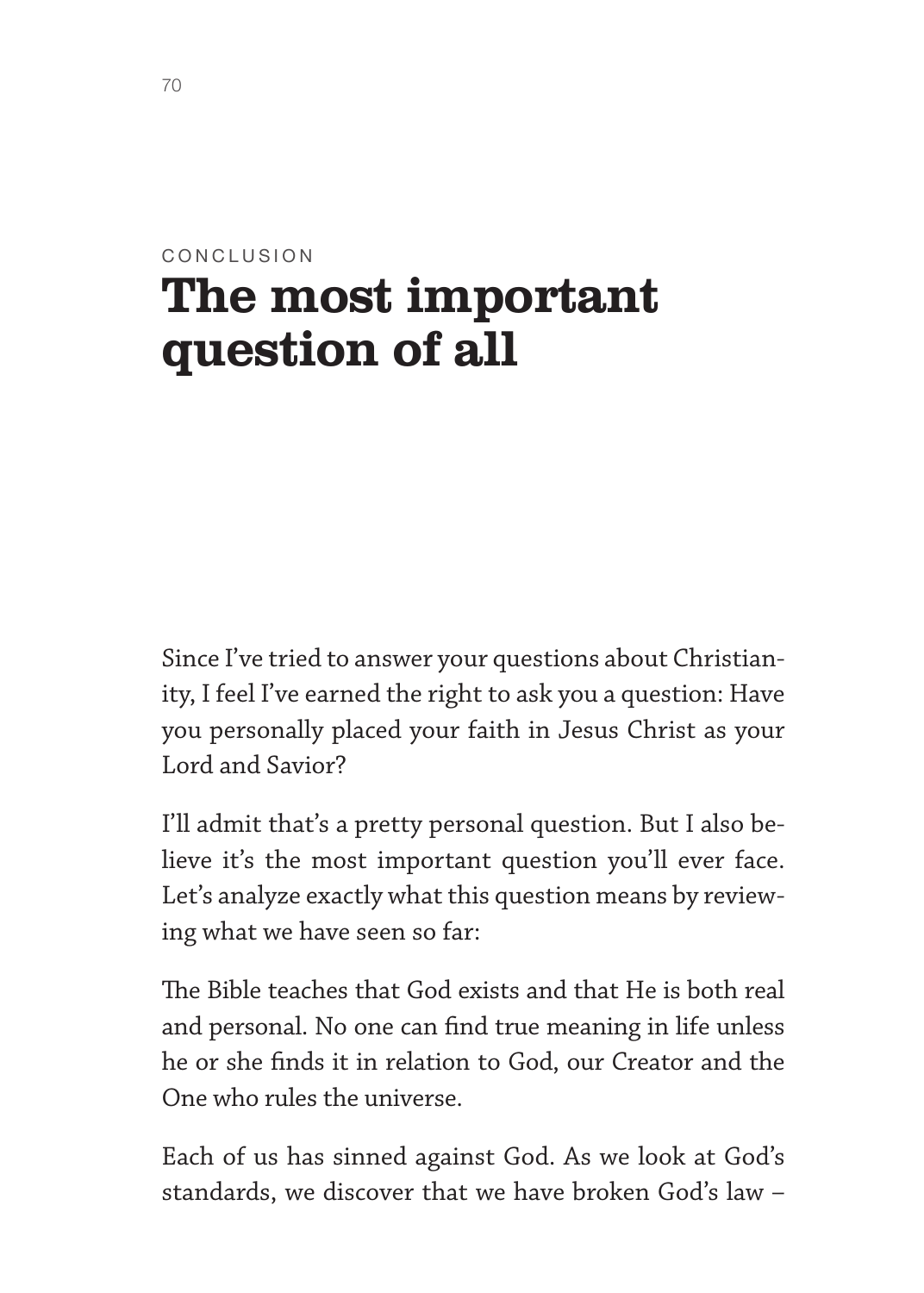both the letter of His law and the spirit of it.

There are consequences for sinning against God. The Bible tells us "your iniquities have made a separation between you and your God" (Isaiah 59:2). While we were intended to enjoy a close, personal relationship with God, instead we find that our sins have broken that relationship.

Furthermore, the Bible warns us that "the wages of sin is death" (Romans 6:23). As a result of our sin, we are not only separated from God now, but we are in danger of one day being separated from Him for all eternity in a place known as hell.

Jesus Christ is much more than simply a teacher; He is, in fact, a Savior. As the Son of God, He voluntarily died on the cross to pay for our sins. Since the wages of sin is death, Christ chose to die for our sins – the righteous dying for the unrighteous – in order that He might bring us to God.

This is the ultimate demonstration of God's love for us: while we were guilty and deserving of judgment, Jesus took our punishment upon Himself. Jesus went to the cross in our place and for our good, bearing our sin and the judgment we deserved.

Jesus further demonstrated His unique position as the Son of God by rising from the dead. Because of His resurrection, there can be no doubt that His death on the cross fully paid the penalty we deserved for our sins. He has conquered the one enemy of us all – death!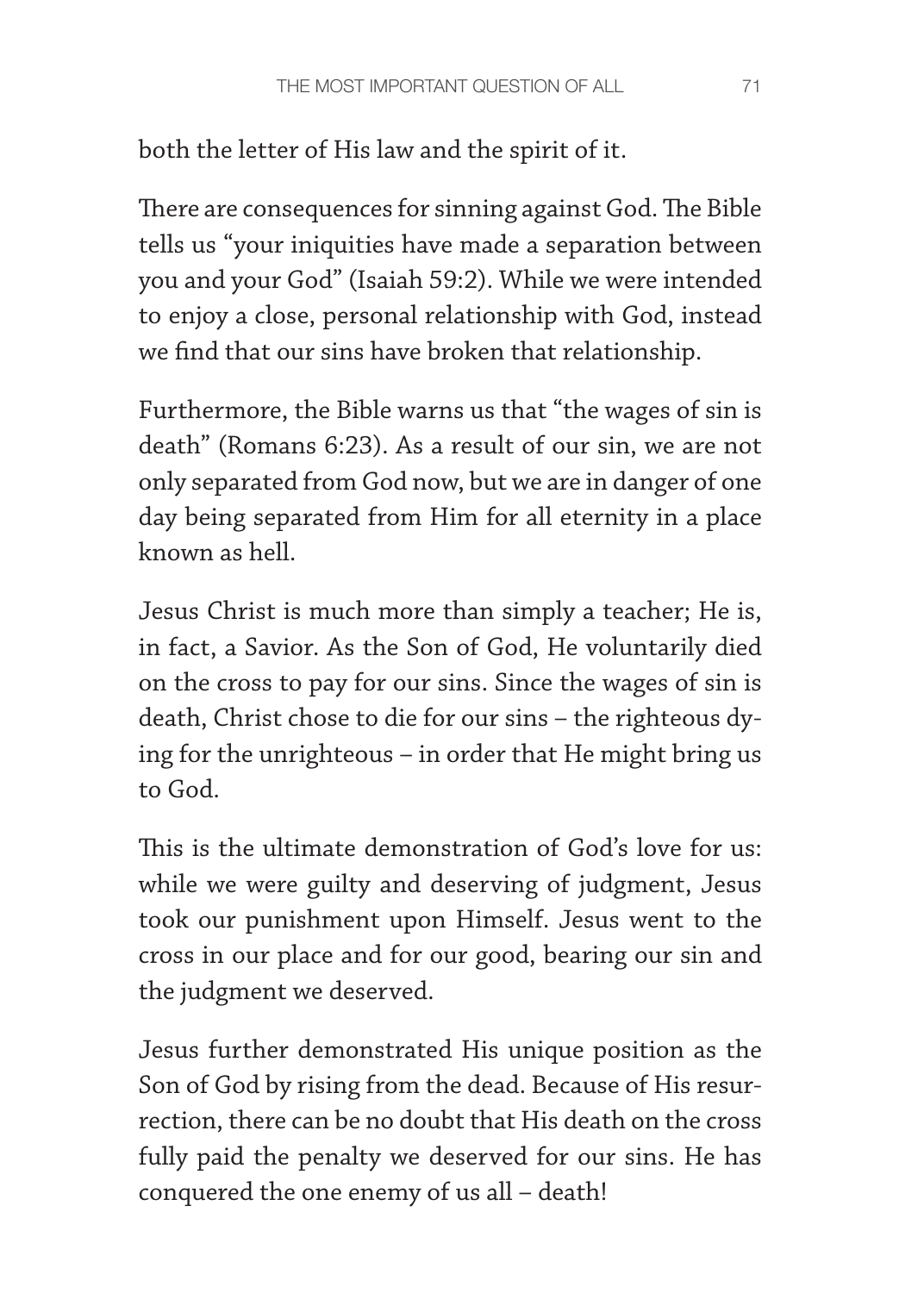#### Your response

But how can all of this change your life? Now that you've heard about Christ, you are left with three potential personal responses:

You can *reject* Christ, telling Him that you're not interested, that you don't feel you need Him, and that you don't want Him to be your Savior and Lord.

You can *neglect* Christ, putting off making your decision until some time in the future. This can be a positive choice if you need more time to seriously consider the impact of your decision and to make sure that you really know what you're doing.

However, this is a poor choice if you're putting off making a decision in the hopes that someday Christ will just go away. To put it rather bluntly, failing to decide to accept Christ has the same eternal effect as rejecting Him.

You can *receive* Christ, by simple faith, embracing Him as your personal Lord and Savior.

The Bible teaches that we come to God through faith in Jesus Christ. Rather than trust in our own good efforts or religious activities as a way to "earn" a relationship with God, we are to believe and trust that Jesus, through His death and resurrection, is the one who brings us back into a relationship with God. Forgiveness and reconciliation with God is far too great a treasure to be earned; it is to be received as a free gift from a Giver who loves us deeply.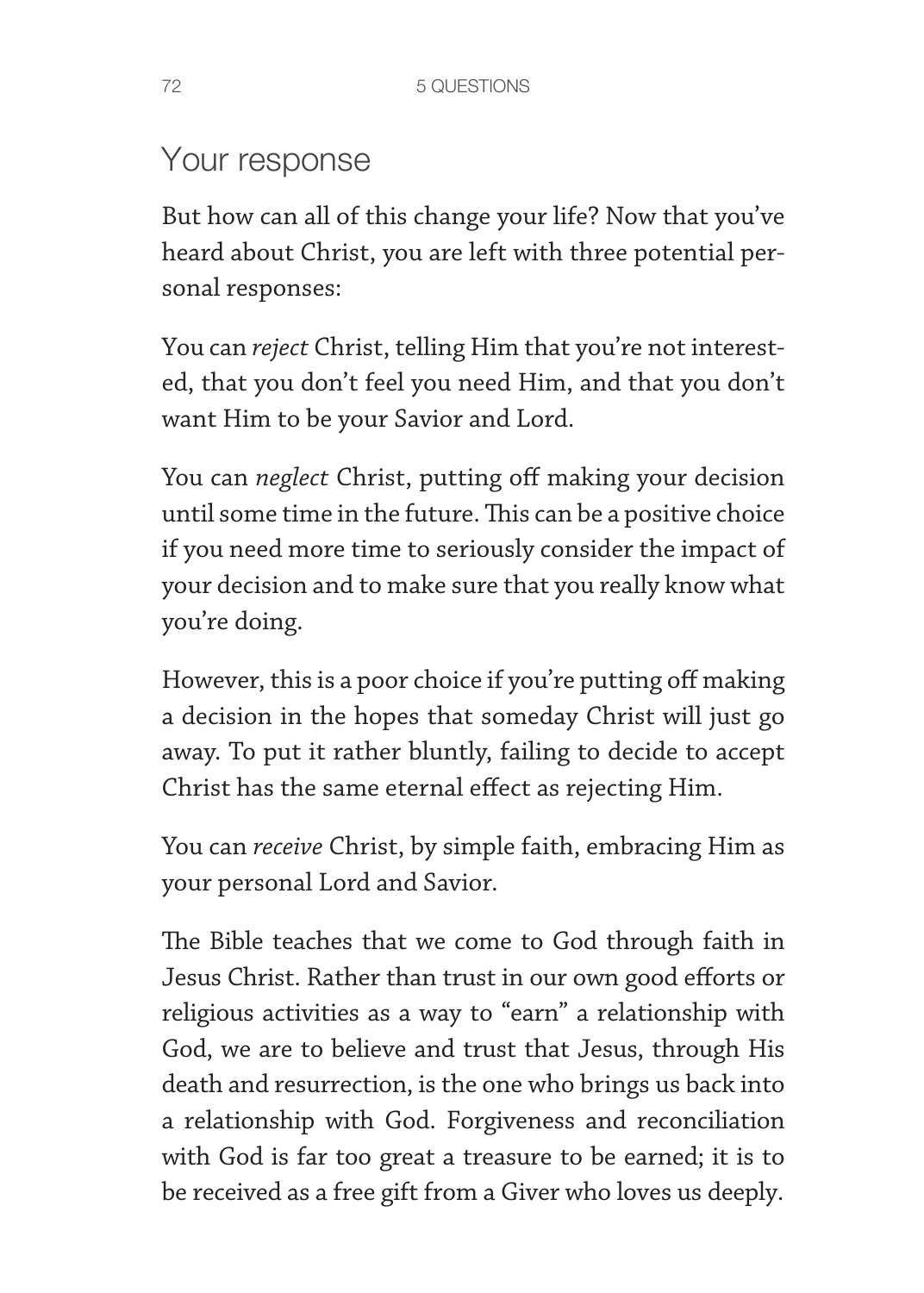That gift becomes ours as we put our faith in Jesus Christ. But faith is far more than a simple intellectual exercise. To come to Jesus as your Savior implies that you are sorry for the way you have sinned against God, that you want Him to forgive you, and that you hope to live differently in the future. Faith in Jesus as your Lord includes recognizing who He is and accepting His rightful position as the God of your life.

Those who make this faith decision to receive Jesus Christ enter into far more than a mere religion – they enter into a personal relationship with God Himself! In a very special way, they each become God's beloved child.

Have you entered into this relationship? *Have you personally placed your faith in Jesus Christ as your Lord and Savior?*

If not, I encourage you to do so right now. The Bible promises that "whoever will call upon the name of the Lord will be saved" (Romans 10:13). You can call on Him right now by sincerely praying a simple prayer like this:

*Dear God, I thank you for loving me and reaching out to me. I admit that I have sinned against you; I've done things I'm ashamed of and never do them again. I believe that Jesus Christ died for the sins I've committed and then rose from the dead. Right now, I receive Him as my Lord and Savior. Please forgive me and help me to follow You from this day forward. Amen.* 

I hope you prayed this prayer and are now genuinely trusting Jesus Christ to be your Lord and Savior. If so,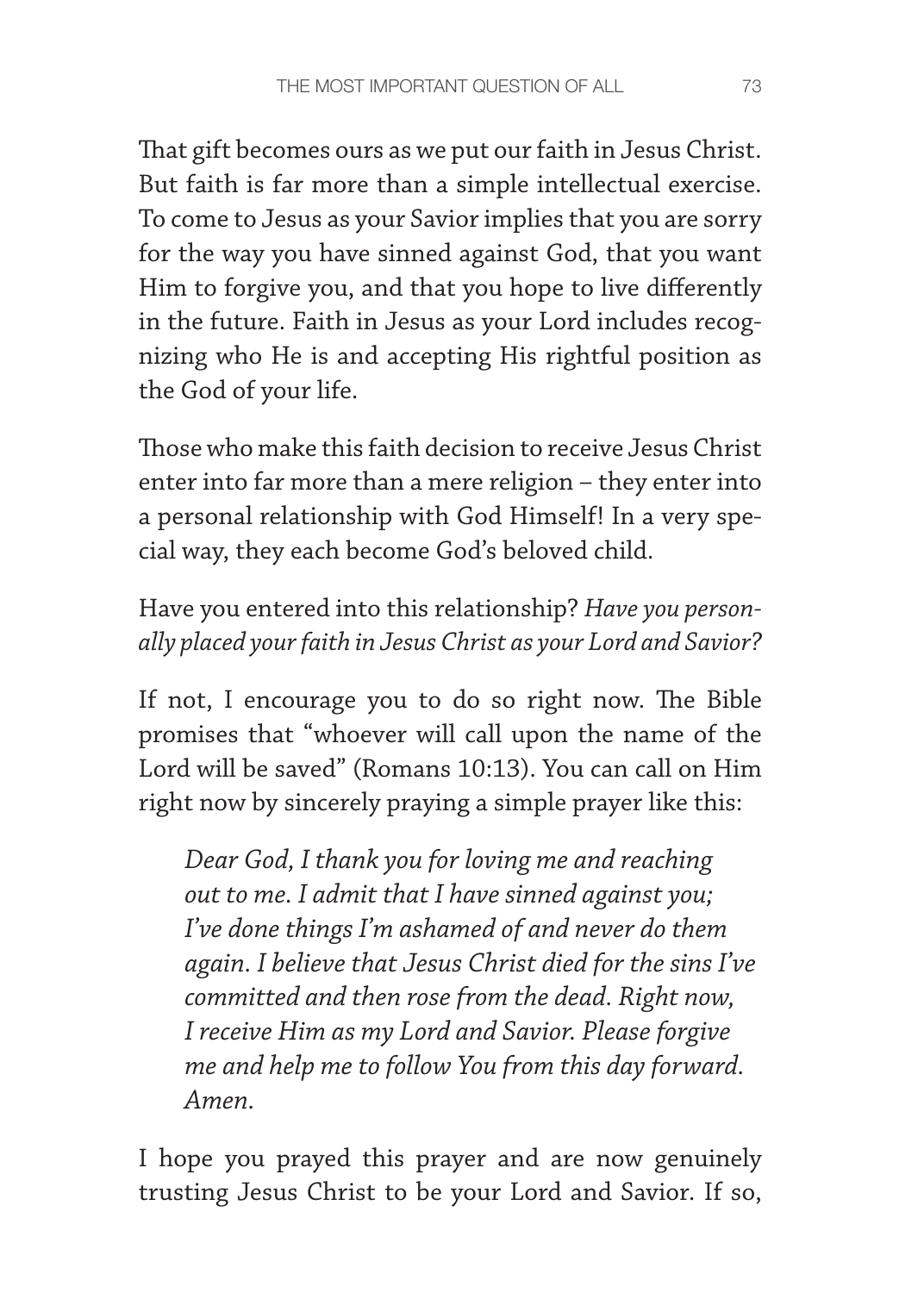you can be confident – based on what God has promised in the Bible – that your sins are forgiven and that you have begun an eternal, personal relationship with the One who loved you enough to die for you!

## Keep on growing

There are many ways you can begin to grow in fully experiencing your new relationship with God. First of all, I encourage you to begin to read the Bible as if God had written it as a personal love letter to you alone.

Just as in any relationship, you get closer to someone by communicating – so deepen your relationship with God by talking with Him daily in prayer and sharing with Him the things that are on your heart.

One of the most important things you can do to grow in your personal relationship with God is to spend time with other people who are also pursuing a close, personal relationship with Him. So ask God to lead you to a church that is actively involved in telling others about the "good news" of Christ and begin attending regularly. And be sure to tell at least one Christian friend whom you respect about your decision – he or she can be invaluable in helping you grow in your new relationship with God!

Finally, I want to thank you for allowing me to work through these five questions with you. I hope you have been as stimulated in reading this book as I have been in writing it. May God bless you and become very real to you as your faith grows stronger day by day.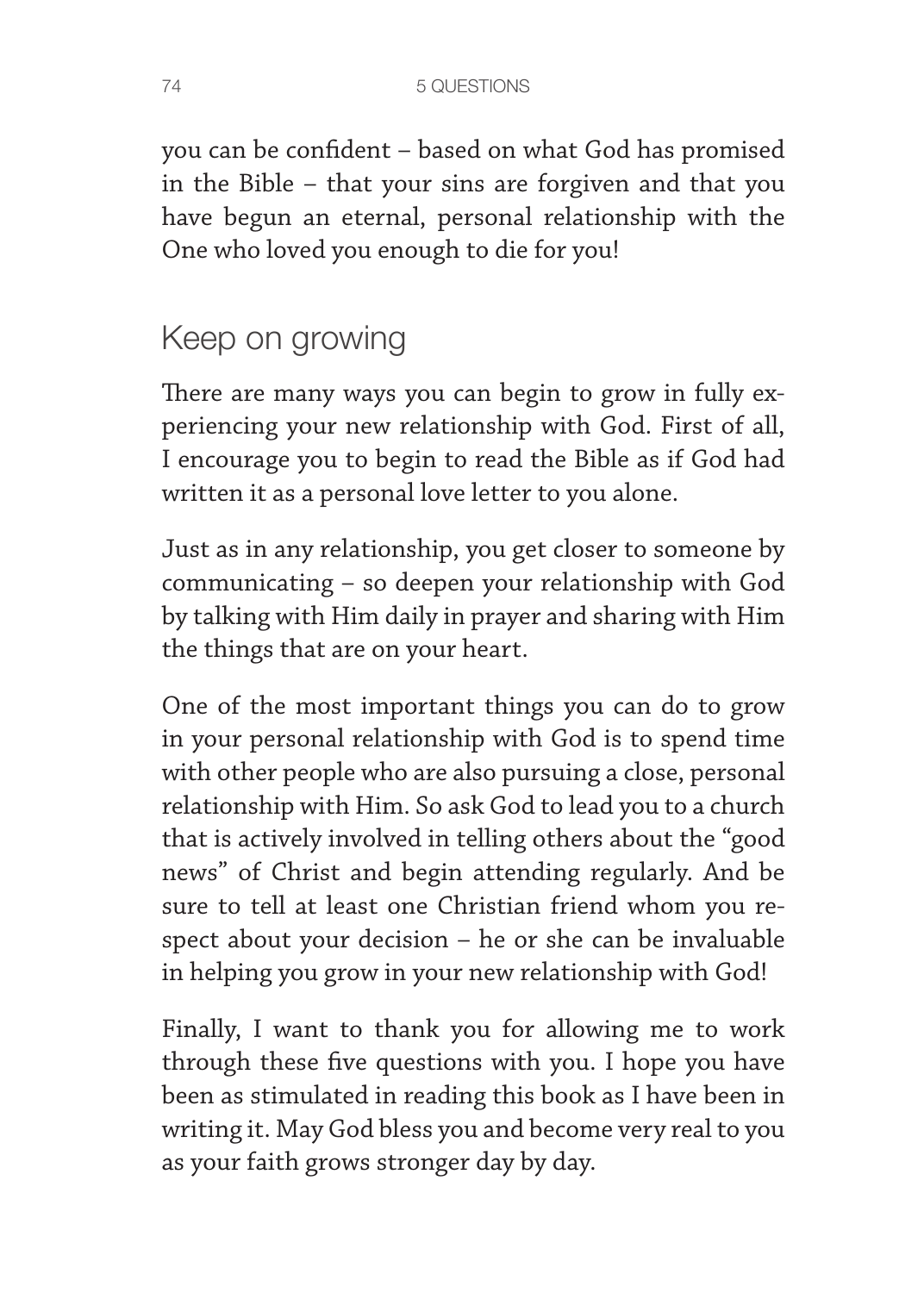## APPENDIX More than religion: How I discovered God personally

A genuine relationship with God! It seemed so foreign to think of knowing God in a personal way. All I had ever known was a "Christian" religion that offered a stale and impersonal God. Despite my protests and desire to sleep in, my parents had done their best to get me to church each Sunday. I now appreciate that guidance in developing my own values, but by my early teens, I no longer saw any reason to go to a church that didn't seem to benefit me or most of the others who attended.

During those teen years, I mixed typical red-blooded American pursuits (sports, academics, money, and, of course, girls) with a spiritual quest to discover how and why I should live. I read books which would help develop those values, including classics by Herman Hesse, John Steinbeck and Kahil Gibran. This spiritual pursuit protected me from many of the overt sins in which my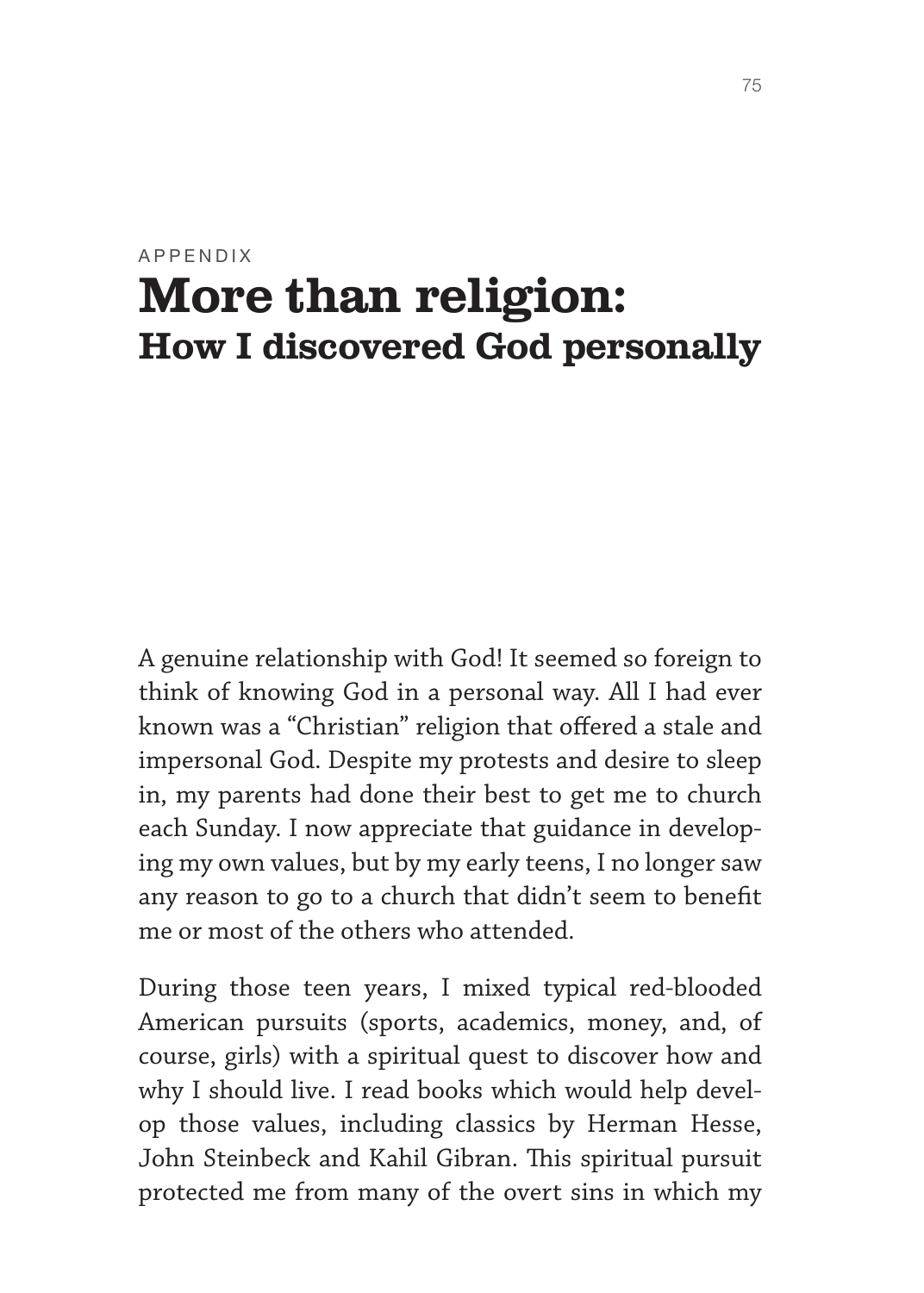friends indulged, but left me wide open to be snared by one of the most deadly sins of all.

That sin became evident to me in the summer of 1972. One evening, while perusing my bookshelf, I noticed a copy of the New Testament. I considered myself to be a Christian, but realized I had never read the New Testament for myself. Assuming I had heard all it had to say, I had turned to other books for spiritual guidance. But I was a fiercely competitive person and my older brother had read the entire Bible. I wasn't going to let him beat me in anything, so I determined to read it myself.

Within minutes, I reached three significant conclusions

- 1. What I was reading was not what I had been hearing in church. It was alive and relevant, not dead and boring like the church sermons had been.
- 2. The Bible was unlike anything I had read before. It possessed a unique authority. Other books raised questions; the Bible provided answers! Deep in my heart, I knew I was reading more than the words of mere men — this was God's message to me.
- 3. I decided that night that I would live the way Jesus taught.

But that wasn't all I discovered. Several days later, I read the 23rd chapter of Matthew. It was here that Jesus cried out against the sin of religious hypocrisy. He disclosed that many are like "whitewashed tombs." Outwardly they appear beautiful, but inwardly they are full of dead men's bones. Even so, Jesus said, "Outwardly you appear righteous to men, but inwardly you are full of hypocrisy and lawlessness." This condemnation pierced my heart and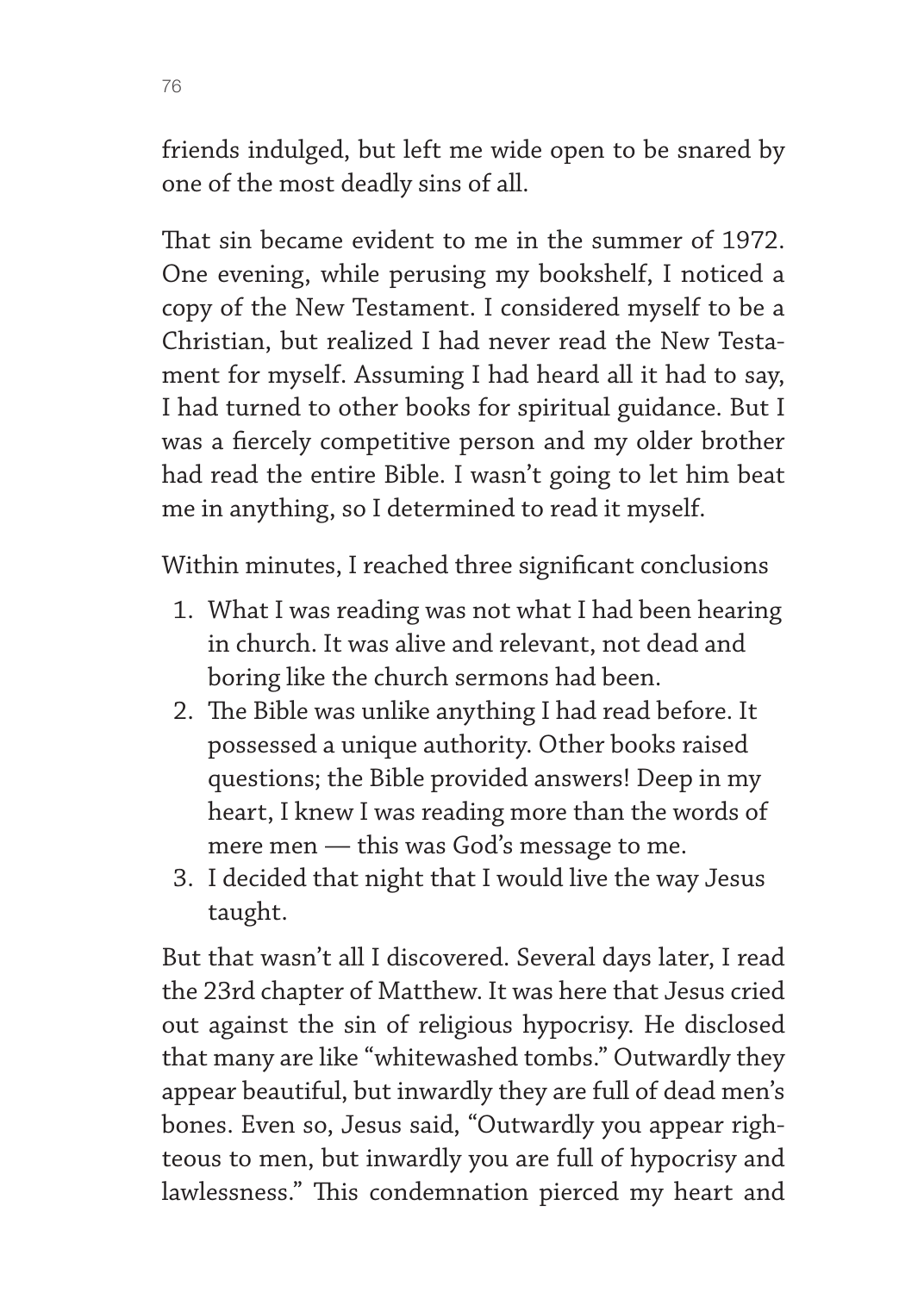conscience; the words of Jesus Christ revealed to me that outward goodness was not enough. My very nature was evil in the sight of God. Others might have seen me as a "good person," but God saw my heart and He knew better. The Almighty Judge had declared me guilty and I stood condemned.

That was the first time in my life I became genuinely convinced I was a sinner. Not that I had thought I was perfect or without human flaws, but I certainly hadn't felt worthy of the "woe" Jesus pronounced on those religious hypocrites. Now I knew that if I were to die, I would go to hell.

For the next several weeks my spiritual search intensified. I would lie awake at night asking God to forgive me for every sin I could think of. I felt alienated from God and knew that life would be empty if I could not experience Him personally.

The answer to those prayers came as I discovered how the barrier could be removed and my sins be forgiven. "For God so loved the world that He gave His only begotten Son, that whoever believes in Him might never perish but have eternal life" (John 3:16). The answer was found in Jesus! Not a new philosophy or outlook, but a person. God had sent Jesus Christ so that I might not perish but have eternal life! When Jesus died on the cross, He bore the punishment for sins I had committed and for which I should rightfully be punished. He suffered in my place. He was my substitute. Now, through turning from my sin and putting my faith in Jesus Christ, the barrier between God and me was completely removed. I now have a genu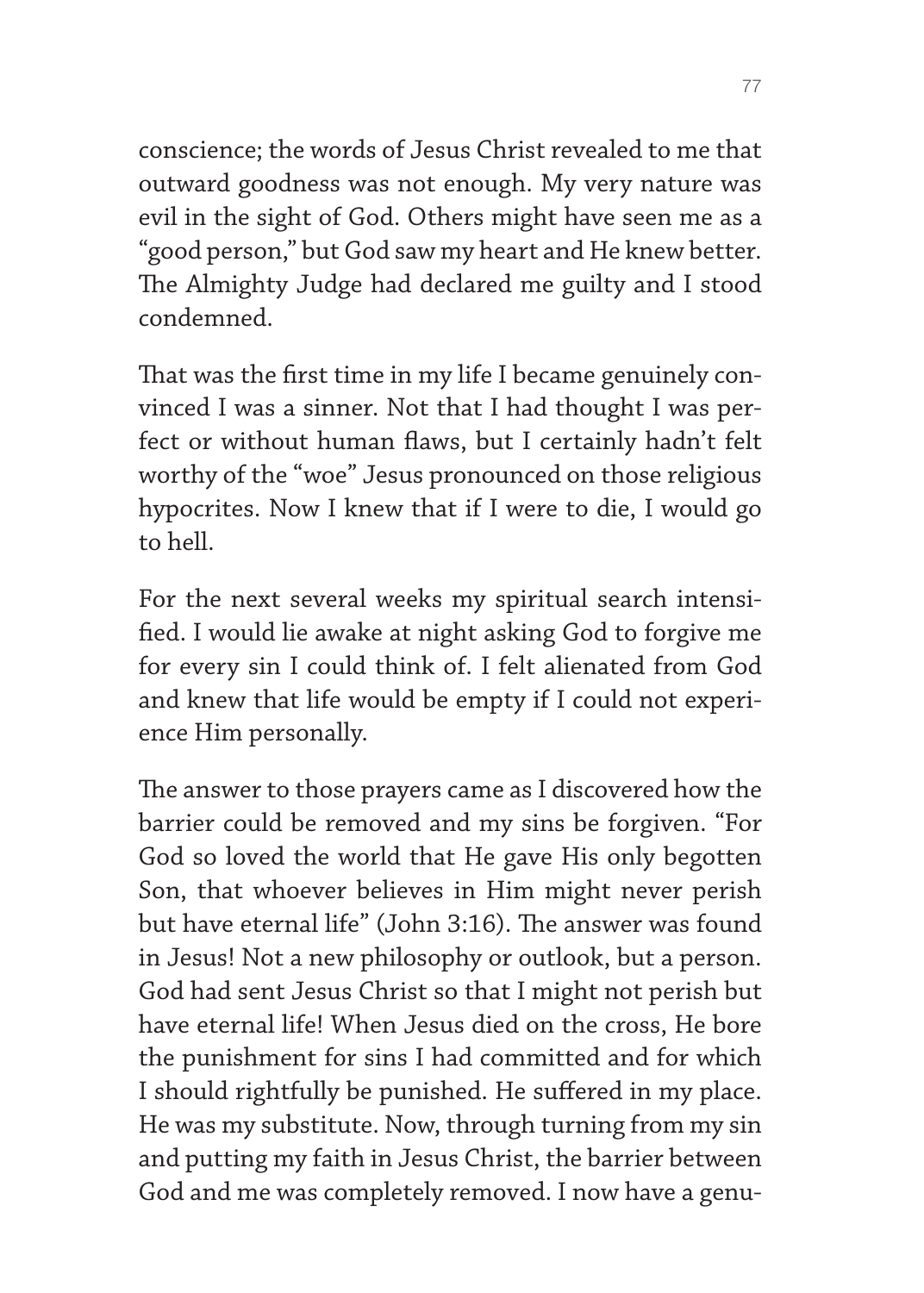ine relationship with God!

I had always had a "head belief" in Christ (i.e. an intellectual acknowledgment of the facts), but had never really trusted Him from my heart. But when I realized I was spiritually lost in my sin, I relied on Him to be my Savior. For me, this was not a highly emotional issue, but nevertheless, it was very real. I had invited Jesus into my life and He didn't let me down.

Nor has He let me down throughout the many years I have followed Him. He has kept His promises to me and proven Himself to be very real and personal.

It is my hope and prayer that you, too, will come to Jesus Christ in such a way as to experience the love, forgiveness and life He has in store for you.